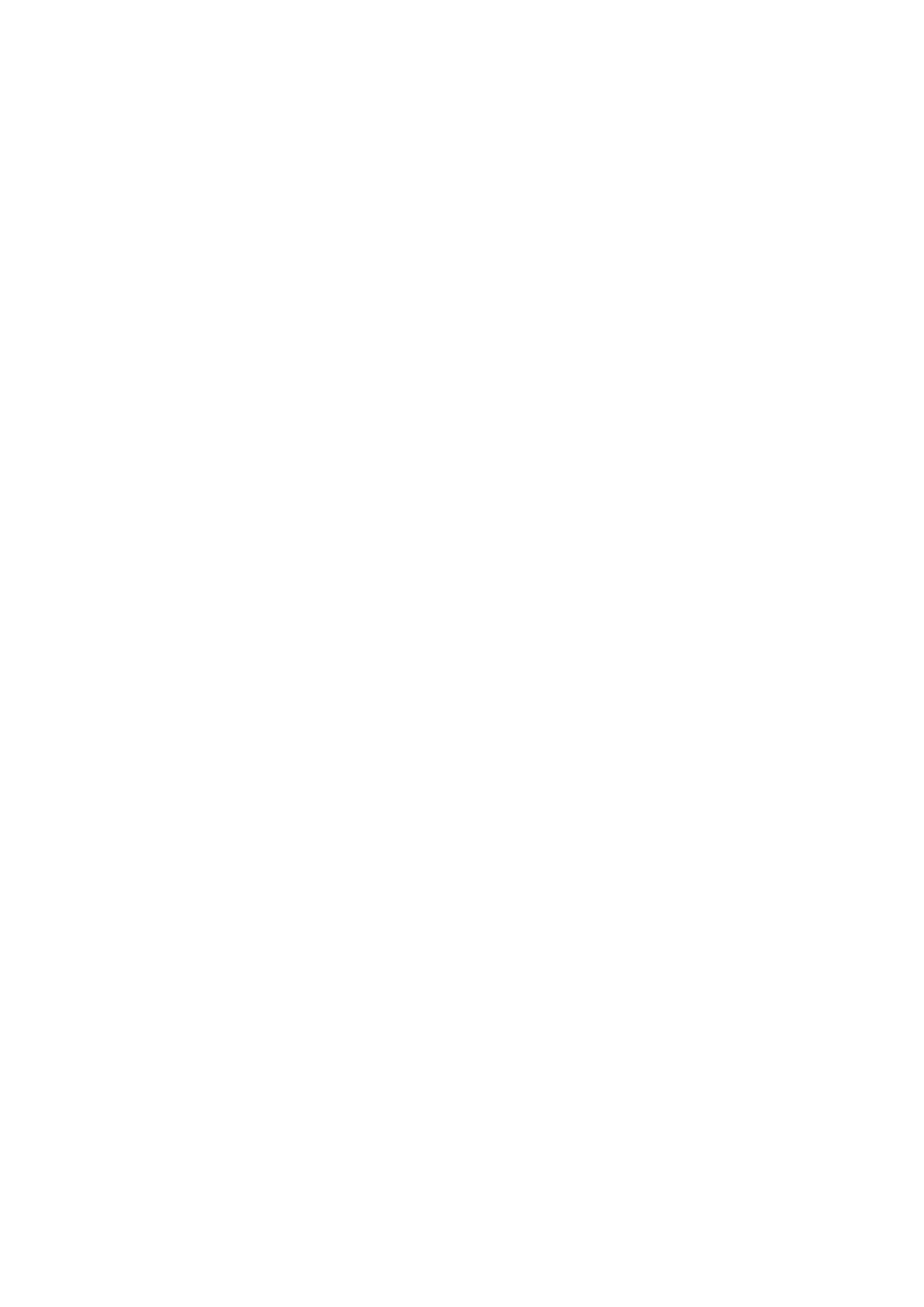



### **Content Page**

| 1.                                                                            | <b>Abbreviations and Definitions</b>                                                                                                                                                                                                                                                                                                           | $\overline{\mathbf{2}}$ |
|-------------------------------------------------------------------------------|------------------------------------------------------------------------------------------------------------------------------------------------------------------------------------------------------------------------------------------------------------------------------------------------------------------------------------------------|-------------------------|
| 2.<br>2.1<br>2.2<br>2.3<br>2.4<br>2.5<br>2.6                                  | <b>Safety Instructions</b><br><b>Sentinels</b><br><b>Conventional Use</b><br>General Regulations for Careful Handling<br><b>Welding Instructions</b><br>Persons<br>Warranty                                                                                                                                                                    | $2 - 4$                 |
| 3.<br>3.1.<br>3.2<br>3.3                                                      | <b>General Terms</b><br>Purpose of use<br>Design of CU4 econo Direct Connect<br>Functional description                                                                                                                                                                                                                                         | $5 - 7$                 |
| 4.<br>4.1<br>4.2<br>4.3<br>4.4.<br>4.4.1<br>4.4.2<br>4.5<br>4.6<br>4.7<br>4.8 | <b>Mechanics and Pneumatics</b><br>Connections<br>Function<br>Pressure relief valve<br><b>CU41</b> econo Direct Connect block diagram<br><b>CU41Necono Direct Connect block diagram</b><br><b>CU43</b> econo Direct Connect block diagram<br><b>Technical Data / Standards</b><br>Solenoid valves<br>Throttling function<br><b>NOT</b> element | $8 - 14$                |
| 5.<br>5.1<br>5.2<br>5.3                                                       | <b>Adapter for valves</b><br>Adapter for valves with turning actuator, e.g. butterfly valves<br>Adapter for single seat and change-over valves (SW4, M4 etc.)<br>Adapter for double seat valves                                                                                                                                                | 15                      |
| 6.<br>6.1<br>6.2<br>6.3<br>6.4<br>6.5<br>6.6                                  | <b>Electronic module</b><br>Function and block diagram connections<br><b>Function connections</b><br><b>Technical data</b><br>Sensors for valve position indication<br><b>LED</b> indicators<br>Wiring examples                                                                                                                                | $16 - 21$               |
| 7.<br>7.1<br>7.2<br>7.3<br>7.4                                                | <b>Feedback unite</b><br><b>General Terms</b><br><b>Sensors</b><br>Adjustment for valve position indication<br>Use of external sensors                                                                                                                                                                                                         | 22                      |
| 8.<br>8.1<br>8.2<br>8.3                                                       | <b>CU assembly and start-up</b><br>Turning actuator, e.g. butterfly valves<br>Single seat valves<br>Double seat valves                                                                                                                                                                                                                         | $23 - 31$               |
| 9.                                                                            | <b>Accessories and Tools</b>                                                                                                                                                                                                                                                                                                                   | 32                      |
| 10.<br>10.1                                                                   | <b>Servicing</b><br>Disassembly                                                                                                                                                                                                                                                                                                                | 33                      |
| 11.                                                                           | <b>Trouble shooting</b>                                                                                                                                                                                                                                                                                                                        | $34 - 35$               |
| 12.                                                                           | <b>Spare parts lists</b>                                                                                                                                                                                                                                                                                                                       |                         |
|                                                                               | IT IS ESSENTIAL TO READ THIS OPERATING MANUAL<br>BEFORE USE OF THE CONTROL UNIT!                                                                                                                                                                                                                                                               |                         |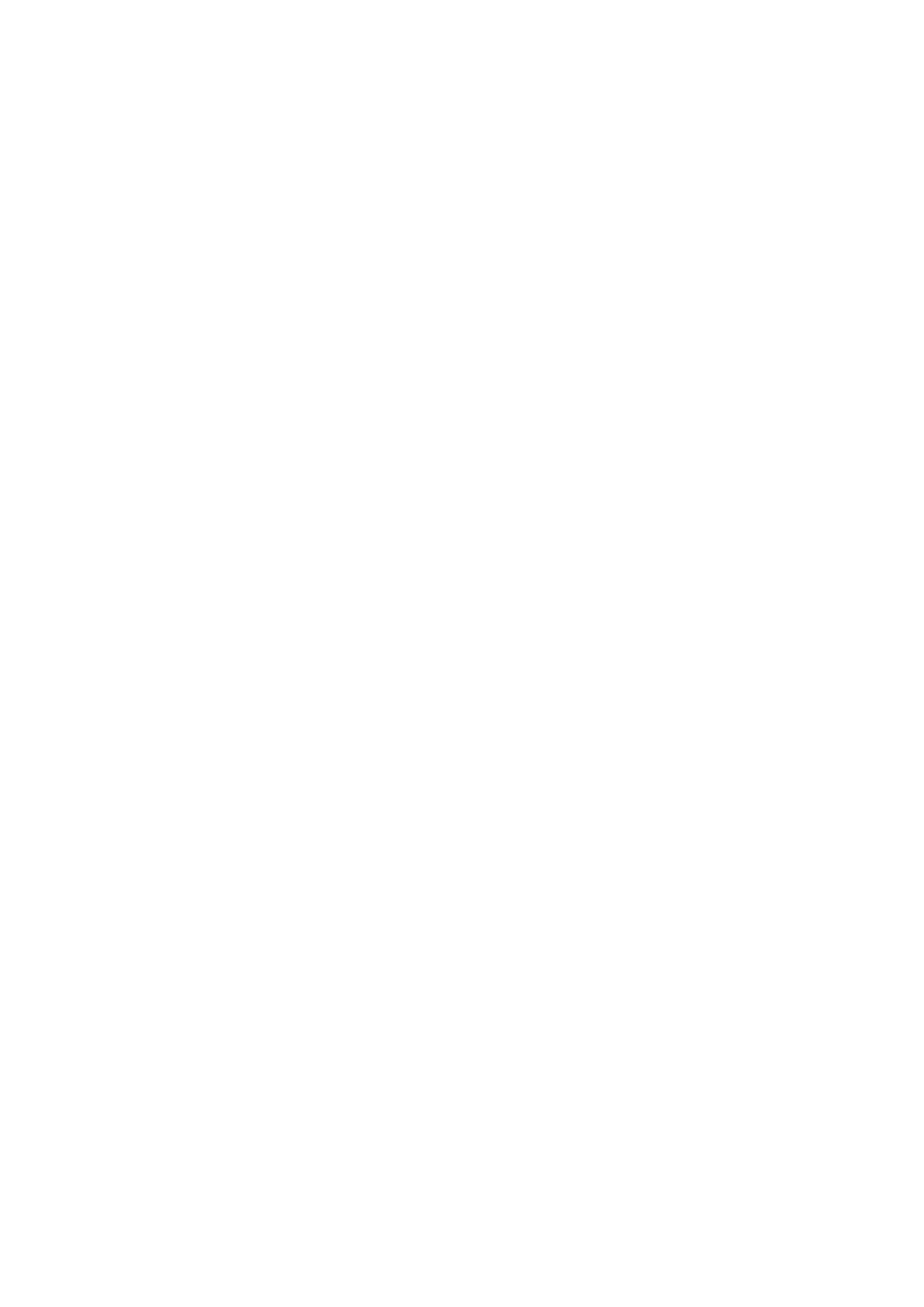



| <b>Abbreviations and Definitions</b><br>. |  |
|-------------------------------------------|--|
|-------------------------------------------|--|

| A           | <b>Exhaust Air</b>                                   |
|-------------|------------------------------------------------------|
| <b>AWG</b>  | <b>American Wire Gauge</b>                           |
| <b>CE</b>   | <b>Communauté Européenne</b>                         |
| <b>CU</b>   | <b>Control Unit</b>                                  |
| DI          | Digital Input                                        |
| <b>DO</b>   | <b>Digital Output</b>                                |
| <b>EMC</b>  | <b>Electromagnetic Compatibility</b>                 |
| IP          | <b>International Protection</b>                      |
| <b>LED</b>  | <b>luminous diode</b>                                |
| N           | <b>Pneumatic Air Connection NOT element</b>          |
| <b>NEMA</b> | <b>National Electrical Manufacturers Association</b> |
| Р           | <b>Supply Air Connection</b>                         |
| <b>PWM</b>  | pulse-width modulation                               |
|             | <b>Pneumatic Air Connection</b>                      |

|               | 2.   | <b>Safety Instructions</b> |                                                                                        |
|---------------|------|----------------------------|----------------------------------------------------------------------------------------|
|               | 2.1. | <b>Sentinels</b>           |                                                                                        |
| Symbol:       |      | <b>Meaning:</b>            |                                                                                        |
| <b>DANGER</b> |      | <b>Danger!</b>             | <b>Direct danger which can</b><br>lead to severebodily harm<br>or to death!            |
|               |      | <b>Caution!</b>            | <b>Dangerous situation which</b><br>can lead to bodily harm and/or<br>material damage. |
|               |      | <b>Attention!</b>          | Risk as a result of electric current.                                                  |
|               |      | Note!                      | <b>Important technical information or</b><br>recommendation.                           |

*These special safety instructions point directly to the respective handling instructions. They are accentuated by the corresponding symbol. Carefully read the instructions to which the sentinels refer. Continue handling the control unit only after having read these instructions.*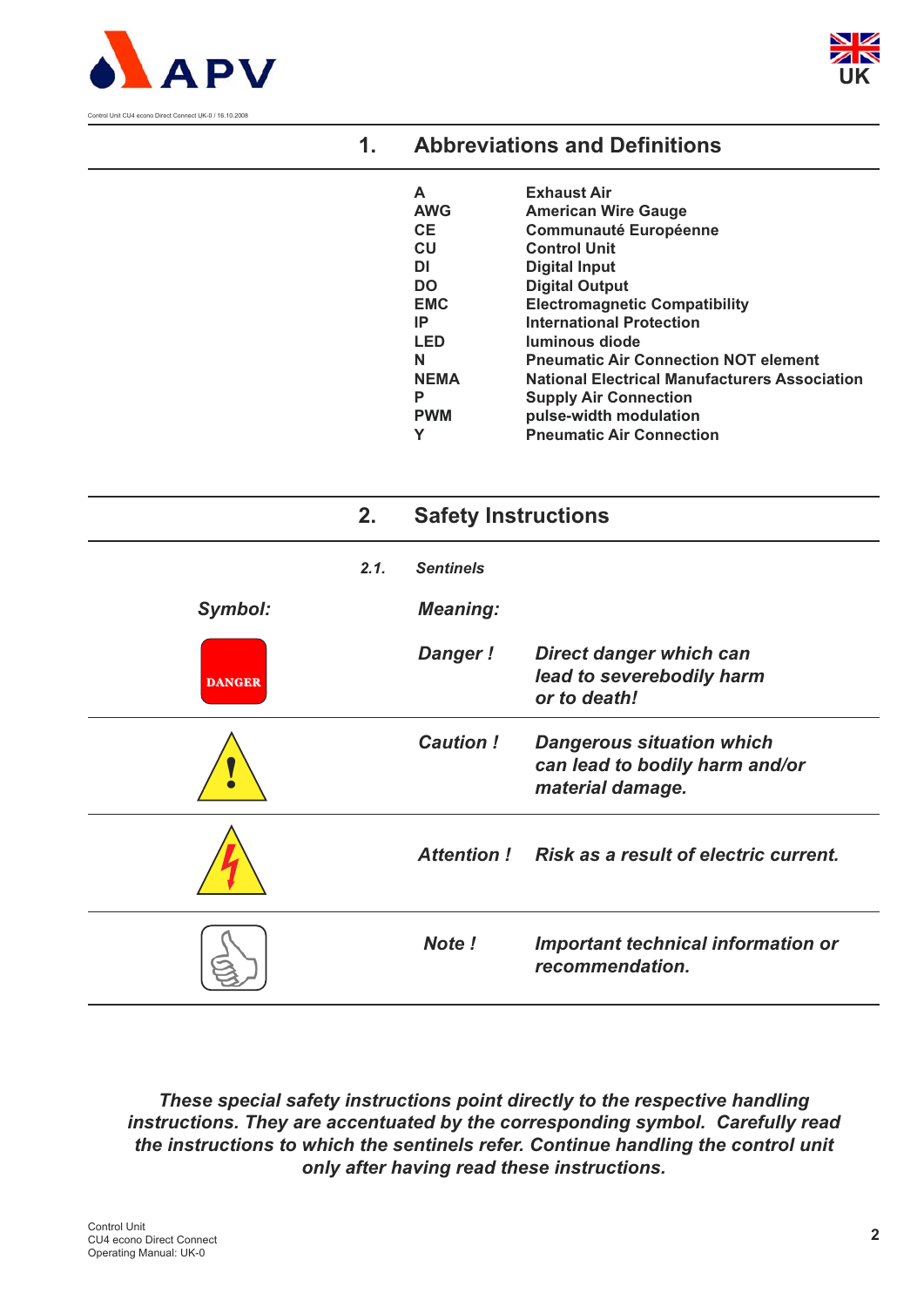



### **2. Safety Instructions**

#### **2.2. Conventional Use**

The DELTA CU4 control unit is only intended for use as described in **chapter 3.1.** Use beyond that described in **chapter 3.1.** is not according to regulations and APV shall not be responsible for any damage resulting from this non-observance. The operator bears the full risk. Conditions for a proper and safe operation of the control unit are the appropriate transport and storing as well as the professional assembly. Conventional use also means the observance of operating, service and maintenance conditions.

#### **2.3. General Regulations for Careful Handling**

To ensure a faultless function of the unit and a long service life, the information given in this operating manual as well as the operating conditions and permissible data specified in the data sheets of the control unit for process valves should be strictly adhered to.

- The operator is committed to operating the control unit in faultless condition, only.
- Observe the general technical rules while using and operating the unit.
- Observe the relevant accident prevention regulations, the national rules of the user country as well as your company-internal operating and safety regulations during operation and maintenance of the unit.
- Switch off the electrical power supply before carrying out any work on the system!
- Note that piping or valves that are under pressure must not be removed from a system!
- Take suitable measures to prevent unintentional operation or impermissible impairment.
- Following an interruption of the electrical or pneumatic supply, ensure a defined and controlled re-start of the process!
- If these instructions are not observed, we will not accept any liability. Warranties on units, devices and accessories will expire!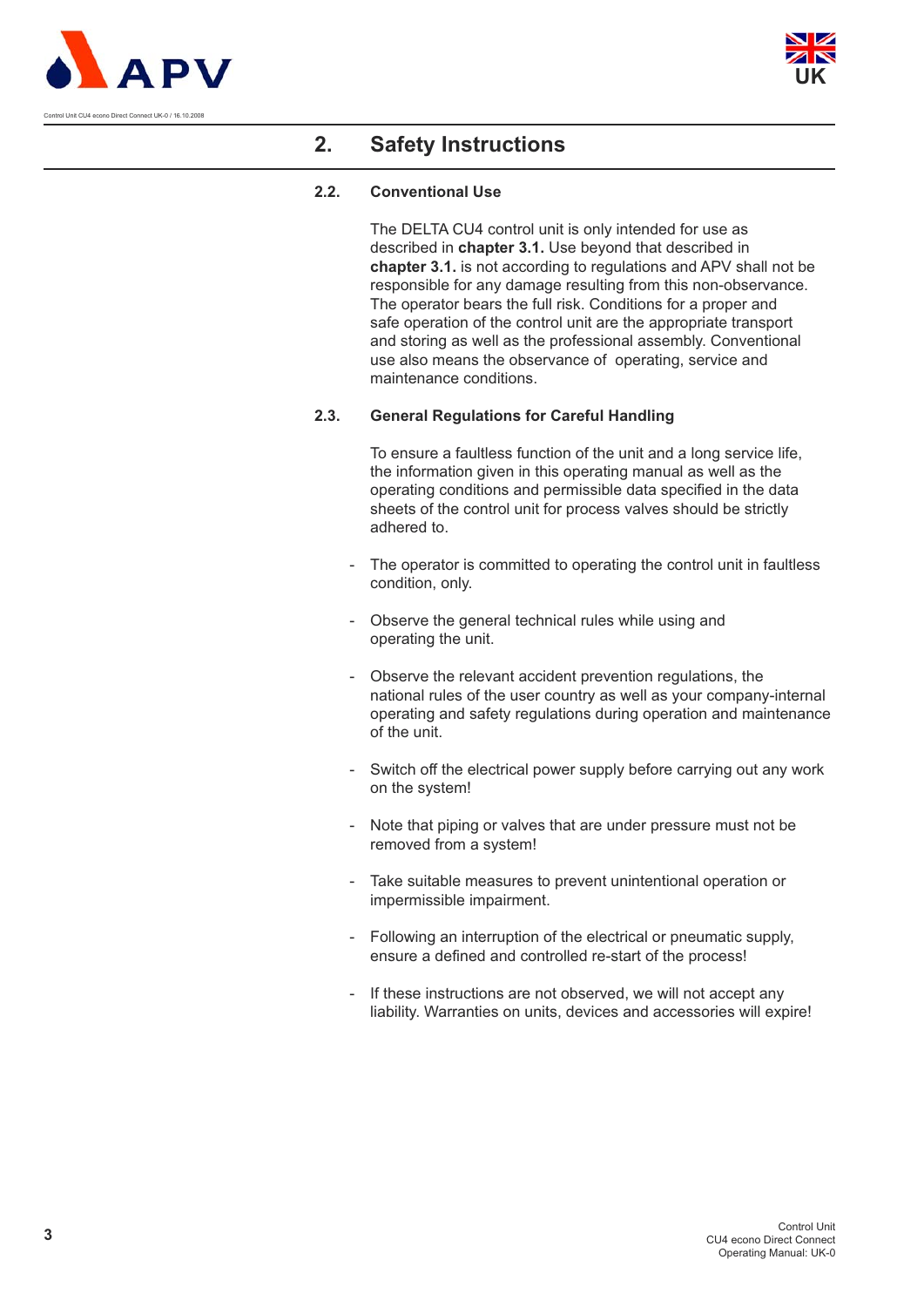



# **2. Safety Instructions**

#### **2.4. Welding instructions**



It is generally recommended to avoid welding work in process installation in which control units are installed and connected. If welding is nonetheless required, earthing of the electrical devices in the welding area is a necessity.

#### **2.5. Persons**

- Installation and maintenance work may only be carried out by qualified personnel and by means of appropriate tools.



- Qualified personnel must get a special training with regard to possible risks and must know and observe the safety instructions indicated in the operating manual.
- Work at the electrical installation may only be carried out by personnel specialised in electrics!

#### **2.6. Warranty**

This document does not contain any warranty acceptance. We refer to our general terms of sale and delivery. Prerequisite for a guarantee is the correct use of the unit in compliance with the specified conditions of application

#### *Attention !*

This warranty only applies to the Control Unit. No liability will be accepted for consequential damage of any kind that could arise from the failure or malfunction of the device.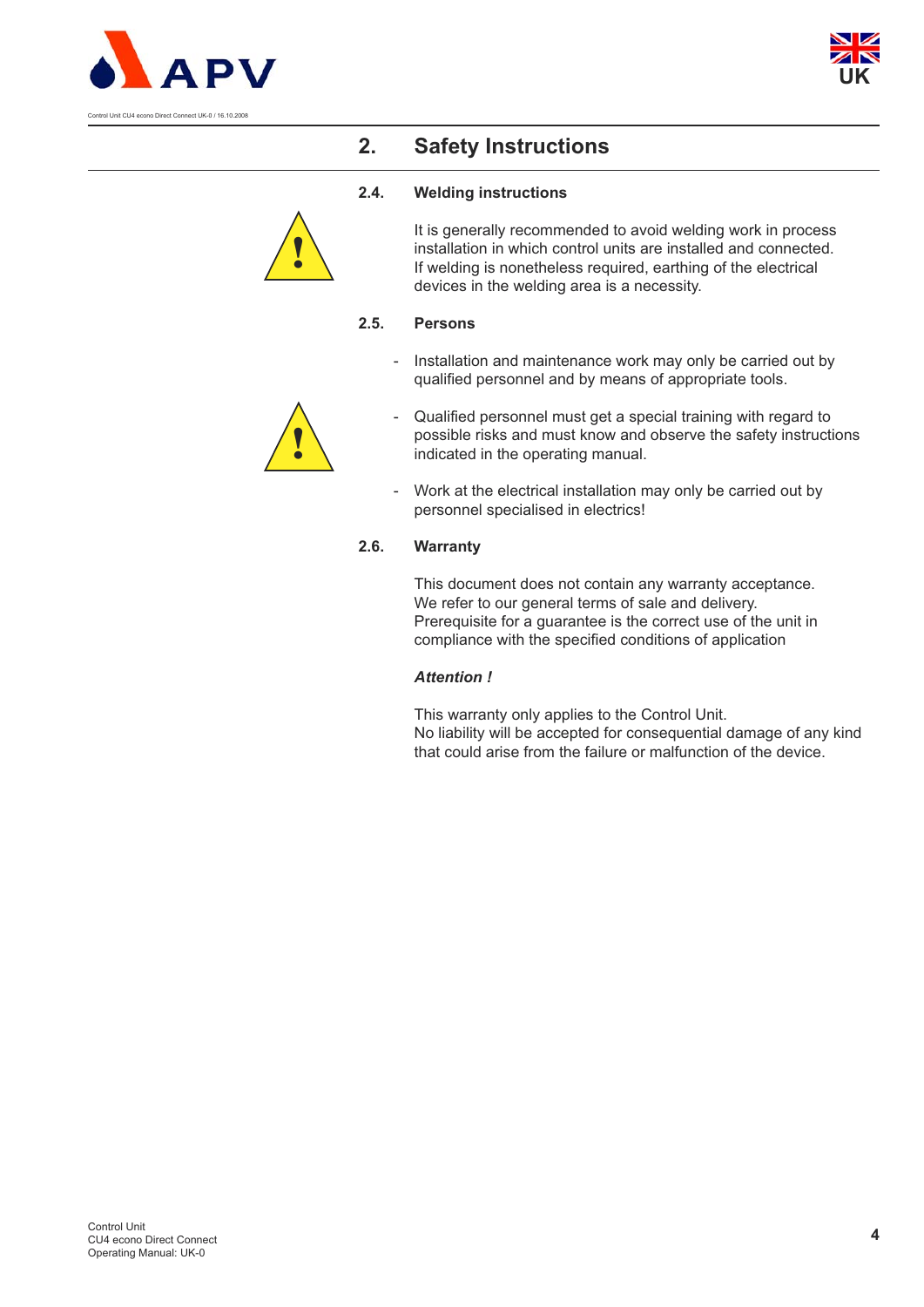



### **3. General Terms**

#### **3.1. Purpose of use**

The Control Unit Delta CU4 *econo* Direct Connect has been developed for the control of process valves used in the food industry and related industries.

The CU4 control unit operates as interface between process control and process valve and controls the electric and pneumatic signals.

The pneumatic control of APV valves is undertaken via the solenoid valves. The control unit controls the valve positions, *open* and *closed*, via integrated and external sensors. The electronic module undertakes the task to process the switching signal from the control and to control the corresponding solenoid valves. The electronic module also provides potential-free contacts.

The corresponding light signals in the control unit provide for an external indiciation of the valve positions.

#### **3.2. Design of CU4** *econo* **Direct Connect (fig. 3.2.)**

The Control Units CU4 *econo* Direct Connect mainly consists of the following components:

- **1.** The Control Unit base with integrated air channels and electric and pneumatic connections as well as viewing windows with type label.
- **2.** 1 or 3 solenoid valves for the control of the valve actuators and for the seat lifting of double seat valves.
- 1 solenoid valve with 1 logic NOT element for the control of the valve actuators.
- **3.** Sensor module with 2 integrated Hall sensors or 2 external proximity switches to detect the valve position.
- **4.** electronic module for the electric supply, communication with control, evaluation of feedback signals and control of solenoid valves as well as valve position indication through LED.
- **5.** clamp ring to fasten the CU4 on the adapter.
- **6.** cover with LED optics.



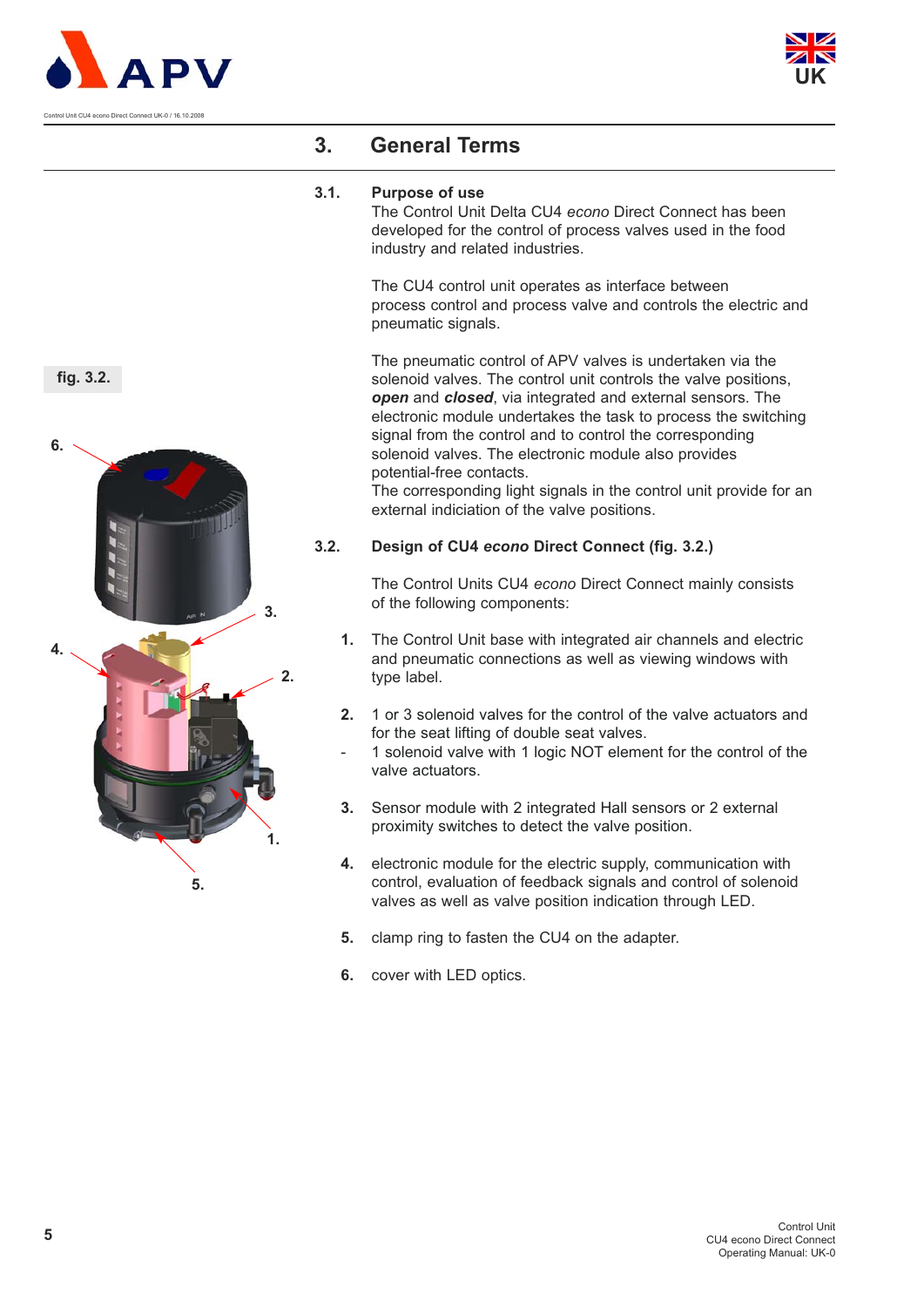



# **3. General Terms**

### **3.3. Function of the individual components**

The installation of the control unit is undertaken by special adapters which are available for the different valves types, see chapter 5. Adapter. The snap connectors for supply air and pneumatic air to the individual cylinders at the valves are located at the outside of the control unit. At the control units for valves with turning actuator, the pneumatic air is transferred internally to the actuator. The air supply of the control unit is equipped with an exchangeable air filter. Observance of the required compressed air quality is imperative. Please also see **chapter 4.5.**

The number of the solenoid valves installed in the CU4 depends on the valve actuators to be controlled. Single seat and butterfly valves and double seat valves without seat lift function require 1 solenoid valve. Control units for double seat valves equipped with 3 solenoid valves. For the manual actuation, the solenoid valves are provided with a safe handle which is easy to operate.

The electronic module installed in the control unit fulfils the task to process the electric signals from the control, to control the solenoid valves and to evaluate the feedback signals from the feedback unit. Moreover, the signalling and indication of the valve positions as well as additional diagnostic functions are undertaken via the electronic module.

The electronic module is the interface between control actuators or sensors. Depending on the control type, different modules are available, e.g. Direct Connect, AS-Interface, Profibus and DeviceNet. The CU4 *econo* Direct Connect module described here provides for the direct parallel wiring of the control.

A feedback unit is required to detect the valve position. The CU4 *econo* Direct Connect is equipped with 2 adjustable Hall effect sensors.

These are activated by a valve control rod installed on the solenoid operating cam. In this way, the *open* and *closed* valve position can be detected.

The 2 Hall effect sensors are continuously adjustable over an additional range. Thus, feedback messages for different valves with different stroke lengths can be adjusted properly. As an alternative, external proximity switches can be connected instead of the integrated Hall effect sensors when the valve position indication is undertaken direct at the process valve.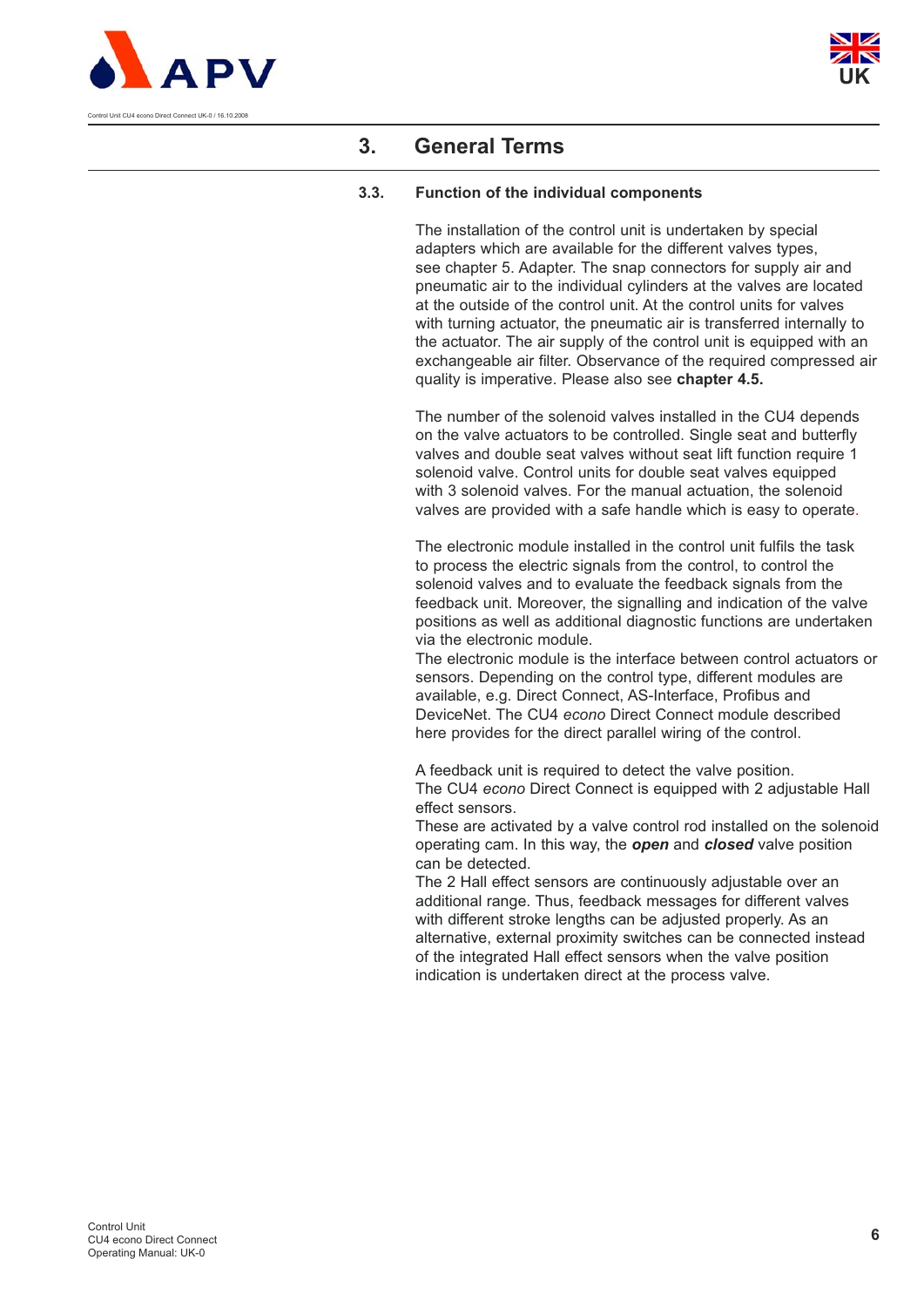



### **3. General Terms**

#### **3.3. Function of the individual components**

The luminous diodes are located on the front side of the electronic module. Their signals are visibly indicated to the outside by an optical window in the cover the control unit. Beside the open and closed valve position, the existence of the operating voltage as well as different diagnostic information are indicated. **Chapter 6.4.** LED indicators provide more details.

The complete control unit has been designed on the building block principle. By exchange of the electronic module, the control type can be changed, e.g. from direct control (Direct Connect) to communication with AS-Interface.

(**Attention**: wiring needs also be changed.)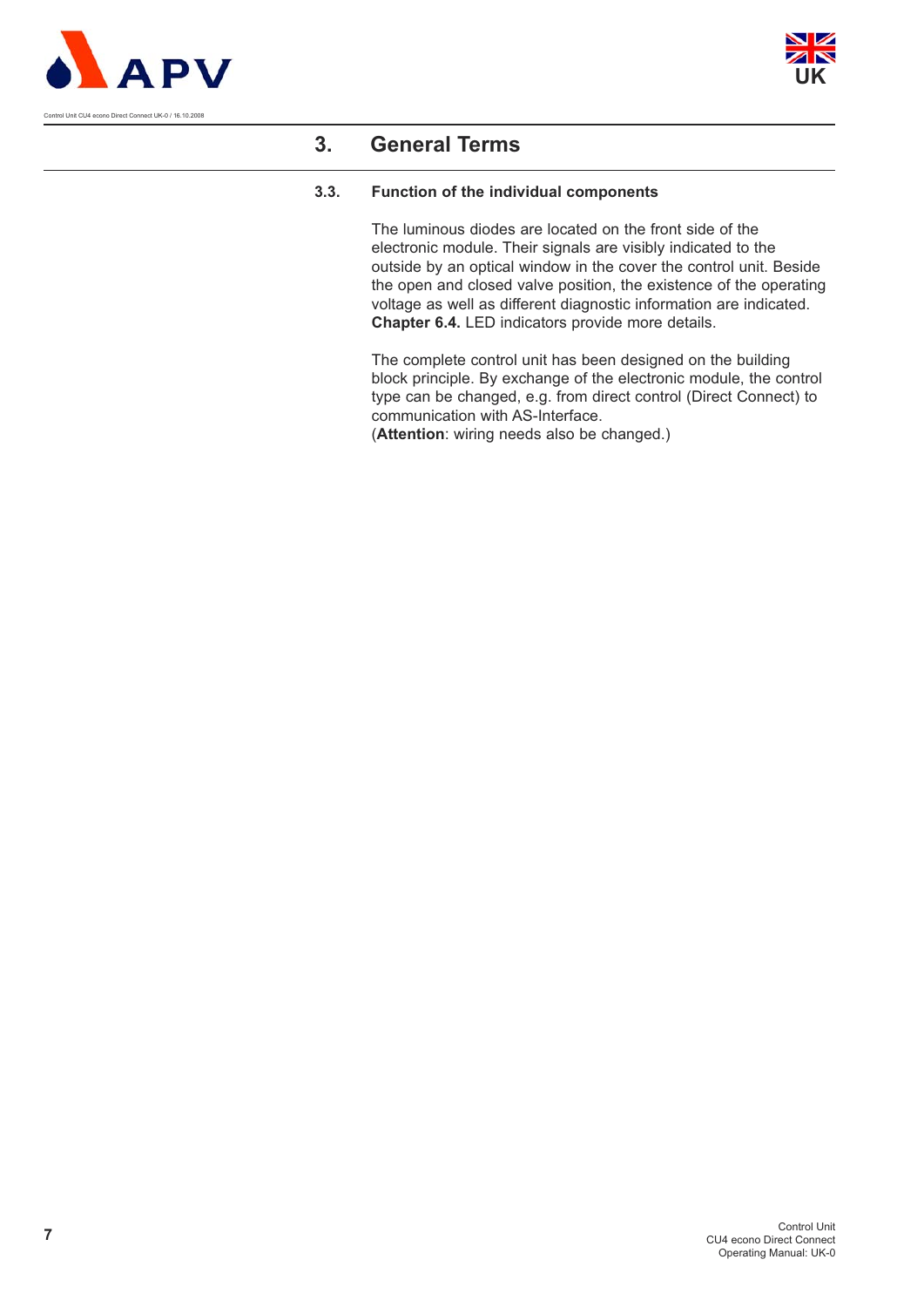

#### **4.1. connections**



### **4. Mechanics and Pneumatics**





**4.1.1. Funktion**

#### **CU41***econo T*

**design for valve with turning actuator, e.g. butterfly valves. P** air supply with integrated particle filter.

- **Y1** bore to transfer control air to turning actuator
- **A1** exhaust air, with exhaust silencer.
- **4.2 Air connections for turning actuator**



#### **4.2.1. Function**

#### **CU41***econo S /* **CU41***econo M*

**design for seat valves and double seat mixproof valves without seat lift.** 

- **P** air supply.
- **Y1** control air connection for main actuator.
- **A1** exhaust air, with exhaust silencer.

#### **CU41N***econo S*

**design for seat valves with NOT element.**

- **P** air supply with integrated particle filter.
- **Y1** pneumatic air connection for main actuator.
- **N** pneumatic air connection for the spring support of the actuator by compressed air, via NOT element.
- **A1** exhaust air, with exhaust silencer.

#### **CU43***econo M*

#### **design for double seat mixproof valves with seat lift.**

- **P** air supply with integrated particle filter.
- **Y1** pneumatic air connection for main actuator.
- **Y2** pneumatic air connection for seat lift actuator of upper seat lifting.
- **Y3** pneumatic air connection for seat lift actuator of lower seat lifting.
- **A1/A2** exhaust air, with exhaust silencer.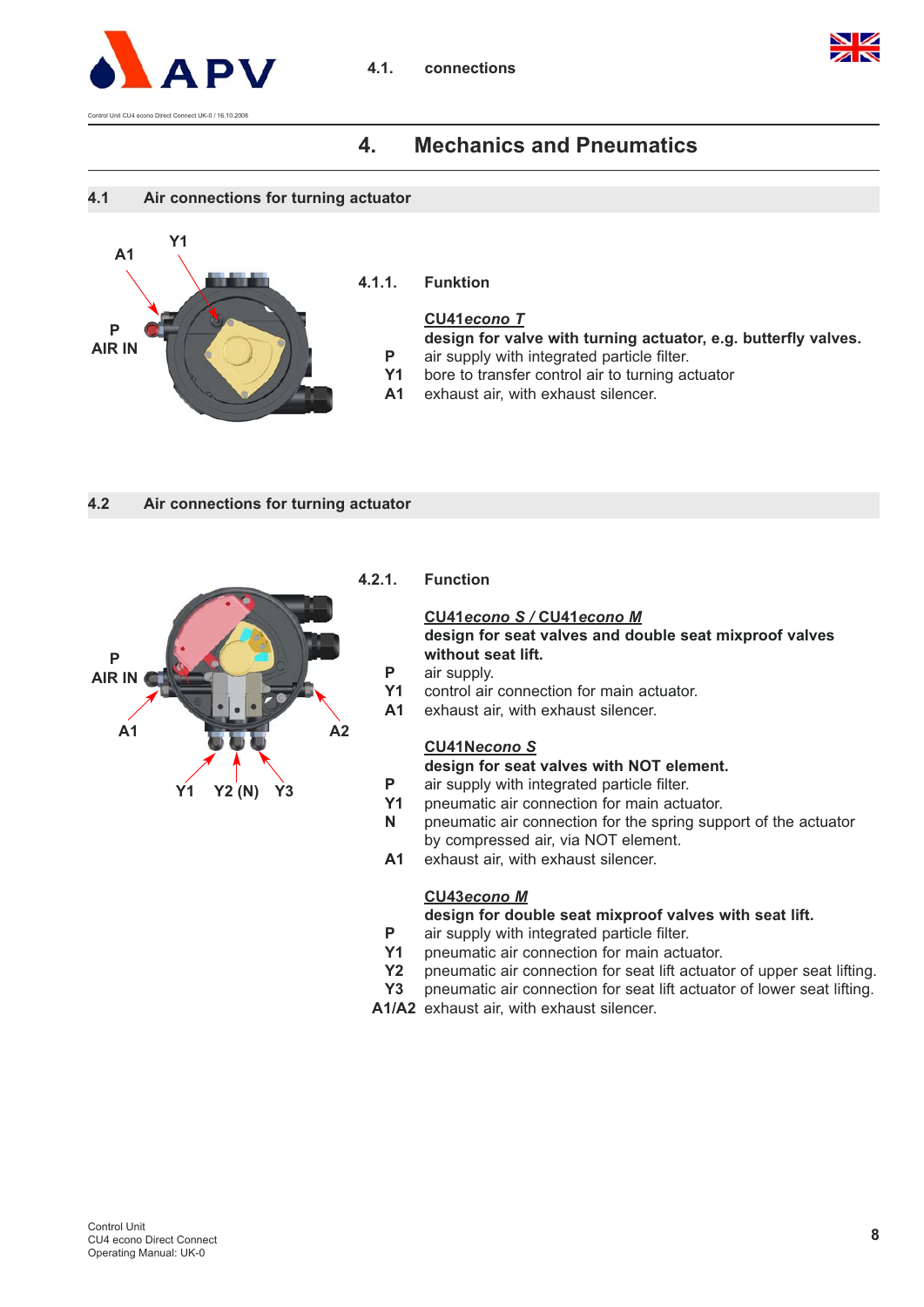



#### **4.3. Pressure relief valve**

The base of the control unit is equipped with a pressure relief valve. Which prevents an inadmissible pressure build-up in the inner control unit.

If required, the pressure relief vents into the clearance between the base and the adapter of the control unit.

The pressure relief valve must not be mechanically blocked under any circumstances.

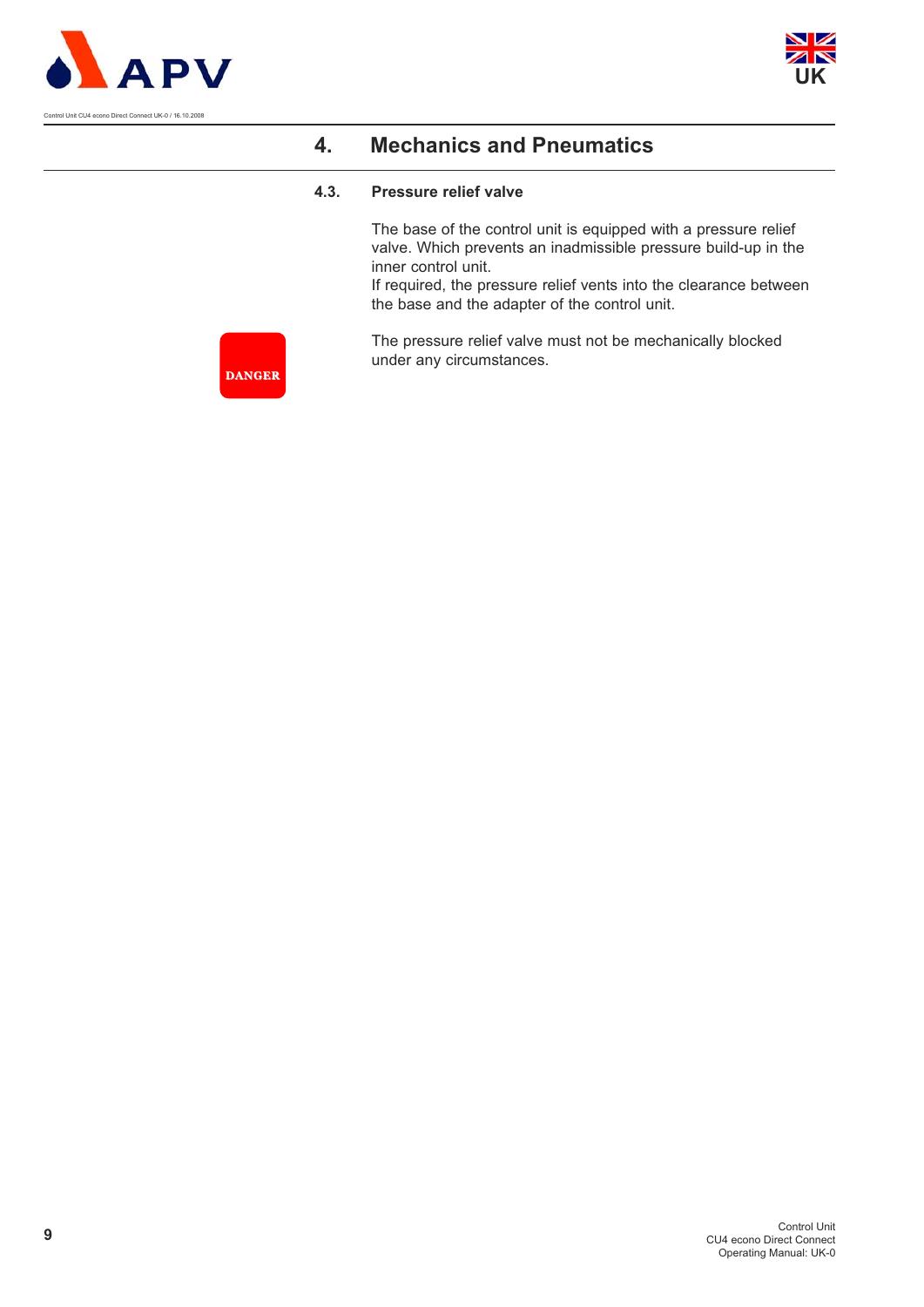



### **4.4. CU41***econo* **Direct Connect**

*Functional description - block diagram*



Control Unit CU4 econo Direct Connect Operating Manual: UK-0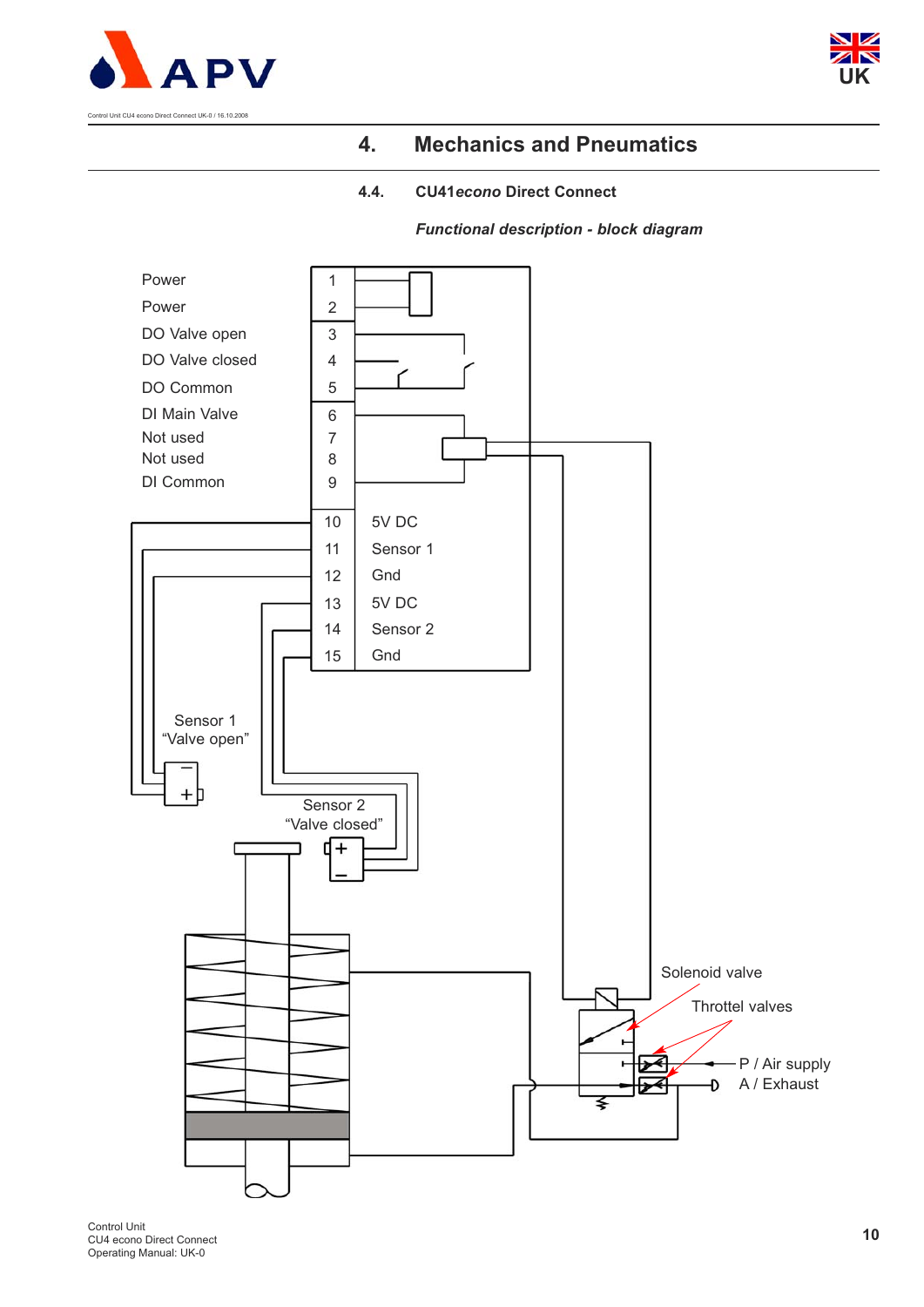



#### **4.4.1. CU41N***econo* **Direct Connect**

*Functional description - block diagram*

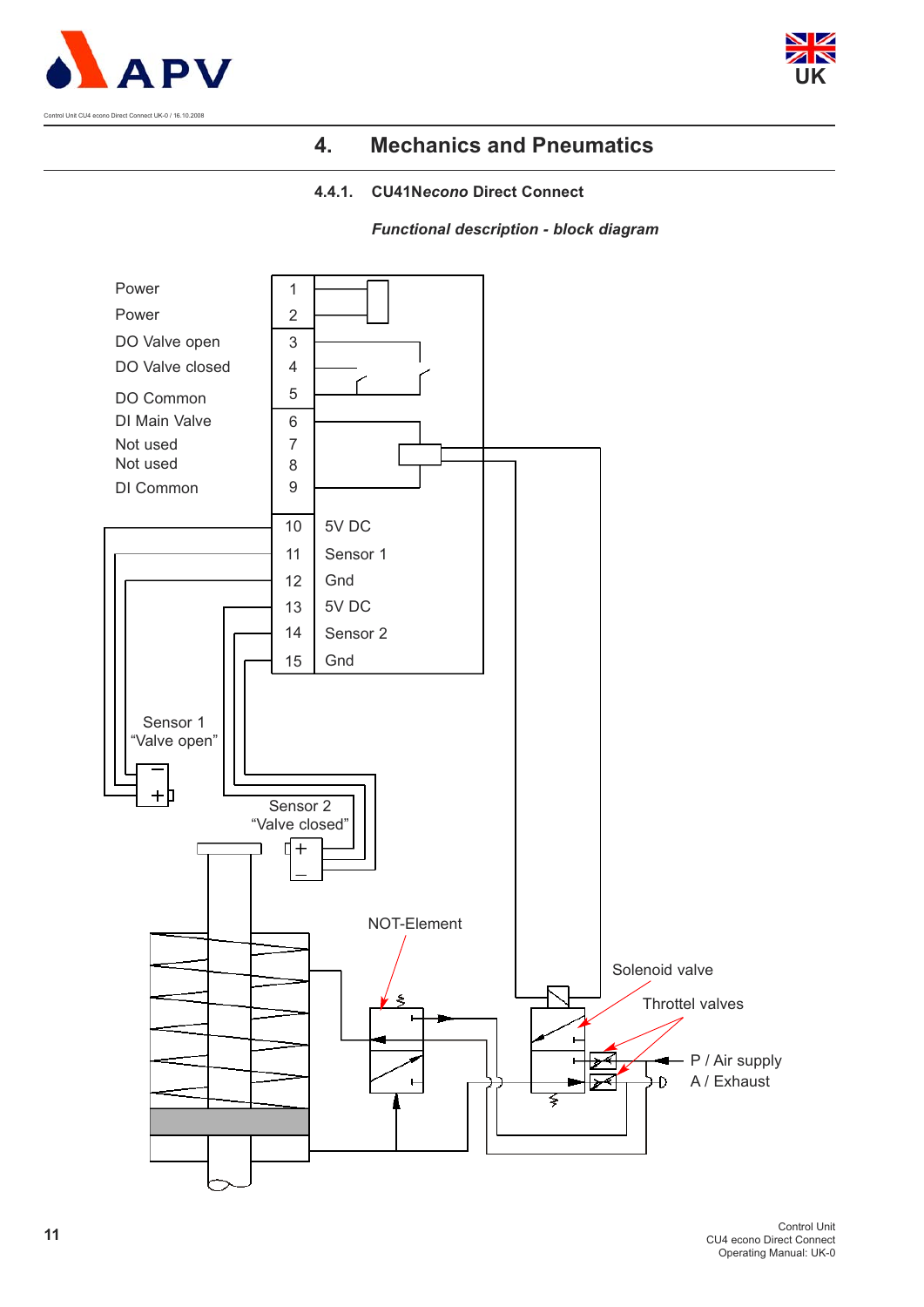



### **4.4.2. CU43***econo* **Direct Connect for double seat valve DA3**



### *Functional description - block diagram*

Control Unit CU4 econo Direct Connect Operating Manual: UK-0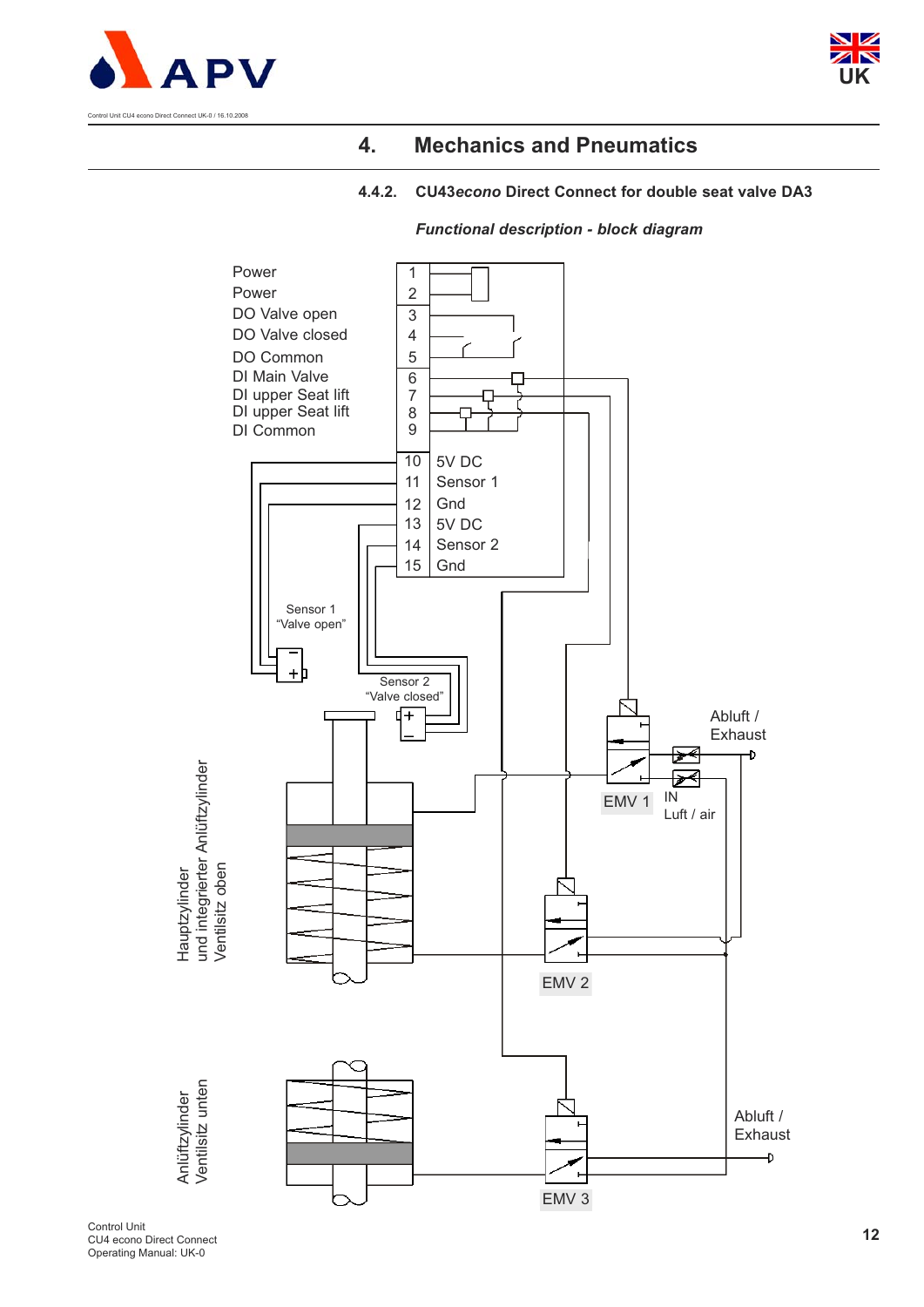



### **4.5. Technical Data / Standards**

| <b>Material:</b>                                   | PA6.6                                                                                                                                                                                                                          |
|----------------------------------------------------|--------------------------------------------------------------------------------------------------------------------------------------------------------------------------------------------------------------------------------|
| <b>Ambient temperature:</b>                        | $-20^{\circ}$ C bis $+70^{\circ}$ C                                                                                                                                                                                            |
| CE:                                                | <b>EMC 89/336/EEC</b>                                                                                                                                                                                                          |
| <b>Standards and</b><br>environmental audits:      | protection class IP 67 EN60529 /<br>complies with NEMA 6<br>overhead installation<br>EMV interference resistance<br>EN61000-6-2<br>EMV emitted interference<br>EN61000-6-4                                                     |
|                                                    | vibration/oscillation EN60068-2-6                                                                                                                                                                                              |
|                                                    | safety of machinery<br><b>DIN EN ISO 13849-1</b>                                                                                                                                                                               |
| air hose:                                          | 6 mm / $\frac{1}{4}$ " OD                                                                                                                                                                                                      |
| pressure range:                                    | 6-8 bar                                                                                                                                                                                                                        |
| compressed air quality: quality class according to | <b>DIN/ISO 8573-1</b>                                                                                                                                                                                                          |
| content of solid<br>particles:                     | quality class 3,<br>max. size of solid particles per m <sup>3</sup><br>10000 of 0,5µm <d<1,0µm<br>500 of 1,0µm <d<5,0µm< th=""></d<5,0µm<></d<1,0µm<br>                                                                        |
| content of water:                                  | quality class 4,<br>max. dew point temperature $+3^{\circ}$ C<br>For installations at lower temperatures<br>or at higher altitudes, additional<br>measures must be considered to reduce<br>the pressure dew point accordingly. |
|                                                    | quality class 1,                                                                                                                                                                                                               |
| content of oil:                                    | max. 0,01mg/m3                                                                                                                                                                                                                 |

(**The oil applied must be compatible with Polyurethane elastomer materials.)**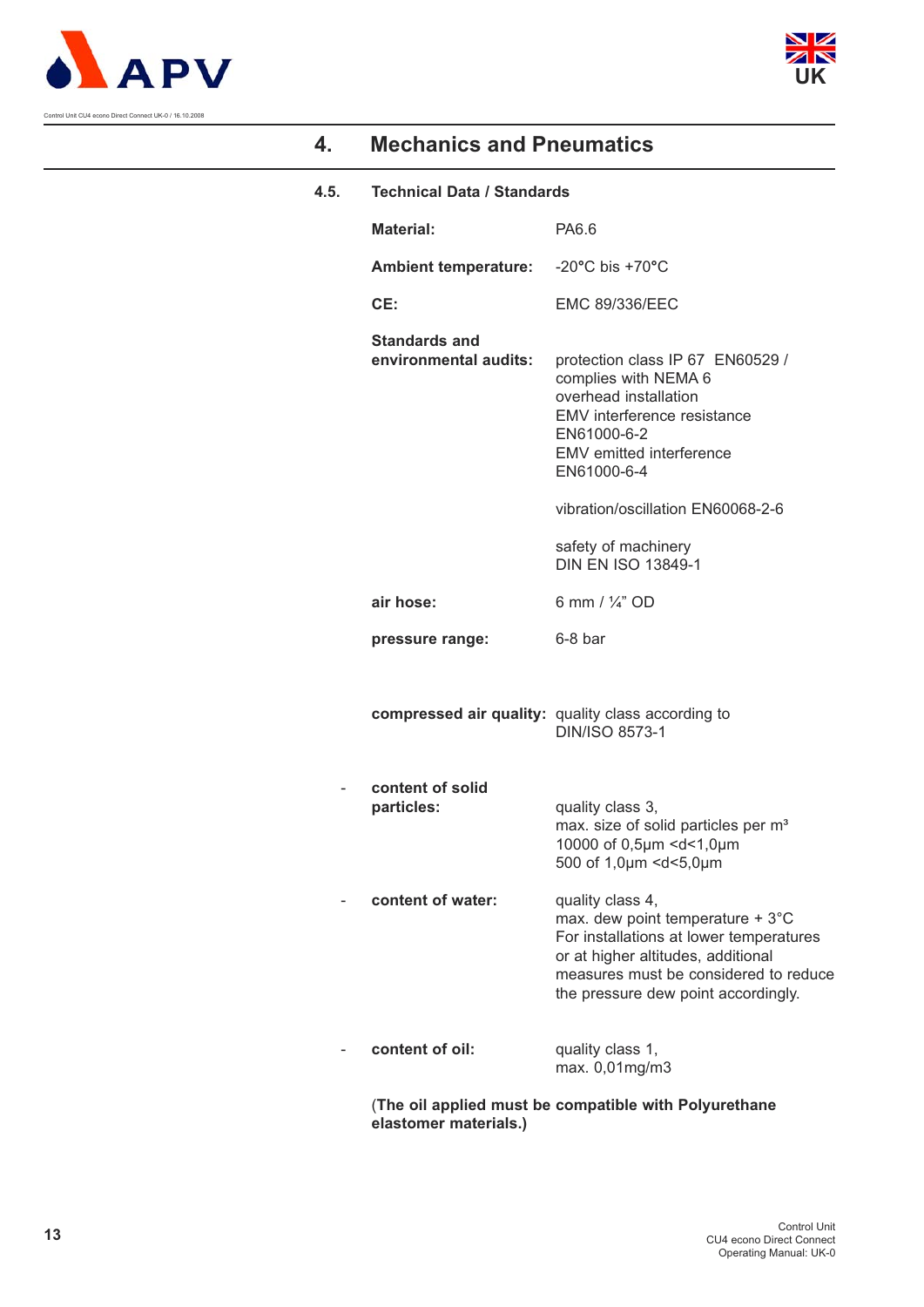



#### **4.6. Solenoid valves**

In the base of the control unit max. 3 solenoid valves are installed. The 3/2-way solenoid valves are connected with the electronic module by moulded cables and plug connectors.

| control: | effected by pwm-signal |
|----------|------------------------|
| handle:  | rotary switch at valve |



The operating speed of the valve actuator can be varied or reduced. This may be necessary to slacken the actuation of the valve in order to prevent pressure hammers in the piping installation. For this purpose, the supply and exhaust air of the *first solenoid valve* can be adjusted via the throttling screws respectively allocated in the interface of the solenoid valve.

### **4.8. NOT element**

The closing force of the valve actuator can be increased by additional compressed air.

Through the installation of the logic NOT element, compressed air is guided via a pressure reducing valve on the spring side of the valve actuator.

The NOT element is also used for air/air actuators.

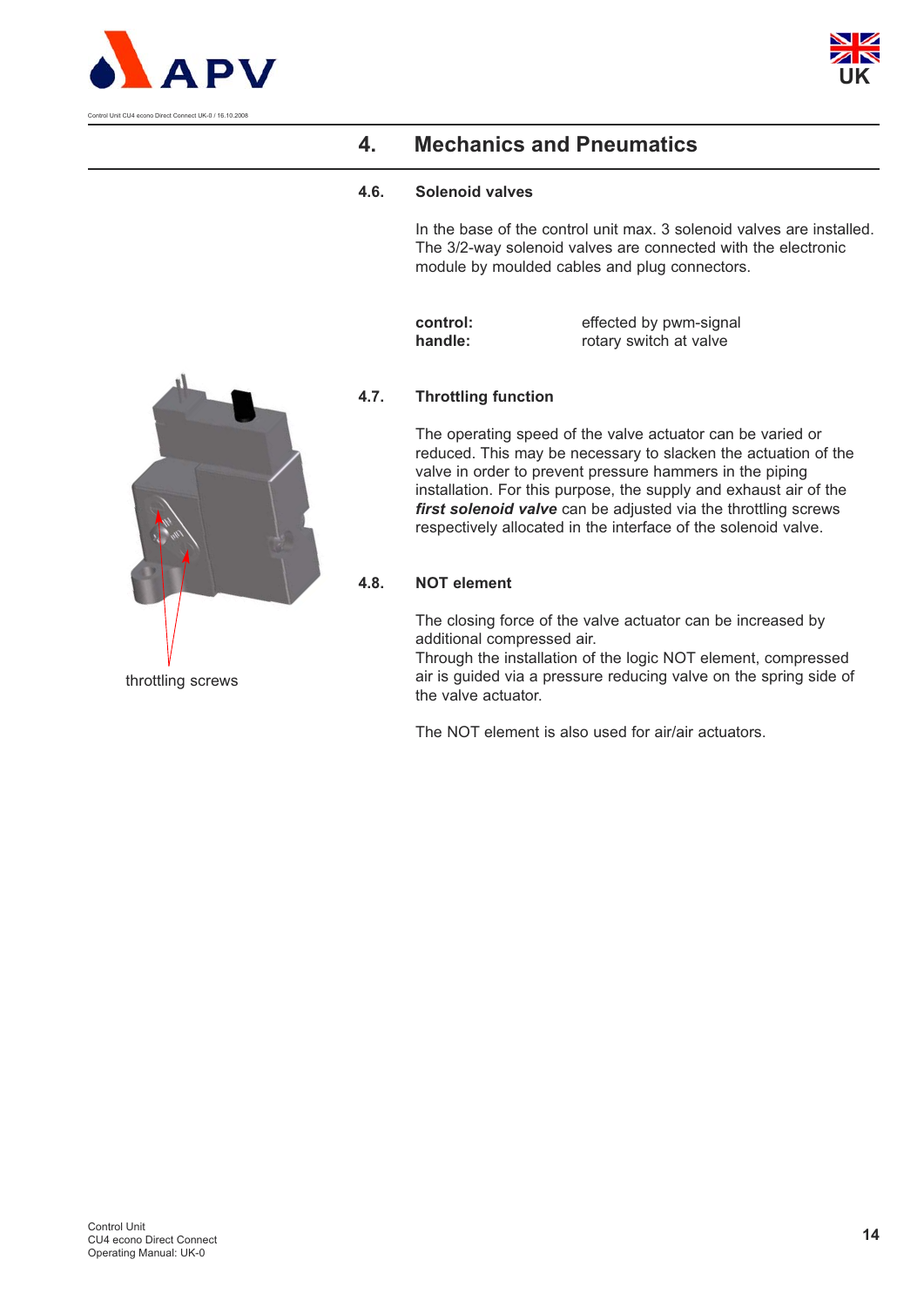



# **5. Adapter**

**Adapter for different process valves**

**5.1. Valves with turning actuator, e.g. butterfly valves**



**5.2. Einsitzventil**



**5.3. Doppelsitzventil**

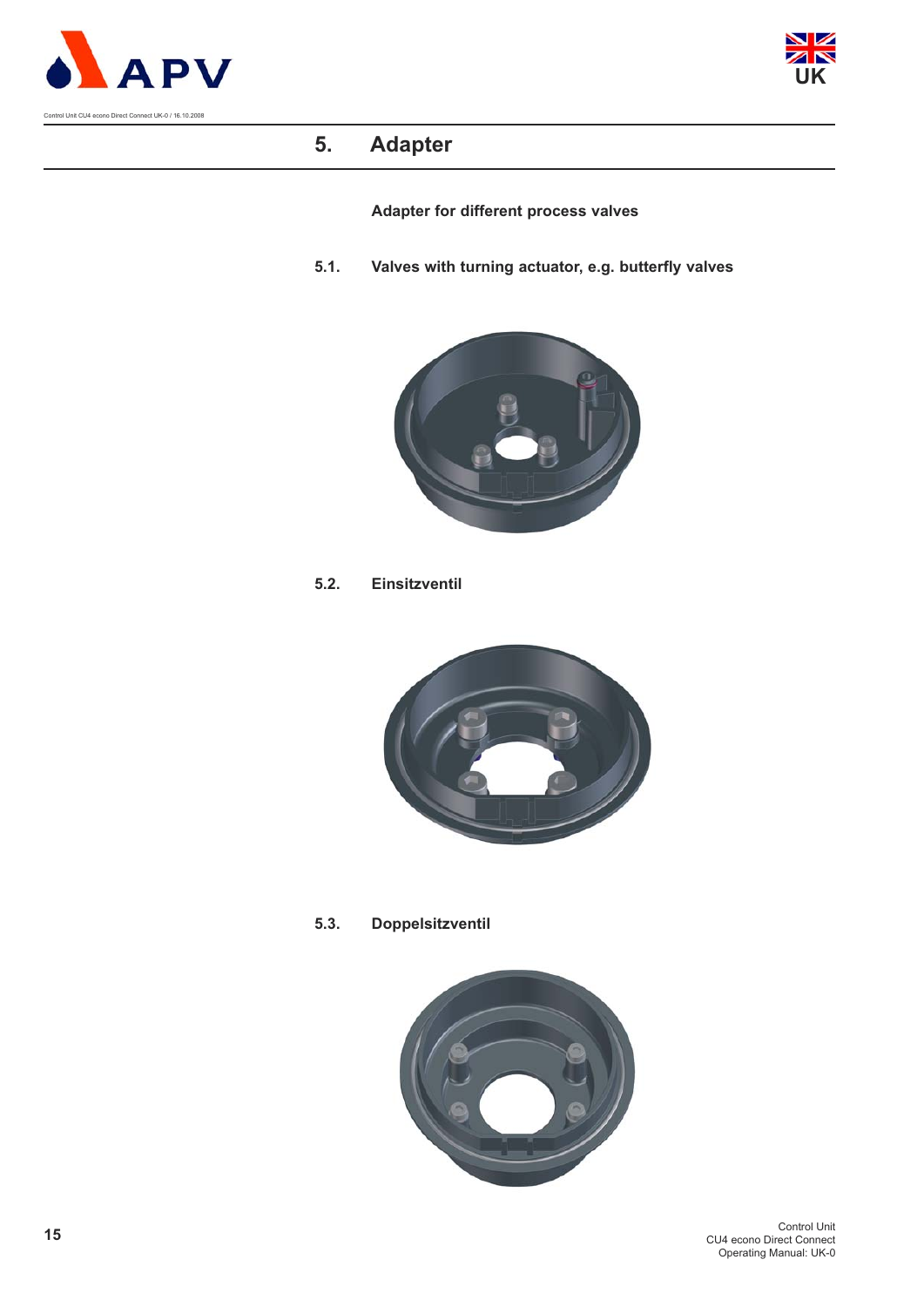



### **6.1. Function / Block diagram**

The electronic module CU4 econo Direct Connect operates as interface between superordinated control (PLC) and is connected direct by parallel wiring, i.e. every individual signal is on a separate line. The large input voltage range from 15 to 48VDC provides for versatile connections. All operating ranges within the electronic module such as the control of the solenoid valves, position feedback and LED indication are separated galvanically and can, thus, be operated with different voltages. Control of the solenoid valves is effected in energy-saving manner via pwm-signals.

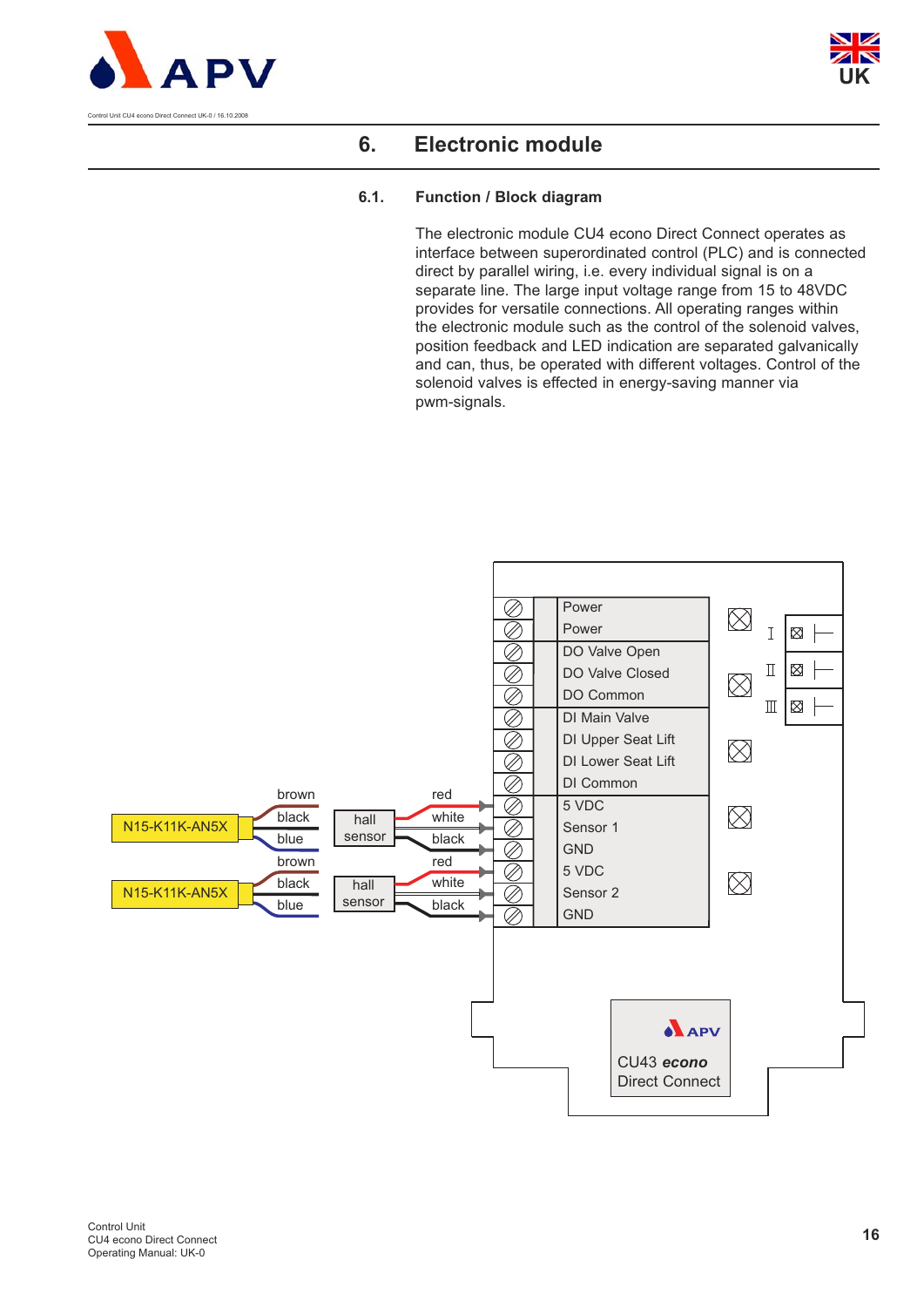



### **6.2. Functional description of connections**

| <b>Terminal</b> | <b>Designation</b>        | <b>Functional description</b>                                                     |
|-----------------|---------------------------|-----------------------------------------------------------------------------------|
| 1               | Power                     | Operating voltage                                                                 |
| 2               | Power                     | Operating voltage                                                                 |
| 3               | DO Open Valve             | Digital potential-free output for open valve position                             |
| $\overline{4}$  | <b>DO Closed Valve</b>    | Digital potential-free output for closed valve position                           |
| 5               | DO Common                 | Common potential for digital output to valve position indication                  |
| 6               | DI Main Valve             | Digital input to control 1st solenoid valve (valve open)                          |
| $\overline{7}$  | DI Upper Seat Lift        | Digital input to control 2nd solenoid valve<br>(seat lifting of upper valve seat) |
| 8               | <b>DI Lower Seat Lift</b> | Digital input to control 3rd solenoid valve<br>(seat lifting of lower valve seat) |
| 9               | DI Common                 | Common potential for digital inputs to control valve                              |
| 10              | 5 VDC                     | Voltage supply for valve sensor                                                   |
| 11              | Sensor 1                  | Sensor signal 1 (closed valve position)                                           |
| 12              | <b>GND</b>                | Mass potential for sensor supply                                                  |
| 13              | 5 VDC                     | Voltage supply for valve sensor                                                   |
| 14              | Sensor <sub>2</sub>       | Sensor signal 2 (open valve position)                                             |
| 15              | <b>GND</b>                | Mass potential for sensor supply                                                  |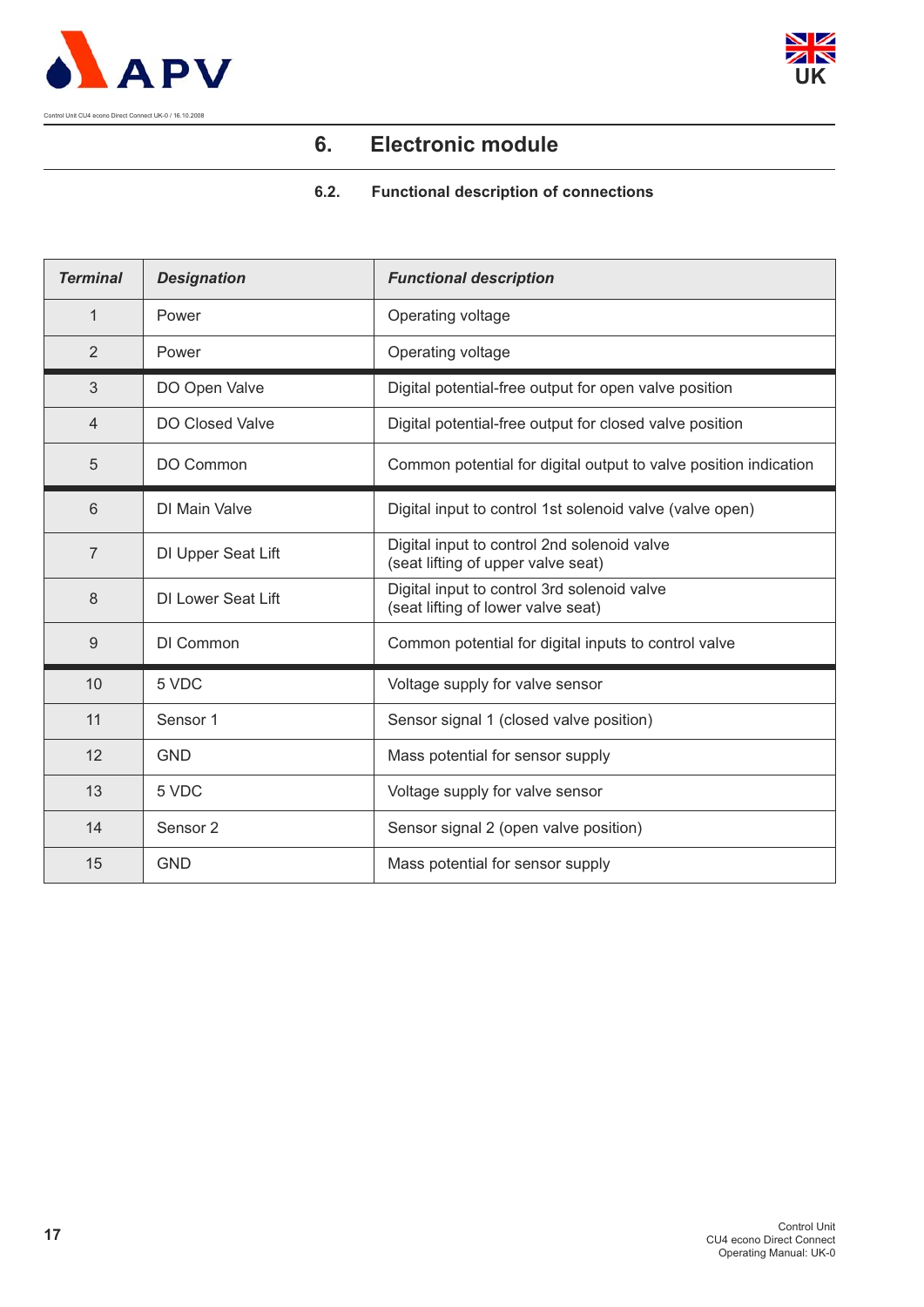



**6.3. Technical data for electronic module** 

**CU4** *econo* **Direct Connect**

**Operating voltage:** 15 – 24 VDC

**Supply of** 

solenoid valve: pwm-signal from electronic module

**Dig. input (DI):** 10 – 48 V AC/DC

Imax. 1mA/24VDC **Dig. output (DO)**: Umax. 48V AC/DC

> Imax. 150mA RI 5,6 Ohm/100mA

**Voltage supply of sensors:** 5 VDC (+/-5%)

*Power consumption* 

**Minimum** about 20mA, at 24VDC *(Power ON, 2 LED, no solenoid valve)* **Typically** about 35mA, at 24VDC *(Power ON, 2 LED, 1 solenoid valve)* **Maximum** about 55 mA, at 24VDC *(Power ON, 3 LED, 2 solenoid valves)*

**Connecting terminals:** conductor cross section

0,5-1,5 mm² (with conductor sleeve) complying with AWG 20-16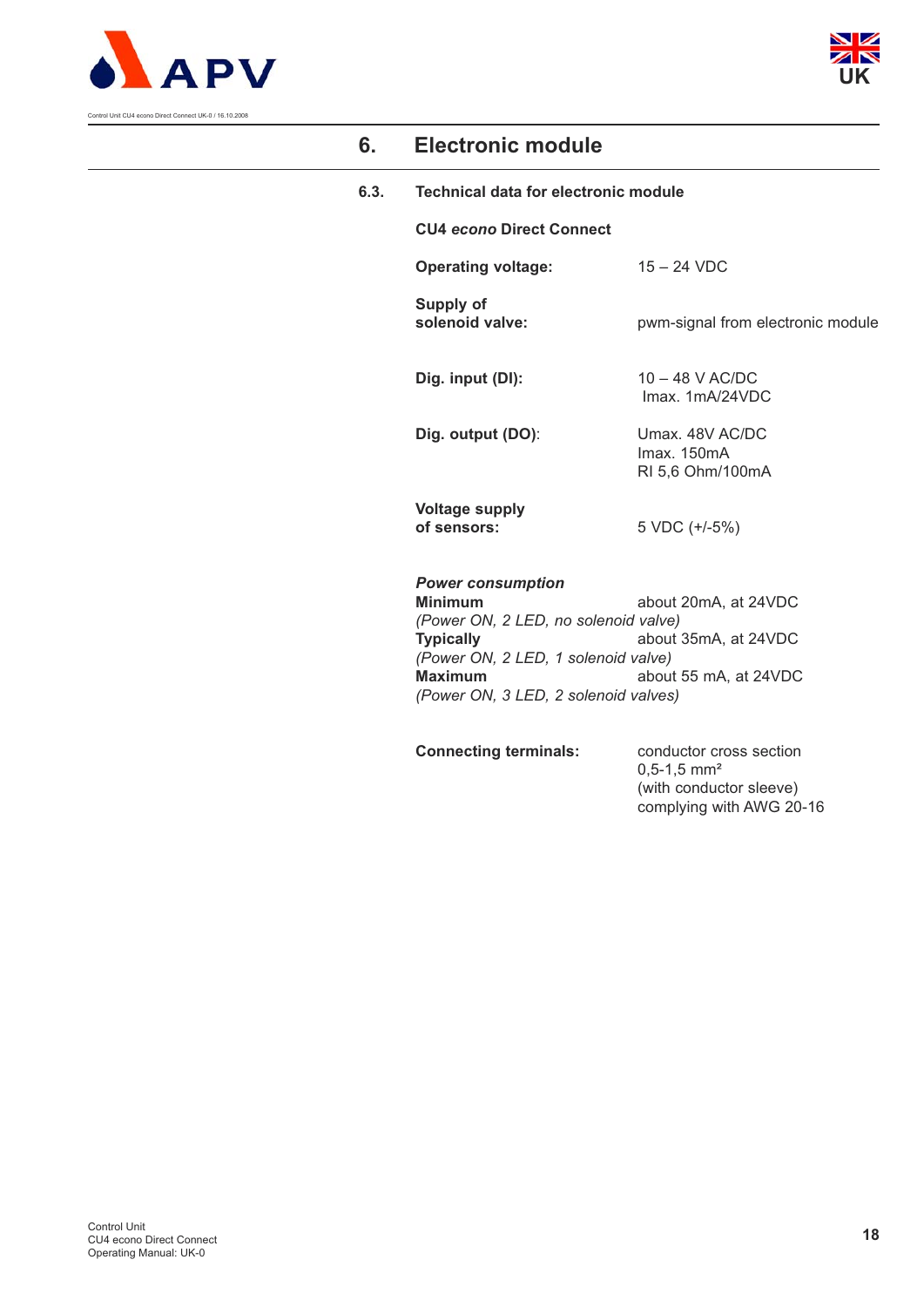



**6.4. Connections**

**Sensors to detect the valve positions:**

- **Internal sensors: Hall effect sensors, APV type H 320385 UB 4,75-5,25 VDC operating distance according to APV specification**
- **External sensors: Inductive proximity switches, APV type H 208844 UB 4,75-5,25 VDC operating distance according to APV specification**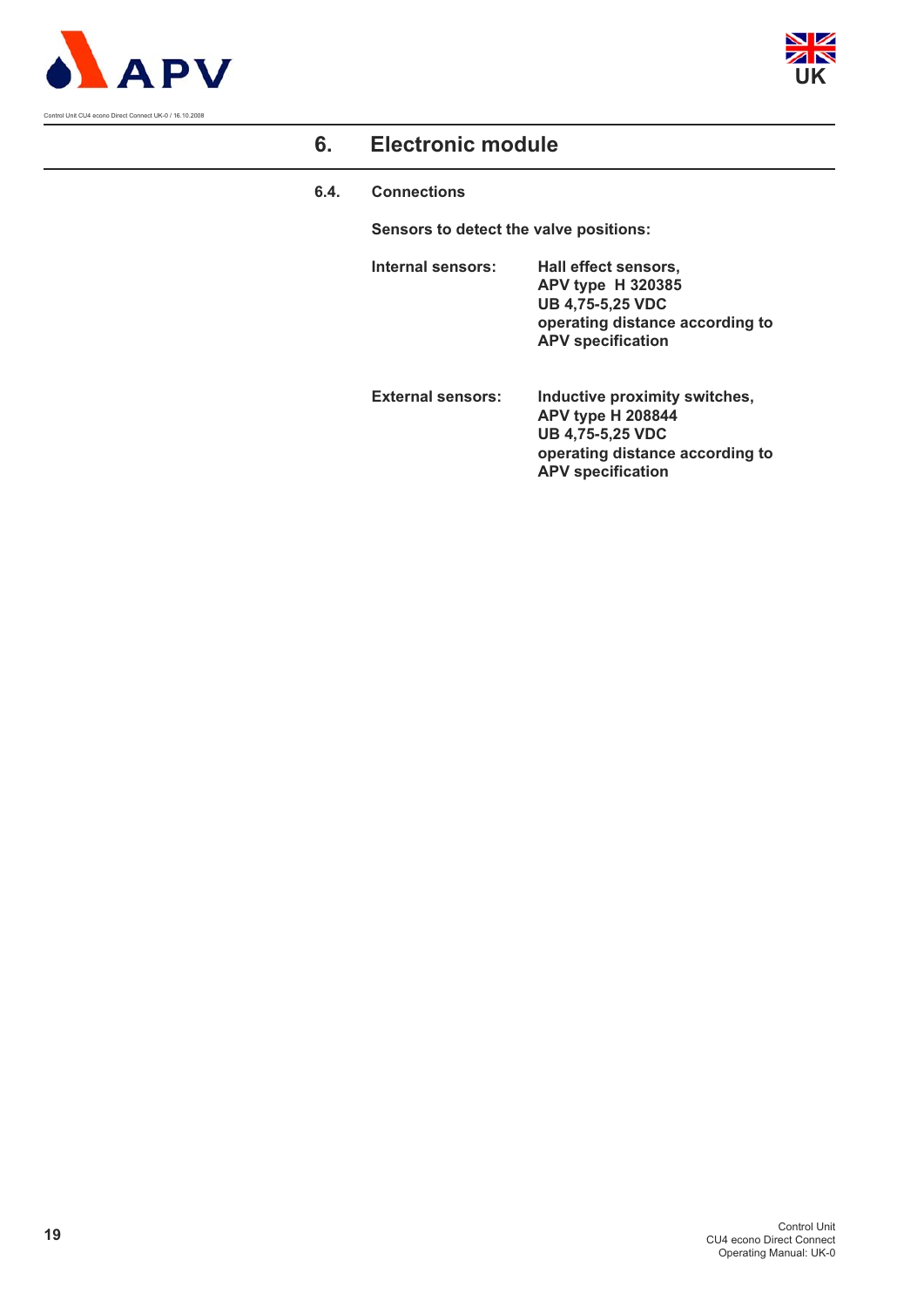



### **6.5. LED indicators**

| <b>External luminous displays</b> |   |                                    |                                         |
|-----------------------------------|---|------------------------------------|-----------------------------------------|
| Valve Open                        |   | colour: green,<br>permanent light  | valve in open position                  |
| Valve Closed                      |   | colour: orange,<br>permanent light | valve in closed position                |
| Power Diagnostics                 |   | colour: green,<br>permanent light  | operating voltage at module - faultless |
|                                   |   | colour: green, flashing            | failure                                 |
| Seat Lift upper seat              |   | colour: blue,<br>permanent light   | 2nd solenoid valve (II) controlled      |
| Seat Lift lower seat              |   | colour: blue,<br>permanent light   | 3rd solenoid valve (III) controlled     |
|                                   |   |                                    |                                         |
| <b>Internal luminous displays</b> |   |                                    |                                         |
| Luminous<br>diode                 |   |                                    | 1st solenoid valve (I) controlled       |
| Luminous<br>diode                 | Ш |                                    | 2nd solenoid valve (II) controlled      |
| Luminous<br>diode                 | Ш |                                    | 3rd solenoid valve (III) controlled     |

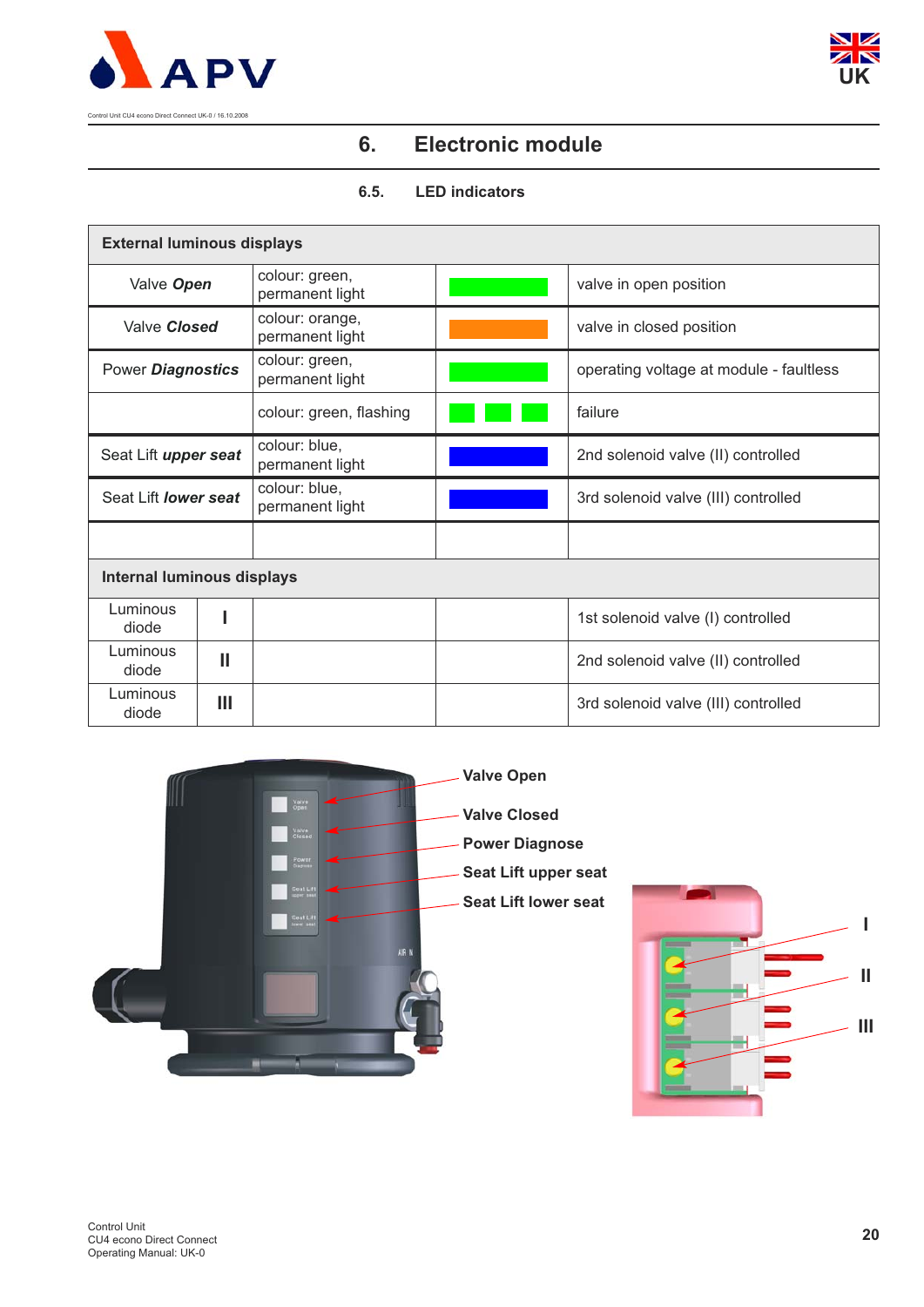



#### **6.6. Wiring examples CU4** *econo* **Direct Connect**



DI Common

Gnd

9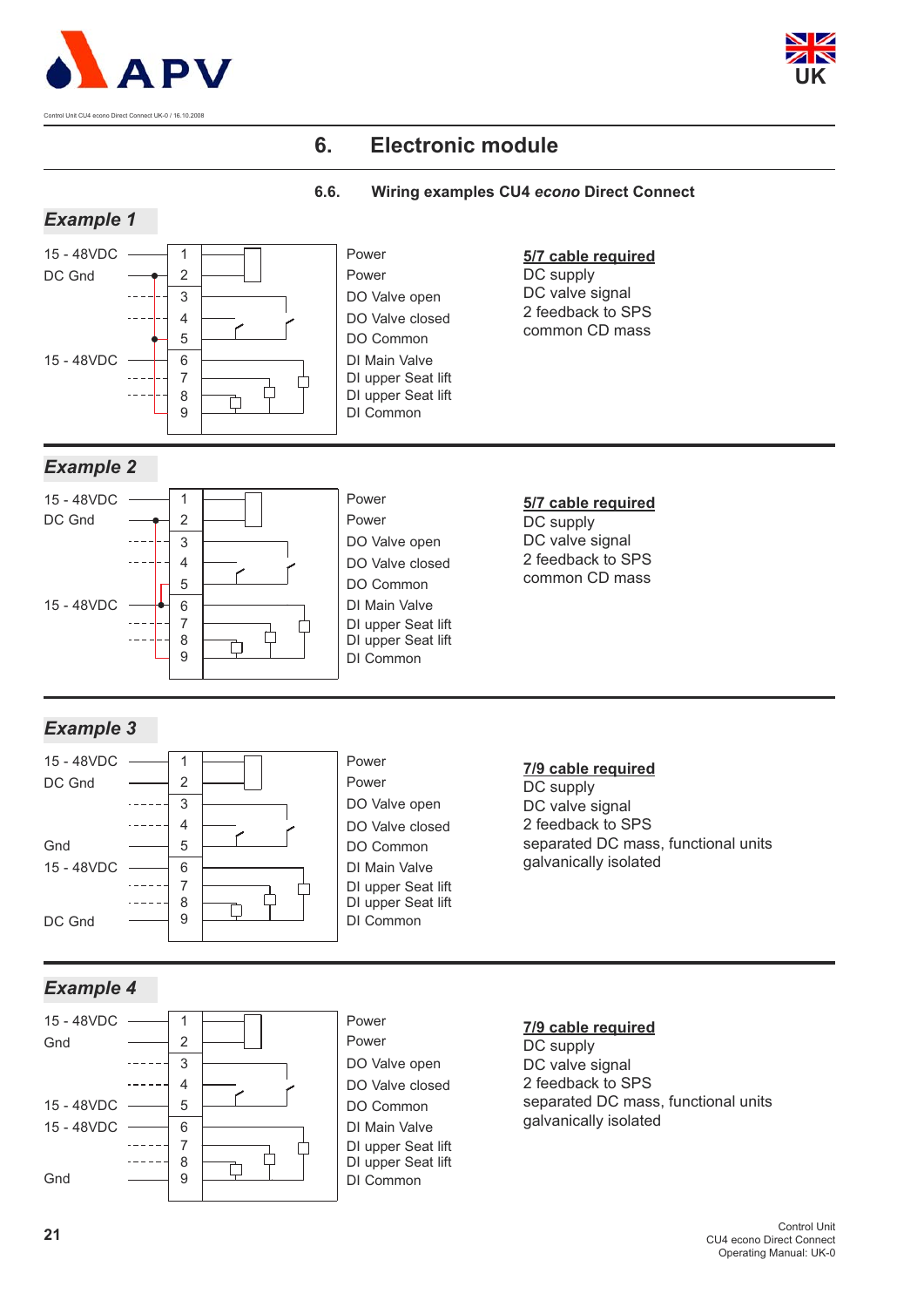

adjustment screws



# **7. Feedback unit**

### **7.1. General terms**

For the internal registration of the valve position indication, the feedback unit with 2 Hall effect sensors is applied. It is used when single seat and butterfly valves are installed. The control of these sensors is effected by magnets assembled on the valve shaft rod. The Hall effect sensors are installed on a movable threaded rod. By means of this assembly, the sensors can be adjusted via a large range, in accordance with the valve stroke.

### **7.2. Sensors**

Hall effect sensors, APV type H 320385 UB 4,75-5,25 VDC operating distance according to APV specification

### **7.3. Adjustment of valve position feedback**

By turning of the adjustment screws on which the Hall effect sensors are installed, the sensors can be moved into the respectively required position to detect the valve position. The o-rings on the adjusting srews prevent unintended ccidental displacement of these positions. After the installation of the control unit, check the correct adjustment of the position of the Hall sensor.

### **7.4. Use of external sensors**

Instead of the internal Hall effect sensors, also 2 external proximity switches can be connected to the CU4 econo DC, e.g. for the valve position indication at double seat valves.

Proximity switch APV Type H 208 844 UB 4,75-5,25 VDC Operating distance according to APV specification

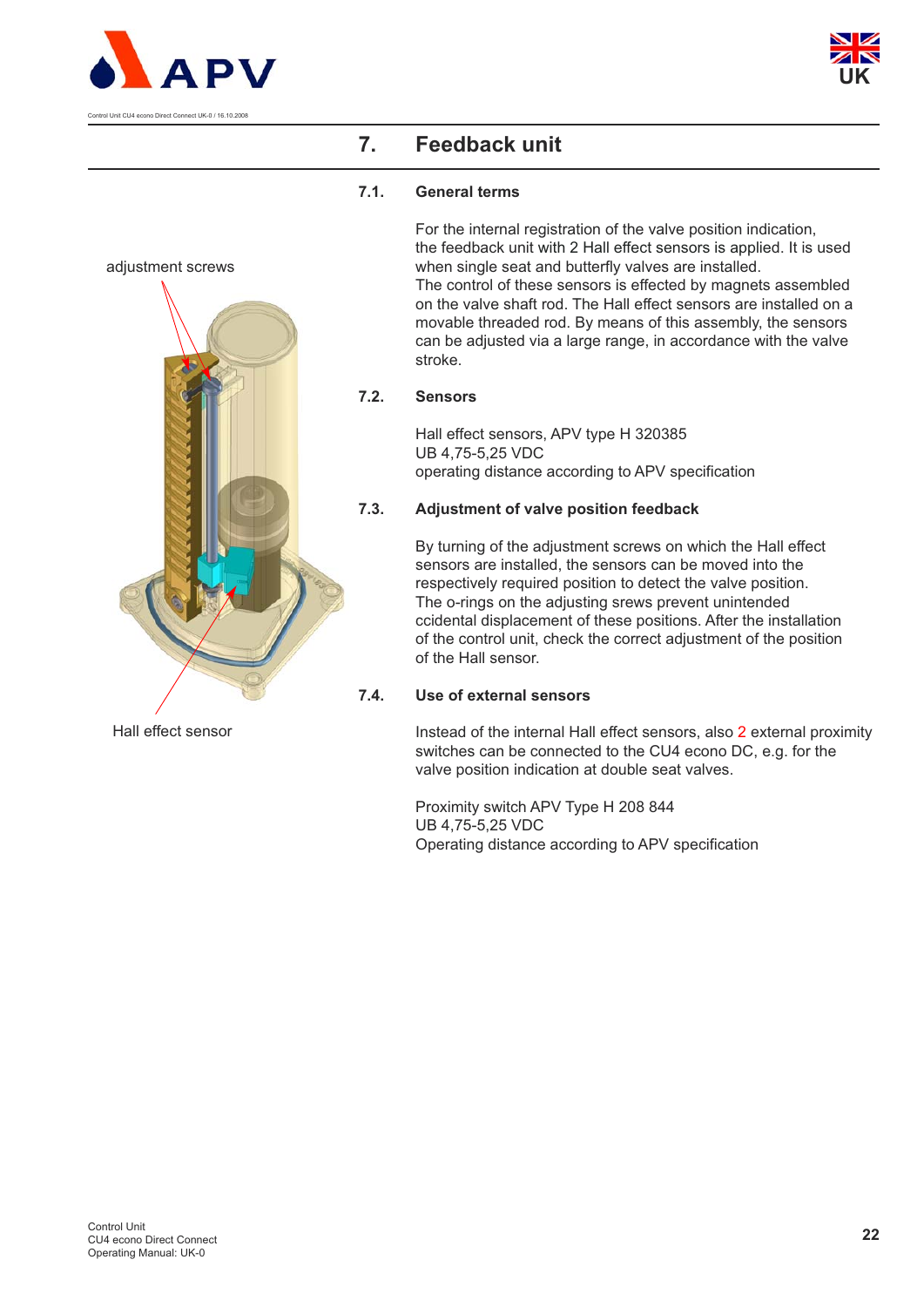





AP

#### **8.1. Turning actuator, e.g. for butterfly valves**



#### *Caution!*

The permanent magnet is made of fragile material and must be protected against mechanical load . – Risk of fracture! The magnetic fields can damage or delete data carrier or influence electronic and mechanic components.

#### **Assembly of the Control Unit on the valve**

- **1.** Assembly of the adapter on the turning actuator. Fasten with 3 screws. See to the right positioning of the o-rings on the lower side of the adapter and in the groove of the air transfer stud.
- **2.** Install operating cam with shaft rod prolongation. Secure with Loctite semi-solid and fasten it.
- **3.** Place the control unit via the operating cam onto the adapter. Observe alignment.
- **4.** Attach the clamp rings and fasten them with the screws.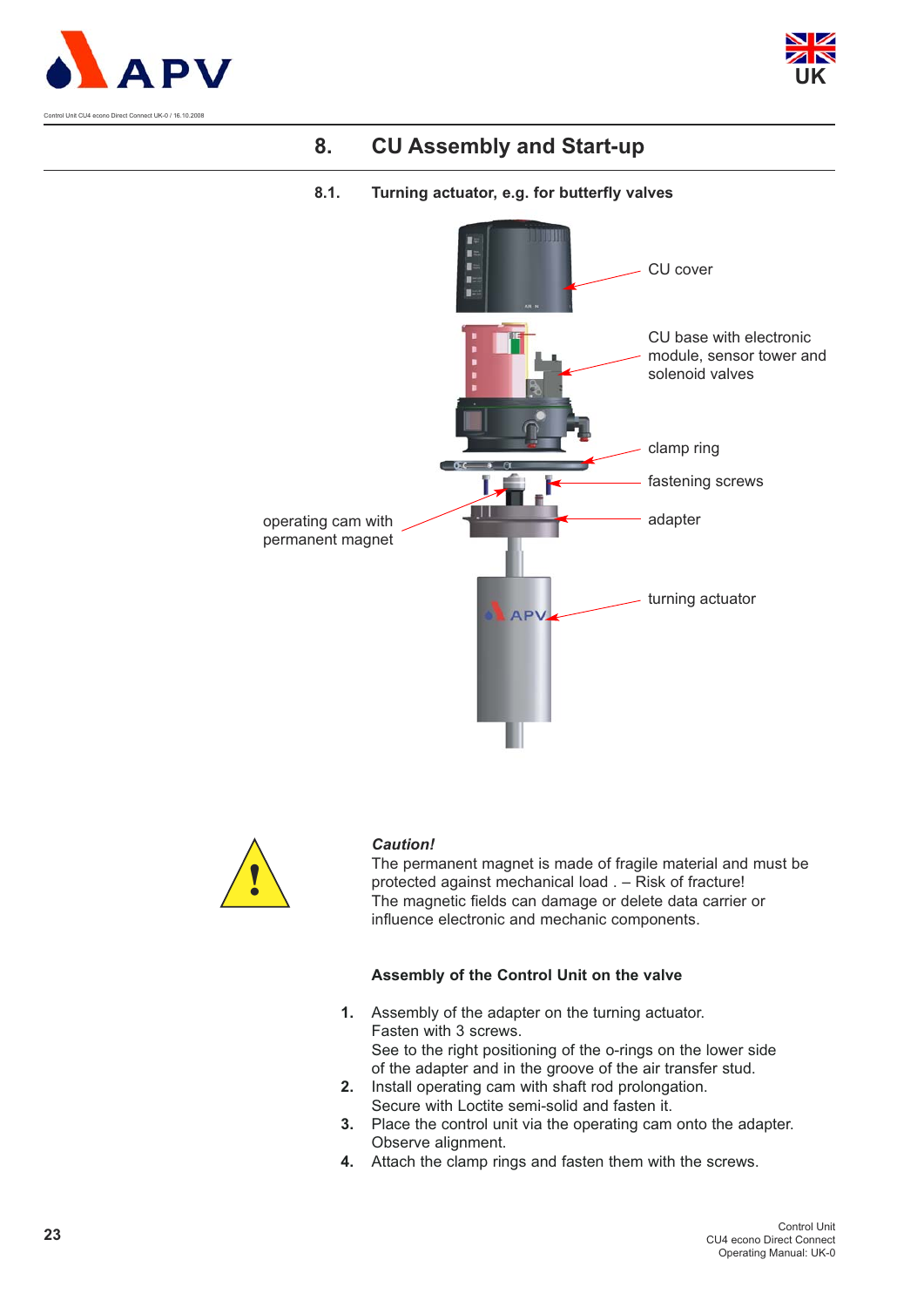



#### **8.1.1. Pneumatic connection**



*Supply air:*

*CAUTION*  Shut off the compressed air supply before connecting the air hose!

See that the air hose is professionally cut to length. Use a hose cutter for this purpose.

#### *Pneumatic air for valve actuator:*

For the assembly of the control unit on the turning actuator with integrated air transfer, air hosing between the control unit and the actuator is not necessary.

#### *Exhaust air:*

As a standard, the exhaust air connection is equipped with a silencer. If required, the silencer can be removed and the exhaust air can be hosed separately when it must be led off to the exterior, for example.

#### **8.1.2. Electric connection**



#### *CAUTION*

Electric connections shall only be carried out by qualified personnel.

See that the operating voltage is correct!

After determining the connecting variant according to **chapter 6.6.** Wiring Examples, select the corresponding cable.

Guide the cable through the cable gland and connect it according to the Wiring Diagram. Preferably use wire terminations! Tighten the cable gland in order to ensure the corresponding protective class.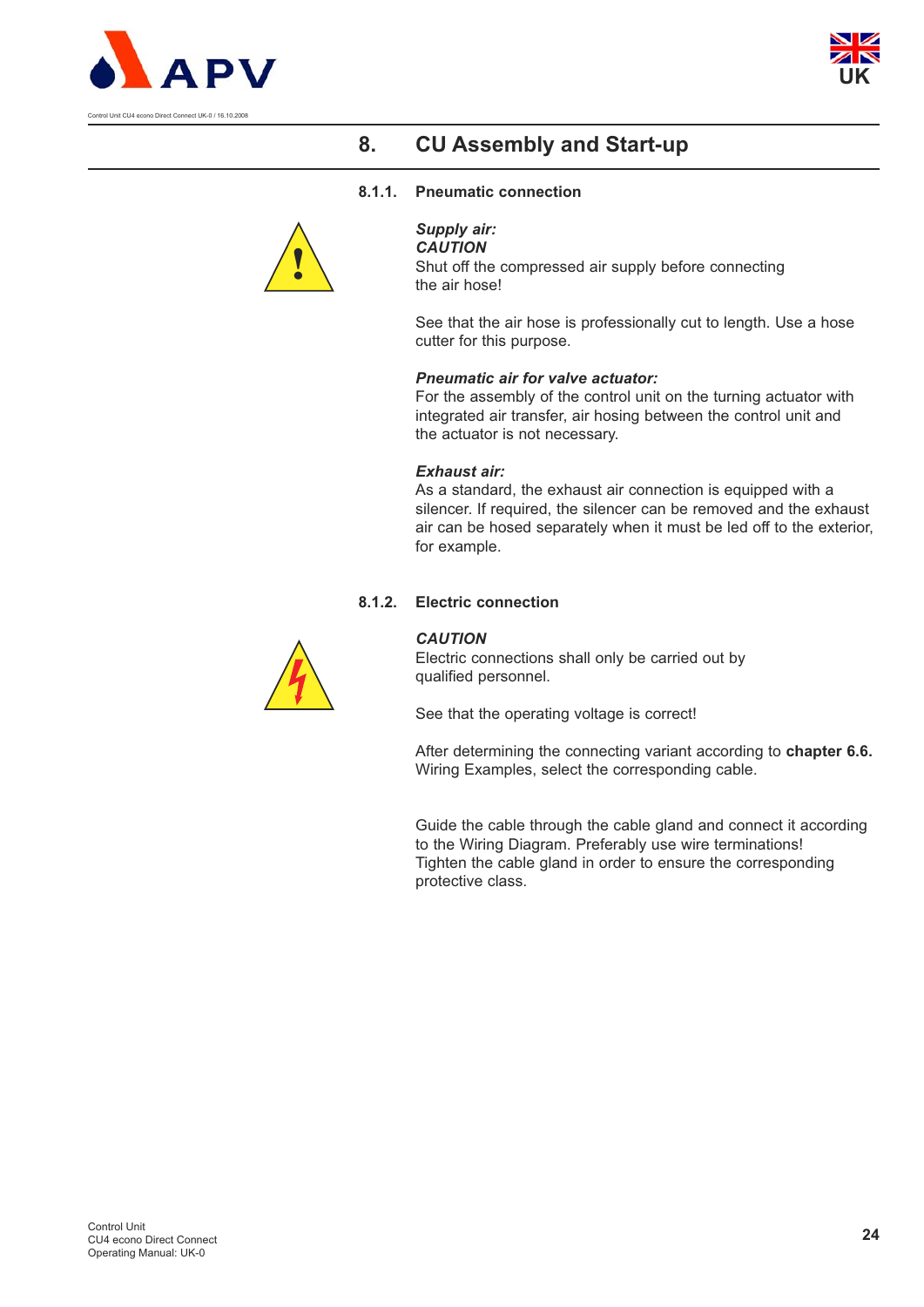





#### **8.1.3. Start-up**

After proper assembly and installation of the control unit, start-up can be undertaken as described below:

- **1.** Switch on the air supply.
- **2.** Switch on the voltage supply.
- **3.** Check the solenoid valves by turning the handle on the upper side of the valve by 90°.
- **4.** Check the valve position indicator and adjust feedbacks for *open* and *closed* valve position as described below.

#### *For vales in normally closed (air-to-raise, spring-to-lower) /normally open (air-to-lower, spring-to-raise) design with turning actuator, the following allocation applies:*

#### *Closed valve position feedback – sensor 1 controlled*

For the adjustment, Hall sensor 1 with non-controlled *(controlled)* solenoid valve 1 is moved into the required position by turning the adjustment screw 1. The **LED** *Valve Closed* lights up.

### **Open valve position feedback – sensor 2 controlled**

For the adjustment of Hall sensor 2, at first, the *(non-controlled)* solenoid valve 1 is controlled. This can optionally be made manually or electrically. The open valve positionand the corresponding feedback can be adjusted. This is undertaken by turning the adjustment screw 2 until the required position is reached and the **LED** *Valve Ope***n** lights up.

**Observe the switching hysteresis of the Hall effect sensors! Therefore, adjust the switch-point of the sensors with overlap in order to permit small variations and, thus, to prevent failures!**

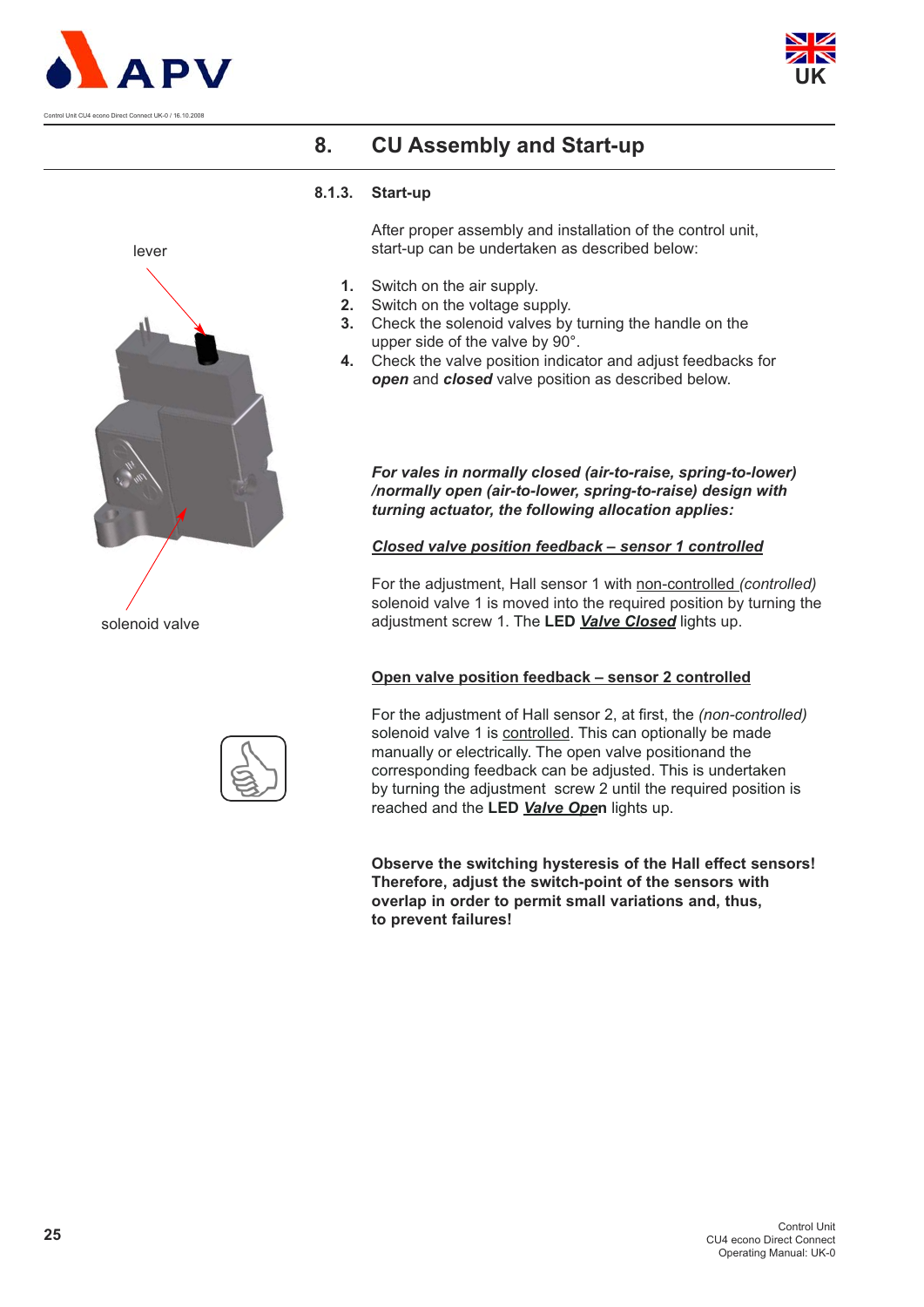



### **8.2. Single seat valves**





### *CAUTION*

The permanent magnet is made of fragile material and must be protected against mechanical load . – Risk of fracture! The magnetic fields can damage or delete data carrier or influence electronic and mechanic components.

#### **Assembly of the Control Unit on the valve**

- **1.** Assembly of the adapter on the single seat valve. Fasten with 4 screws.
- **2.** Secure operating cam with Loctite semi-solid and fasten it.
- **3.** Place the control unit via the operating cam onto the adapter. Observe alignment.
- **4.** Attach the clamp rings and fasten them with the screws.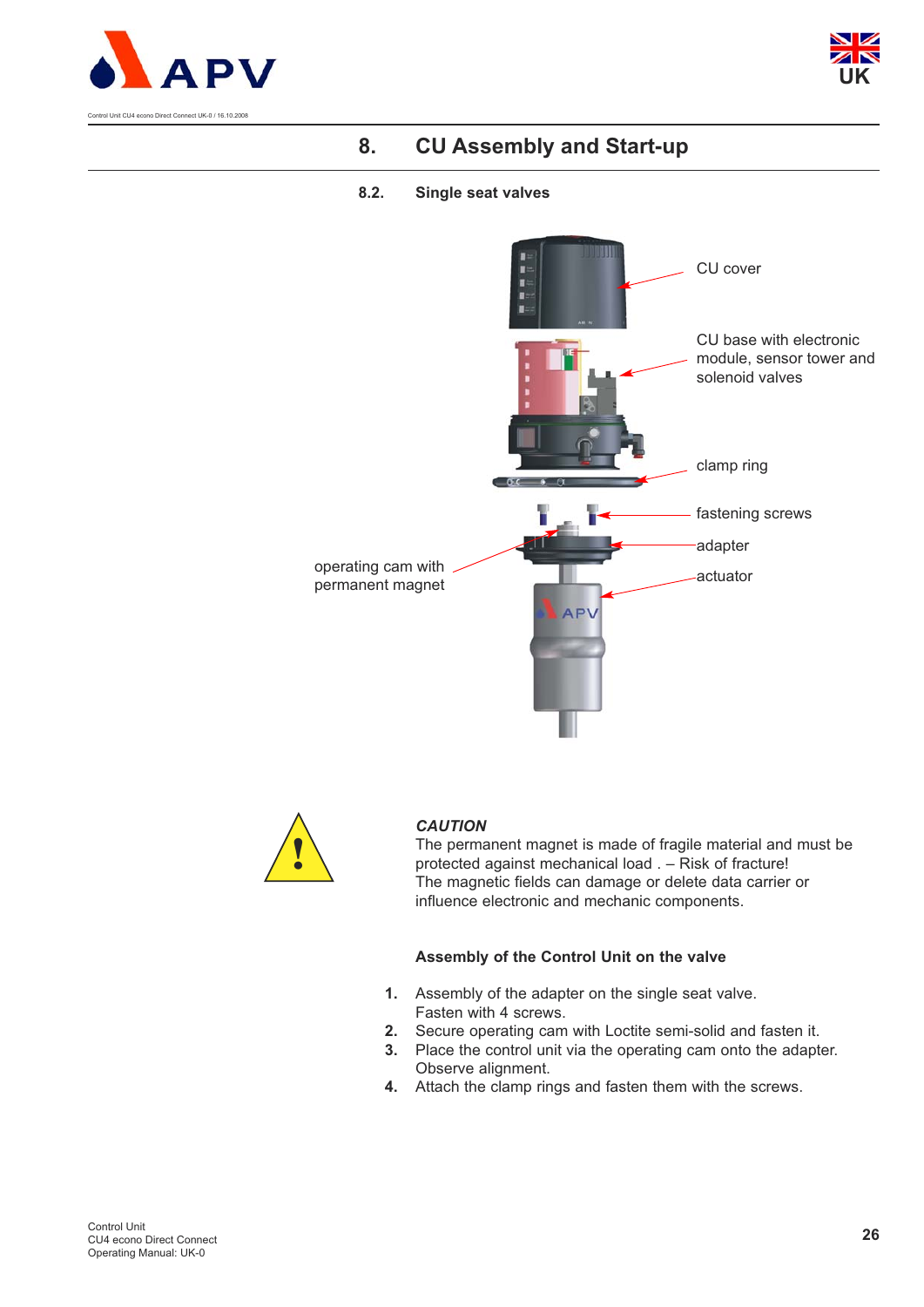



#### **8.2.1. Pneumatic connection**



#### *Supply air: CAUTION*

Shut off the compressed air supply before connecting the air hose!

See that the air hose is professionally cut to length. Use a hose cutter for this purpose.

*Pneumatic air for valve actuator:*

Connect the pneumatic air connection **Y1** with the valve actuator.

- For the CU41N *(with logic NOT element)*, the pneumatic air connection **N** must be connected with the spring side of the actuator. See to the spring side of the actuator during the assembly of the pressure-reducing valve.

#### *Exhaust air:*

As a standard, the exhaust air connection is equipped with a silencer. If required, the silencer can be removed and the exhaust air can be hosed separately when it must be led off to the exterior, for example.

### **8.2.2. Electric connection**



#### *CAUTION*

Electric connections shall only be carried out by qualified personnel.

See that the operating voltage is correct!

After determining the connecting variant according to **chapter 6.6**  Wiring Examples, select the corresponding cable.

Guide the cable through the cable gland and connect it according to the Wiring Diagram. Preferably use wire terminations! Tighten the cable gland in order to ensure the corresponding protective class.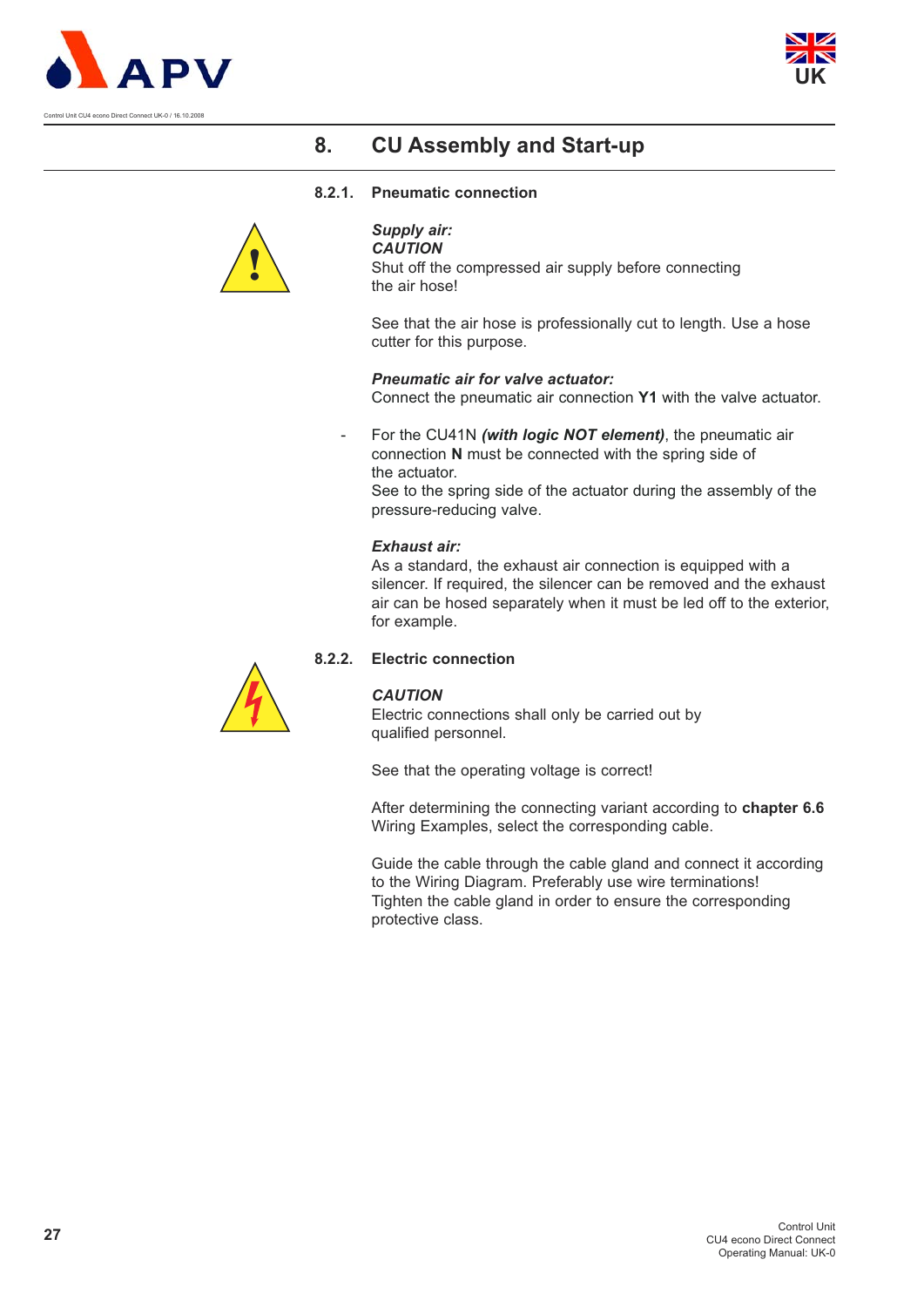





#### **8.2.3. Start-up**

After proper assembly and installation of the control unit, start-up can be undertaken as described below:

- **1.** Switch on the air supply.
- **2.** Switch on the voltage supply.
- **3.** Check the solenoid valves by turning the handle on the upper side of the valve by 90°.
- **4.** Check the valve position indicator and adjust feedbacks for *open* and *closed* valve position as described below.

*For single seat vales in normally closed (normally open) the following allocation applies:*

#### *Closed valve position feedback – sensor 1 controlled*

For the adjustment, Hall sensor 1 with non-controlled *(controlled)* solenoid valve 1 is moved into the required position by turning the adjustment screw 1. The **LED** *Valve Closed* lights up.

#### *Open valve position feedback – sensor 2 controlled*

For the adjustment of Hall sensor 2, at first, the *(non-controlled)* solenoid valve 1 is controlled. This can optionally be made manually or electrically. The open valve position and the corresponding feedback can be adjusted. This is undertaken by turning the adjustment screw 2 until the required position is reached and the **LED** *Valve Open* lights up.

**Observe the switching hysteresis of the Hall effect sensors! Therefore, adjust the switch-point of the sensors with overlap in order to permit small variations and, thus, to prevent failures!**

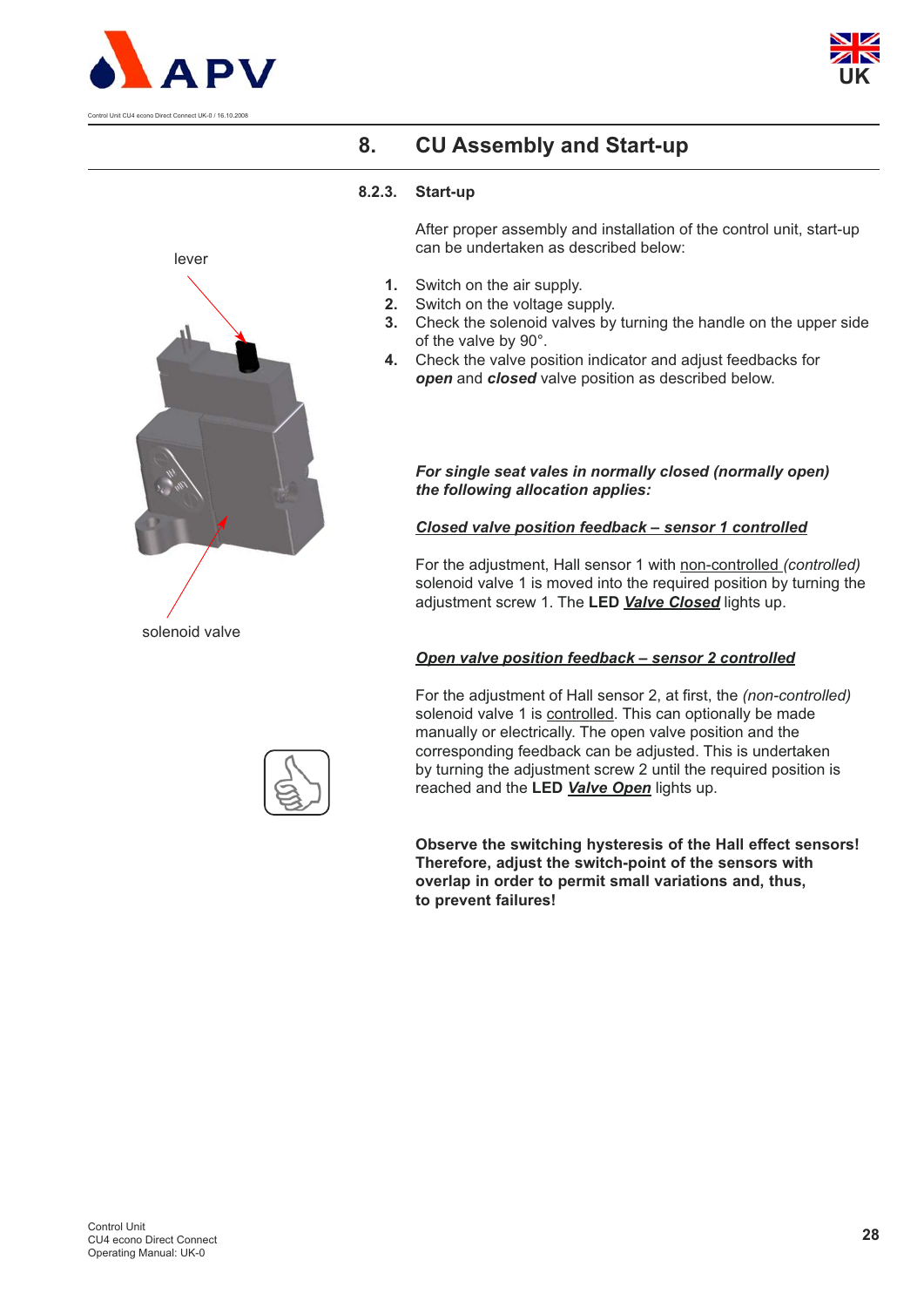



### **8.3. Double seat valves**



#### **Assembly of the Control Unit on the valve**

- **1.** Assembly of the adapter on the double seat valve. Fasten with 4 screws.
- **2.** Align air connections of the control unit to the valve actuator.
- **3.** Place the control unit onto the adapter. Observe alignment!
- **4.** Attach the clamp rings and fasten them with the screws.
- **5.** Assemble the external proximity switches at the actuator.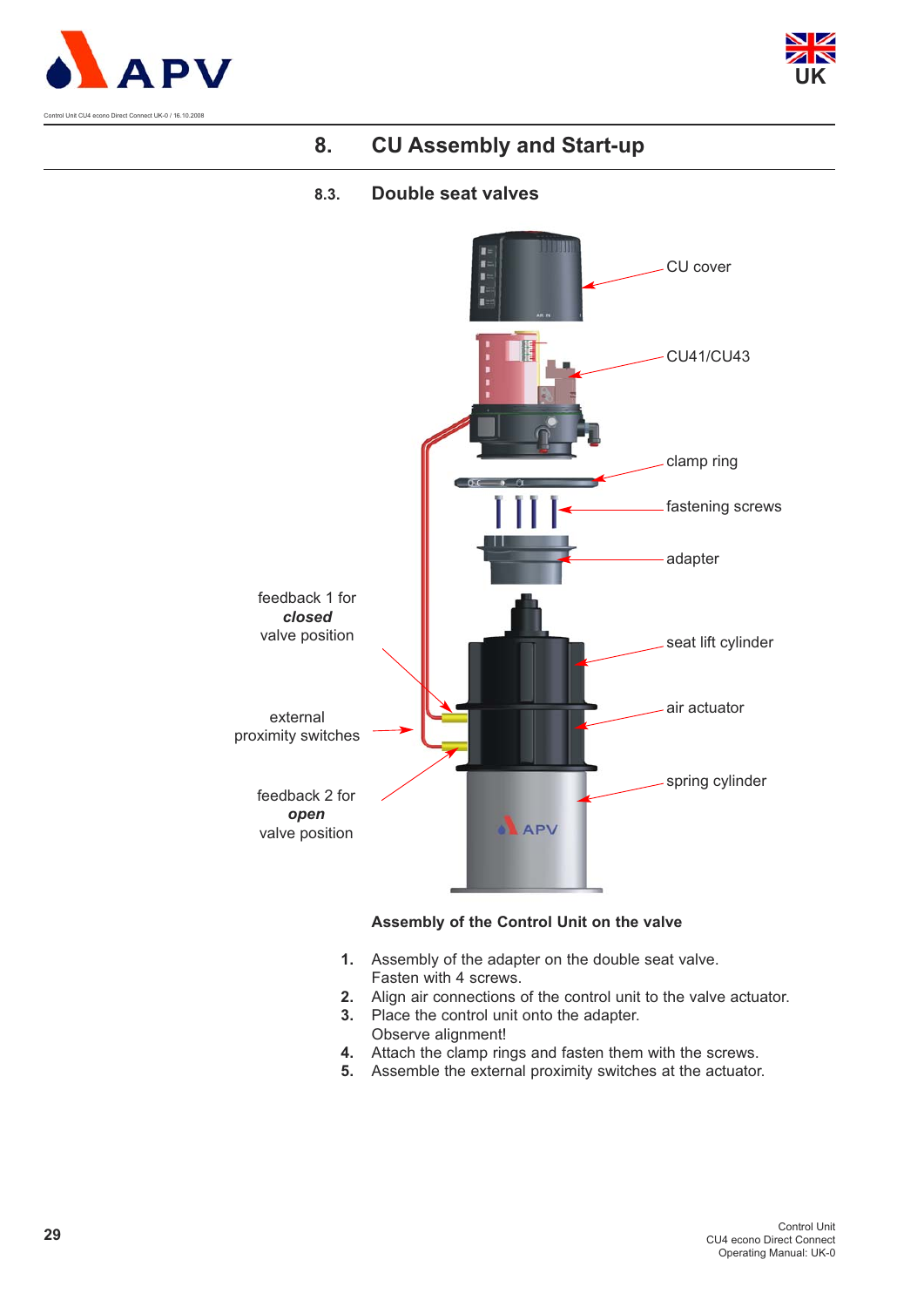



#### **8.3.1. Pneumatic connection**



### **Supply air:**

*CAUTION*  Shut off the compressed air supply before connecting the air hose!

See that the air hose is professionally cut to length. Use a hose cutter for this purpose.

#### **Pneumatic air to valve actuator:**

Connect pneumatic air connection **Y1** with the valve actuator. Main actuator

Connect pneumatic air connection **Y2** with the valve actuator. (seat lifting - upper valve seat)

Connect pneumatic air connection **Y3** with the valve actuator. (seat lifting – lower valve seat)

#### **Exhaust air:**

As a standard, the exhaust air connections **A1** and **A2** are equipped with a silencer. If required, the silencer can be removed and the exhaust air can be hosed separately when it must be led off to the exterior, for example.

#### **8.2.2. Electric connection**



#### *CAUTION*

Electric connections shall only be carried out by qualified personnel.

See that the operating voltage is correct!

After determining the connecting variant according to **chapter 6.6.** Wiring Examples, select the corresponding cable.

Guide the cable through the cable gland and connect it according to the Wiring Diagram. Preferably use wire terminations! Tighten the cable gland in order to ensure the corresponding protective class.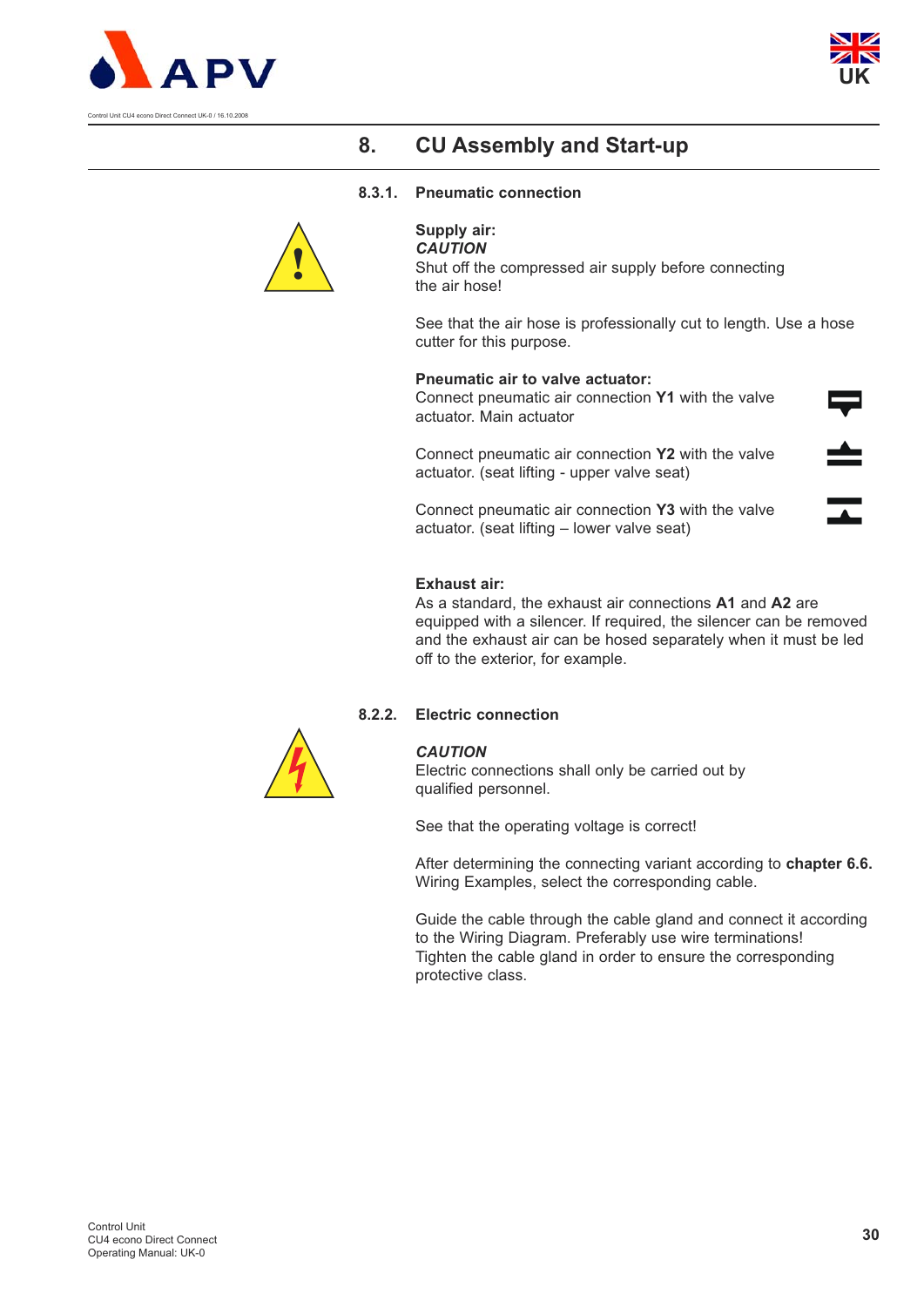





#### **8.3.3. Connection of external proximity switches**

The electric connection of the proximity switches specified by APV is undertaken according to the terminal layout described in **chapter 6.1.**

The mechanic assembly of the proximity switches is carried out at the actuator of the corresponding double seat valves. Observance of the operating manual for double seat valves is essential!

#### **8.3.4. Start-up**

After proper assembly and installation of the control unit, start-up can be undertaken as described below:

- **1.** Switch on the air supply.
- **2.** Switch on the voltage supply.
- **3.** Check the solenoid valves by turning the handle on the upper side of the valve by 90°.
- **4.** Check the valve position indicator. The proximity switches are installed at the double seat valves with a mechanical stop. Adjustment is not required!

*The following allocation applies for double seat valves:*

*Closed valve position feedback – sensor 1 controlled*

*Open valve position feedback – sensor 2 controlled*

**Check the proper fit of the proximity switches to provide for the accurate transfer of the signals for the corresponding valve position.**



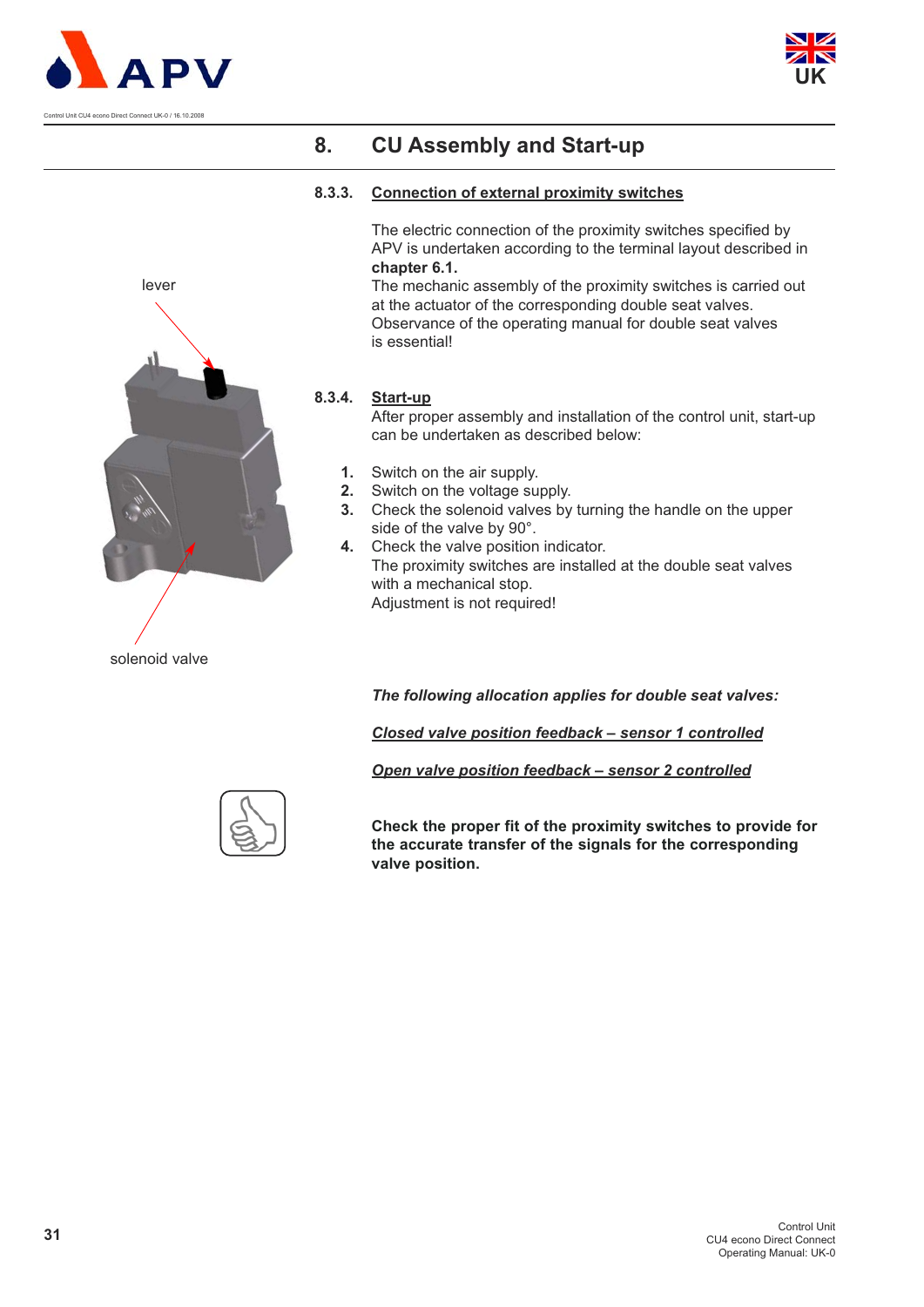



# **9. Accessories and Toolszeuge**

#### **Assembly/disassembly - adapter on valve actuator:**

- hexagon socket wrench 6 mm
- screwdriver 4mm

#### **Assembly/disassembly – CU on adapter:**

• hexagon socket wrench 3 mm

#### **Assembly/disassembly – electronic module:**

- torx wrench TX20
- screwdriver 3.5 mm

#### **Assembly/disassembly – feedback unit:**

torx wrench TX15

#### **Assembly/disassembly – electronic modules:**

torx wrench TX20

#### **Assembly/disassembly – air connections:**

jaw wrench M13

#### **Assembly/disassembly – pressure relief valve:**

torx wrench TX10

**Loctite semi-solid**

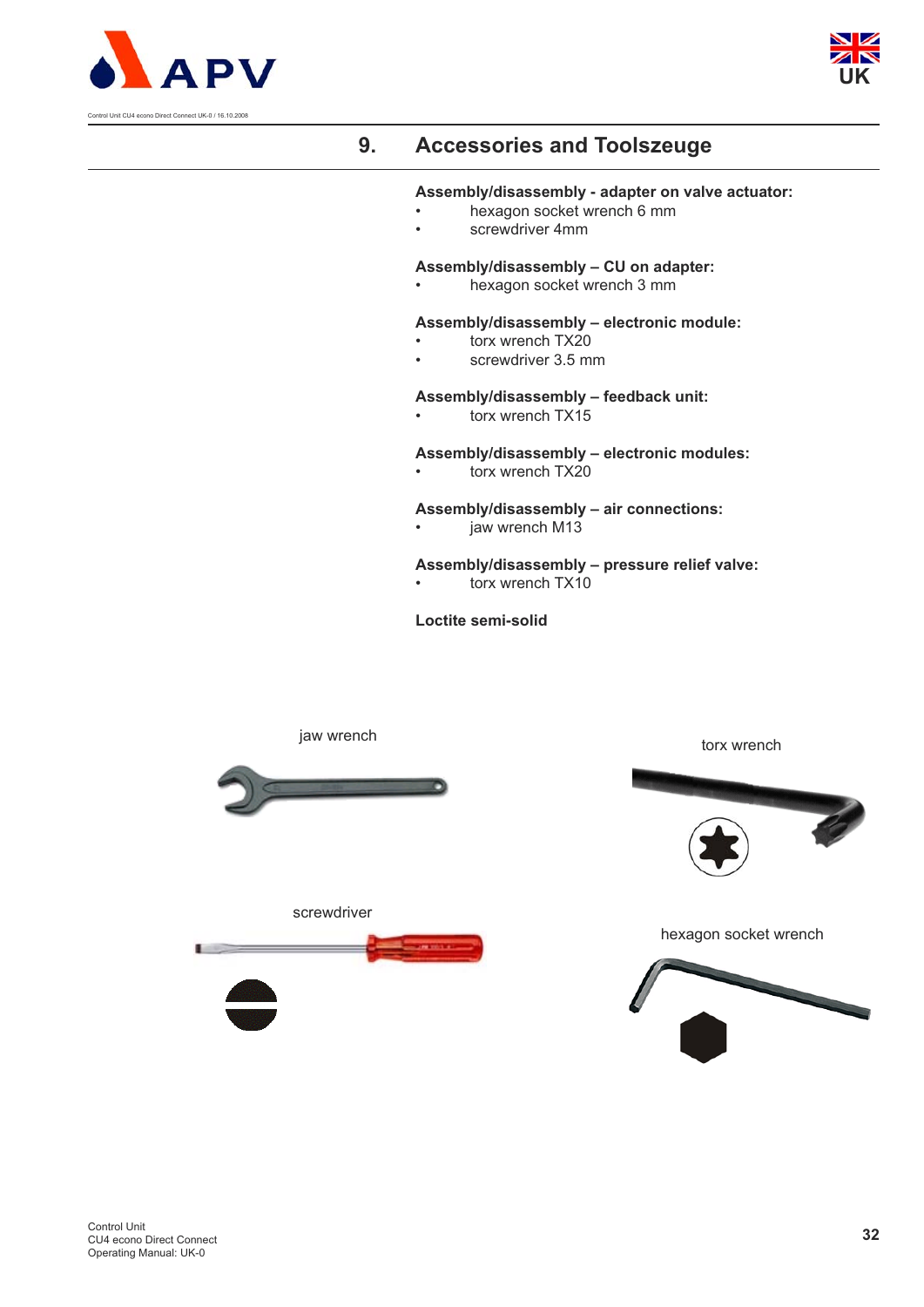



### **10. Disassembly**

#### 10.1. *Demontage*

Before disassembly, verify the following items:

- The valve must be in safety position and must not be controlled!
- Shut off air supply!
- Cut off current to control unit, i.e. interrupt the supply voltage!

#### *Solenoid valve (4, 5, 6)*

- + Open the CU cover by turning in anticlockwise direction.
- + Release the plug connection at the electronic module for the corresponding solenoid valve.
- + Release and remove the 2 screws **(20)** TX20.
- + Replace the solenoid valve.
- + Assembly in reverse order. See to a proper fit of the flat seal!

#### *Electronic module (2)*

Before releasing the cable connections make sure that all lines are de-energised!

- + Open the CU cover by turning in anticlockwise direction.
- + Release the plug connection of the solenoid valves.
- + Release the cable from the terminal strip, all terminals 1-15.
- + Release and remove the 3 screws **(20**) TX20.
- + Replace the electronic module.
- + Assembly in reverse order.

#### *Feedback unit*

Before releasing the cable connections make sure that all lines are de-energised!

- + Open the cover.
- + Release the cable for the Hall effect sensors from the terminal strip, terminals 10-15.
- Release the clamp ring and lift the CU4 from the adapter.
- Remove the 4 screws (9) TX15 at the lower side of the CU base **(1**).
- Take out the feedback unit to the bottom.

#### *Hall effect sensors*

The Hall effect sensors can only be replaced at the dismantled feedback unit.

- + Remove the 3 screws **(14)** TX10.
- + Remove the tower lid **(13**).
- + Remove the o-rings **(11)**.
- + Dismantle the sensors by turning of the adjusting screw **(12)**.

To simplify adjustment of feedbacks:

- + Mark the position of the sensor on the adjusting screw!
- + Assembly in reverse order.
- + Check the correct position of the Hall effect sensors and their functions as described in **chapter 8** CU assembly and start-up.



Hall effect sensors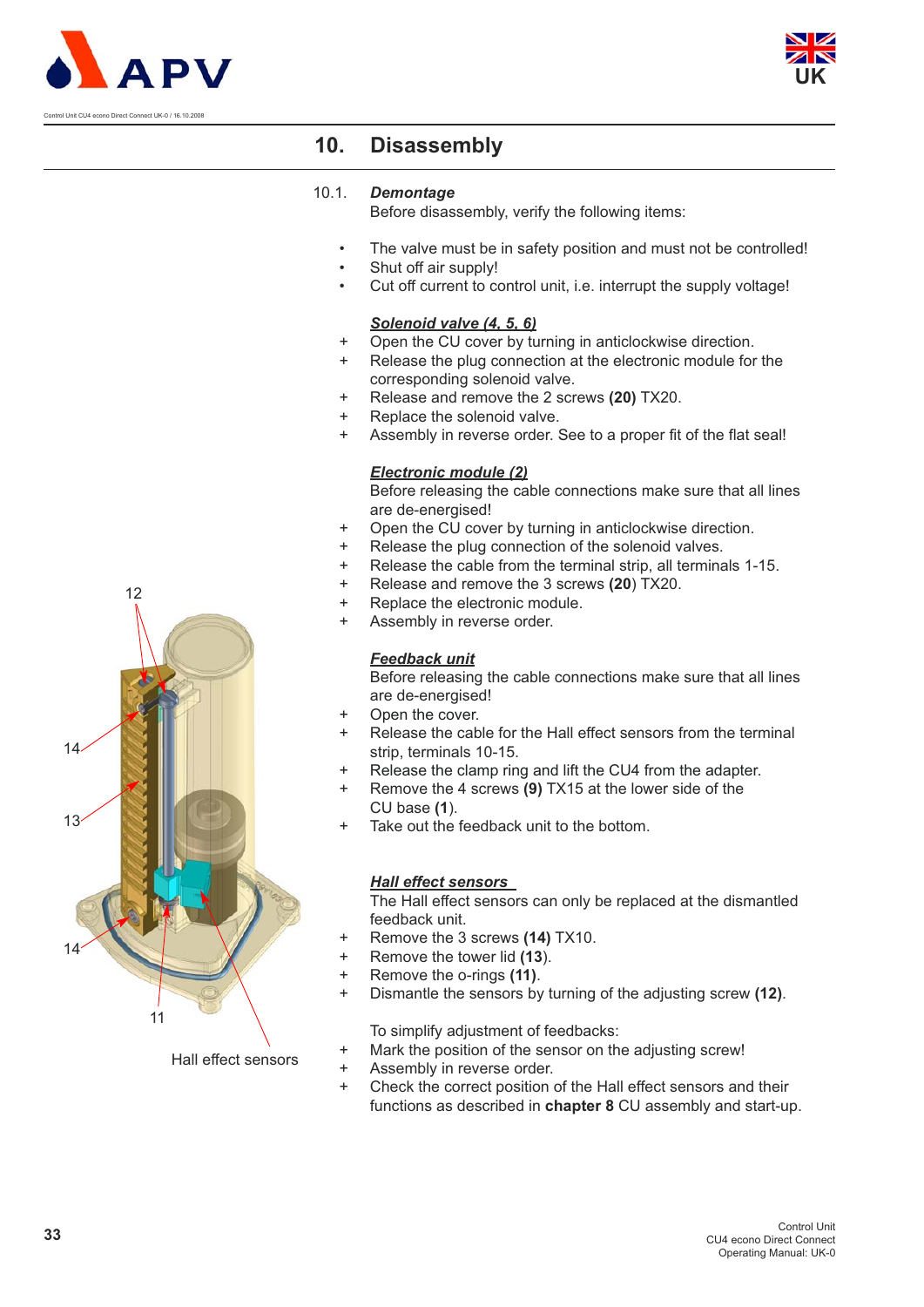



# **11. Trouble Shooting**

| Failure                                                            | Remedy                                                                                                                                               |
|--------------------------------------------------------------------|------------------------------------------------------------------------------------------------------------------------------------------------------|
| Valve position is not indicated.                                   | Re-adjust Hall sensors.                                                                                                                              |
|                                                                    | Check fastening of magnetic operating cam.                                                                                                           |
|                                                                    | Check cabeling of the Hall sensors to the electronic<br>module.                                                                                      |
| Feedback via proximity switches is missing                         | Check positioning of proximity switches.                                                                                                             |
|                                                                    | Check operating voltage.                                                                                                                             |
|                                                                    | Check cabeling to the electronic module.                                                                                                             |
| LED indication is missing                                          | Check operating voltage.                                                                                                                             |
|                                                                    | Check cabeling to the electronic module.                                                                                                             |
|                                                                    |                                                                                                                                                      |
| <b>Control Unit CU41 installed on Butterfly valves</b>             |                                                                                                                                                      |
| Movement of valve flap is missing<br>with actuated solenoid valve. | Check if right control unit is installed.<br>Check label in type window of control unit:<br><b>CU41econo T Direct Connect (1 EMV/solenoid valve)</b> |
|                                                                    | Check valve movement with manual at solenoid valve.                                                                                                  |
|                                                                    | Check cabeling between electronic module and solenoid<br>valve.                                                                                      |
|                                                                    | Check compressed air (min. 6bar).                                                                                                                    |
|                                                                    | Bore for transfer of control air to turning actuator must be<br>open.                                                                                |

Air leakage at lower side of adapter. Check o-rings of adapter.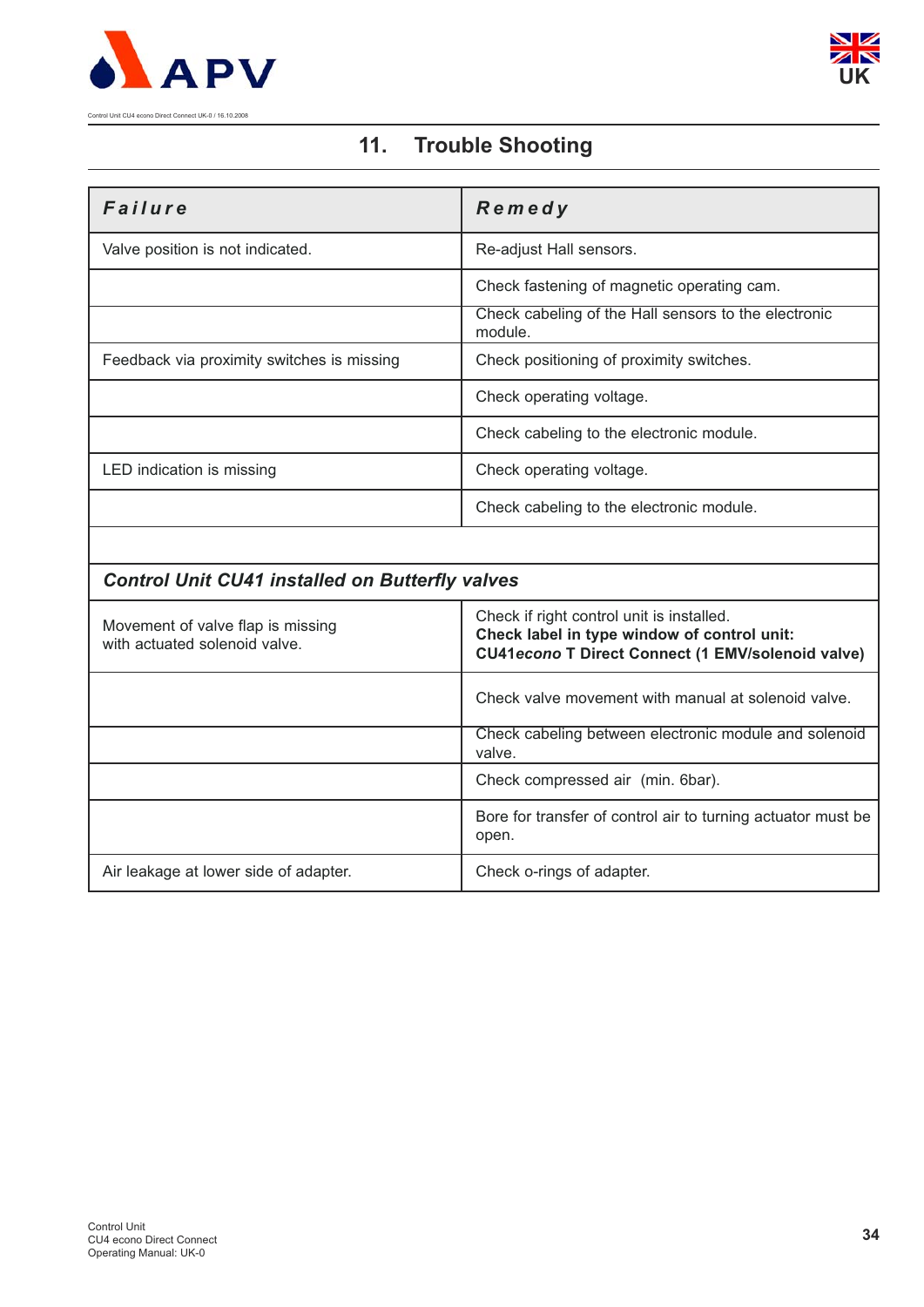



# **11. Trouble Shooting**

| Failure                                                                  | Remedy                                                                                                                                                |
|--------------------------------------------------------------------------|-------------------------------------------------------------------------------------------------------------------------------------------------------|
| <b>Control Unit CU41 installed on Single seat and Double seat valves</b> |                                                                                                                                                       |
| Valve position movement is missing<br>with actuated solenoid valve.      | Check if right control unit is installed.<br>Check label in type window of control unit:<br><b>CU41econo S Direct Connect (1 EMV/solenoid valve)</b>  |
|                                                                          | Check valve movement with manual at solenoid valve.                                                                                                   |
|                                                                          | Check cabeling between electronic module and solenoid<br>valve.                                                                                       |
|                                                                          | Check compressed air (min. 6bar).                                                                                                                     |
|                                                                          | Check control air connection between the CU41 and the<br>valve actuator.                                                                              |
| <b>Control Unit CU43 installed on Double seat valves</b>                 |                                                                                                                                                       |
| Valve position movement is missing<br>with actuated solenoid valve.      | Check if right control unit is installed.<br>Check label in type window of control unit:<br><b>CU43econo M Direct Connect (3 EMV/solenoid valves)</b> |
|                                                                          | Check valve movement with manual at solenoid valve.                                                                                                   |
|                                                                          | Check cabeling between electronic module and solenoid<br>valve.                                                                                       |
|                                                                          | Check compressed air (min. 6bar).                                                                                                                     |
|                                                                          | Check control air connection between the CU43 and the<br>DA3 valve actuator.                                                                          |

# **12. Spare Parts Lists**

The reference numbers of spare parts for the different control unit designs and adapters are included in the attached spare parts drawings with corresponding lists.

| CU4 econo direct connect | RN 01.044.3 |
|--------------------------|-------------|
| <b>CU4 econo adapter</b> | RN 01.044.3 |

When you place an order for spare parts, please indicate the following data:

- number of parts required
- reference number
- parts designation

Data are subject to change.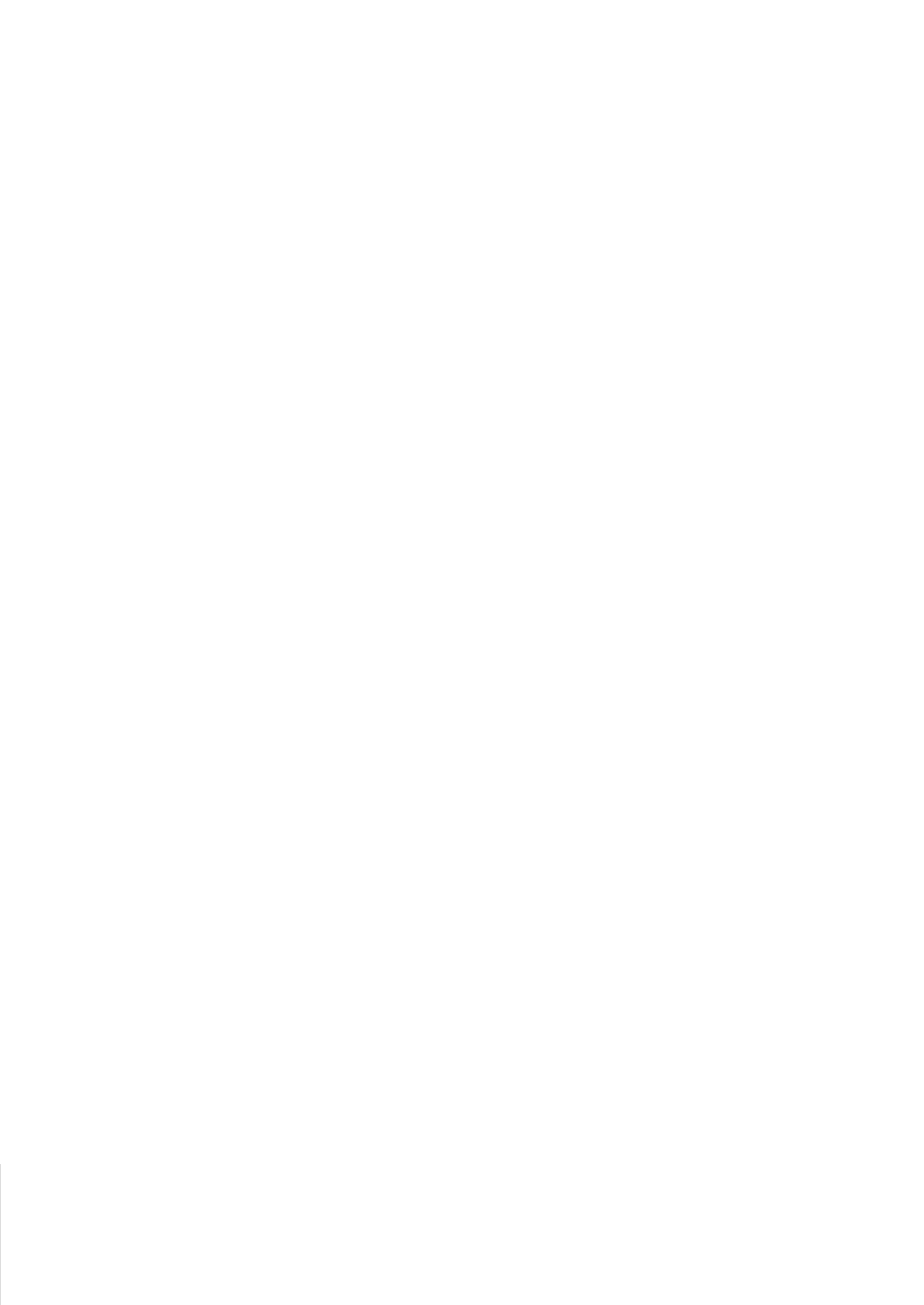Translation of original manual BA CU4 EC DC 002 ID-No.: H323871



rev. 0





Your local contact:

APV Zechenstraße 49 D-59425 Unna

Phone: +49(0) 23 03/ 108-0 Fax: +49(0) 23 03 / 108-210

For more information about our worldwide locations, approvals, certifications, and local representatives, please visit www.apv.com.

Copyright © 2008 SPX Corporation

The information contained in this document, including any specifications and other product details, are subject to change without notice. While we have taken care to ensure the information is accurate at the time of going to press, we assume no responsibility for errors or omissions nor for any damages resulting from the use of the information contained herein.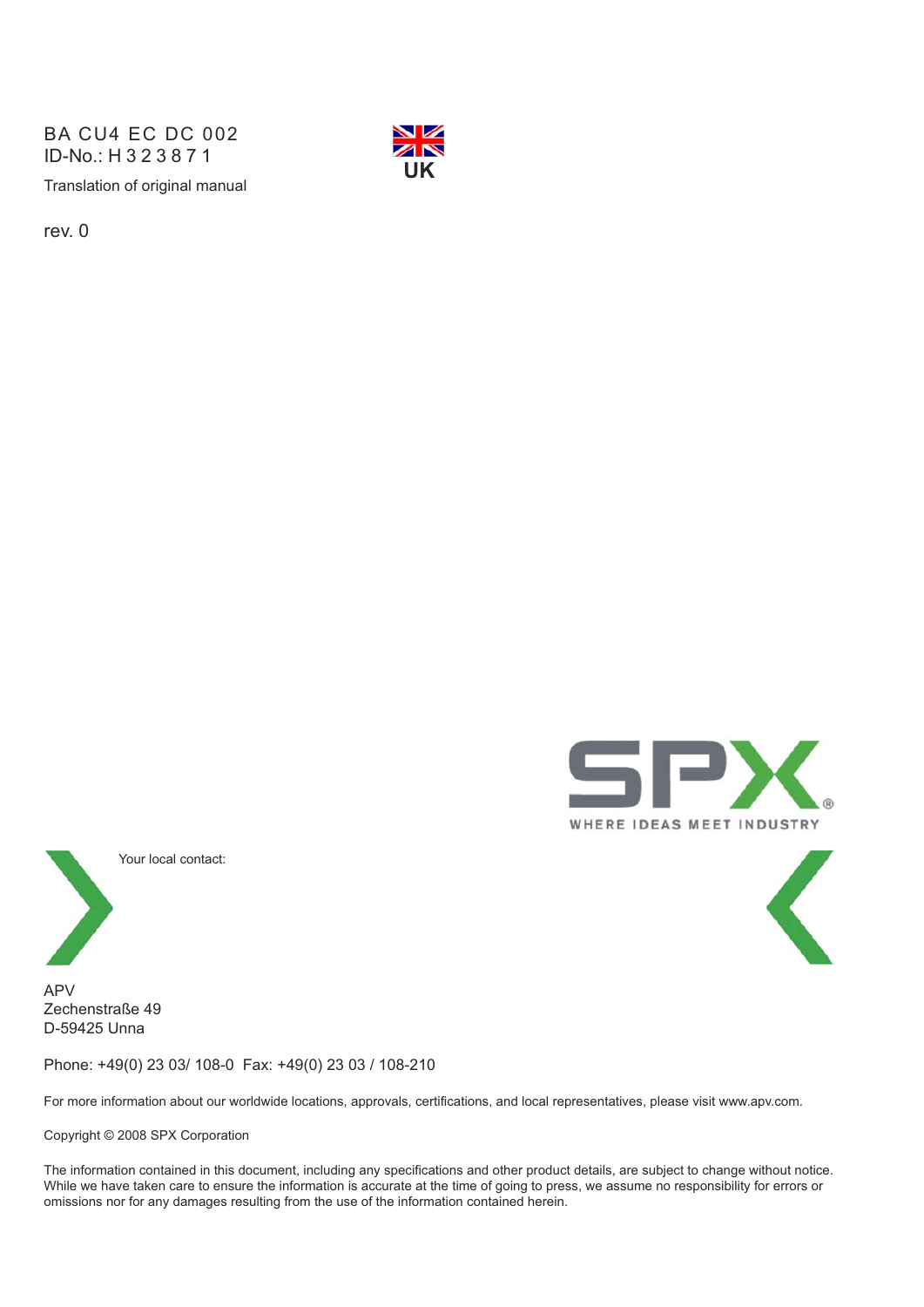

eitergabe sowie Vervielfältigung dieser Unterlage, Verwertung und Mitteilung ihres Inhalts nicht gestattet, soweit nicht schriftlich zugestanden. Verstoß verpflichtet zum Schadensersatz und kann strafrechtliche Folgen haben verpflichtet zum Schadensersatz und kann strafrechtliche Folgen haben W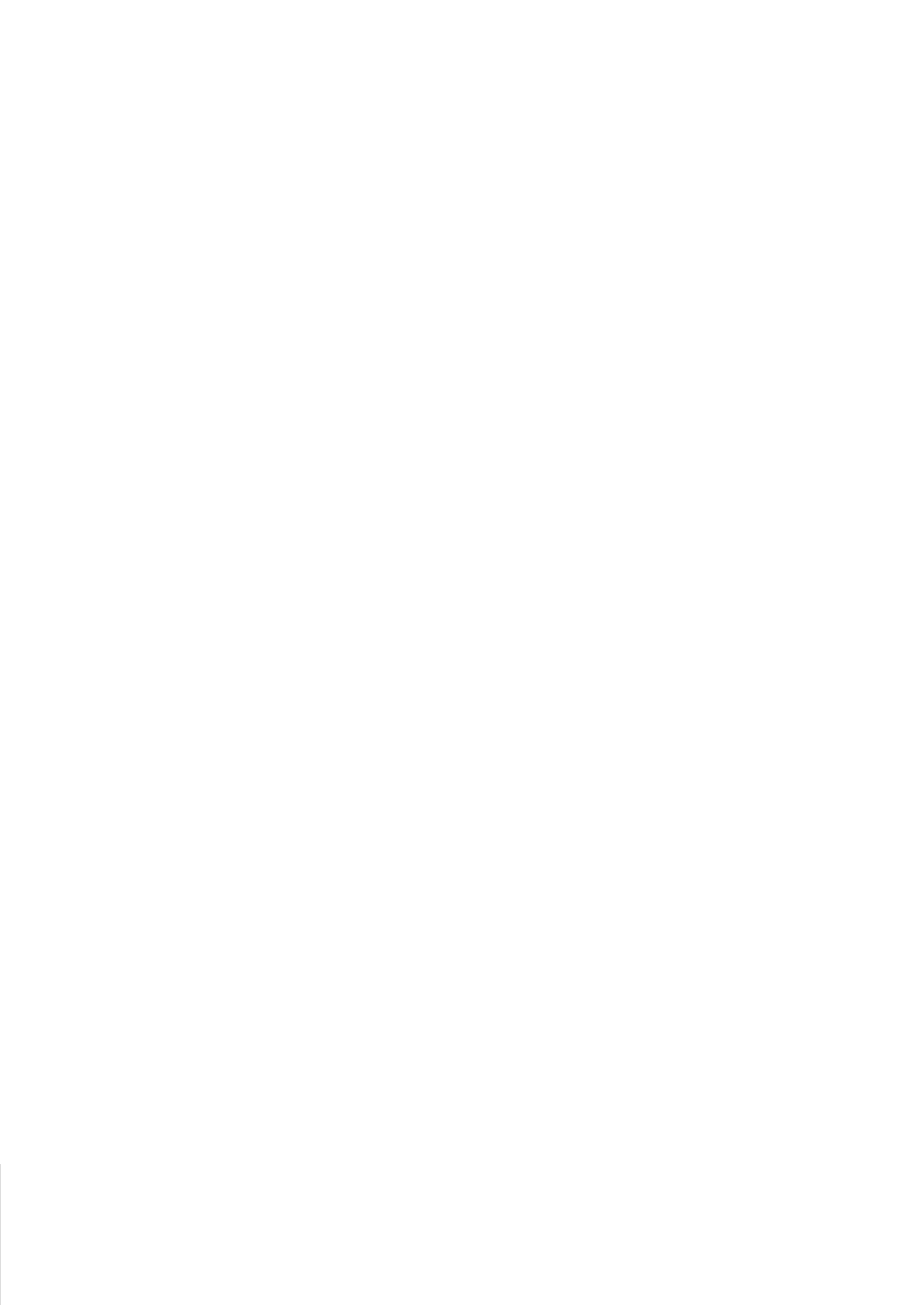|                          |                          | (Paragraph 18 UWG, Paragraph 106 UrhG). Eigentum und alle Rechte, auch<br>für Patenterteilung und Gebrauchsmustereintragung, vorbehalten. APV Rosista GmbH<br>Weitergabe sowie Vervielfältigung dieser Unterlage, Verwertung und Mitteilung<br>ihres Inhalts nicht gestattet, soweit nicht schriftlich zugestanden. Verstoß<br>verpflichtet zum Schadensersatz und kann strafrechtliche Folgen haben |             |                                                        |                                    |                                |                                |                                                                      |                                                                                                                                                                                                                                                                                                                                                                                                           | 08/08                                  |
|--------------------------|--------------------------|------------------------------------------------------------------------------------------------------------------------------------------------------------------------------------------------------------------------------------------------------------------------------------------------------------------------------------------------------------------------------------------------------|-------------|--------------------------------------------------------|------------------------------------|--------------------------------|--------------------------------|----------------------------------------------------------------------|-----------------------------------------------------------------------------------------------------------------------------------------------------------------------------------------------------------------------------------------------------------------------------------------------------------------------------------------------------------------------------------------------------------|----------------------------------------|
|                          |                          | Ersatzteilliste: spare parts list                                                                                                                                                                                                                                                                                                                                                                    |             |                                                        |                                    |                                | Gezeichnet<br>Geprüft          | 80.707.08<br>Datum                                                   | Peters<br>Spliethoff<br>Name                                                                                                                                                                                                                                                                                                                                                                              | APY                                    |
|                          |                          | CU4econo DC                                                                                                                                                                                                                                                                                                                                                                                          |             |                                                        |                                    |                                | Normgepr.                      |                                                                      |                                                                                                                                                                                                                                                                                                                                                                                                           | APV Rosista GmbH, D-59425 Unna Germany |
|                          |                          | CU4econo DC                                                                                                                                                                                                                                                                                                                                                                                          |             | Datum                                                  | 08/08<br>Peters<br>Peters<br>07/08 |                                |                                |                                                                      |                                                                                                                                                                                                                                                                                                                                                                                                           | RN 01.044.4                            |
| pos.                     |                          | Beschreibung                                                                                                                                                                                                                                                                                                                                                                                         | Material    | CU41econoS                                             | CU41econoT                         | CU41econoM                     | CU41NeconoS                    | CU41NeconoT                                                          | CU43econoM                                                                                                                                                                                                                                                                                                                                                                                                |                                        |
| item                     | Nenge<br>Menge           | description                                                                                                                                                                                                                                                                                                                                                                                          | material    | $\overline{WS}$ -Nr.<br>ref.-no.                       | ref.-no.<br>WS-Nr.                 | ref.-no.<br>WS-Nr.             | WS-Nr.<br>ref.-no.             | WS-Nr.<br>ref.-no.                                                   | WS-Nr.<br>ref.-no.                                                                                                                                                                                                                                                                                                                                                                                        |                                        |
| $\overline{\phantom{0}}$ |                          | CU4 Base<br>CU4 Base                                                                                                                                                                                                                                                                                                                                                                                 | PA6.6 GF30  | 08-46-552/93<br>H319853                                | 08-46-553/93<br>H319854            | 08-46-554/93<br>H319855        | 08-46-552/93<br>H319853        | 08-46-553/93<br>H319854                                              | 08-46-556/93<br>H319857                                                                                                                                                                                                                                                                                                                                                                                   |                                        |
| N                        | $\overline{ }$           | CU4econo E-Modul Direct Connect<br>CU4econo E-Modul direct connect                                                                                                                                                                                                                                                                                                                                   |             | 08-46-590/93<br>H320386                                | 08-46-590/93<br>H320386            | 08-46-590/93<br>H320386        | 08-46-590/93<br>H320386        | 66/065-94-80<br>H320386                                              | 08-46-591/93                                                                                                                                                                                                                                                                                                                                                                                              |                                        |
| ო                        | $\overline{\phantom{0}}$ | CU4 Haube kpl<br>CU4 cap cpl.                                                                                                                                                                                                                                                                                                                                                                        | PA6.6 GF30  | 08-46-559/93<br>H319860                                | 08-46-559/93<br>H319860            | 08-46-559/93<br>H319860        | 08-46-559/93<br>H319860        | 08-46-559/93<br>H319860                                              | H320387<br>08-46-559/93<br>H319860                                                                                                                                                                                                                                                                                                                                                                        |                                        |
| 4                        |                          | Magnetventilblock 1 EMV<br>soninoid valve 1 EMV                                                                                                                                                                                                                                                                                                                                                      | <b>Sdd</b>  | 08-46-578/93<br>H319950                                | 08-46-578/93<br>H319950            | 08-46-578/93<br>H319950        | $\frac{1}{1}$<br>j             | $\mathbf{I}$                                                         | $\mathbf{I}$<br>$\mathbf{I}$                                                                                                                                                                                                                                                                                                                                                                              |                                        |
| Ю                        | $\overline{\phantom{0}}$ | Magnetventilblock 1 EMV + NOT-Element<br>solinoid valve 1 EMV + NOT-element                                                                                                                                                                                                                                                                                                                          | <b>Sdd</b>  | L                                                      | $\mathbb{I}$<br>$\frac{1}{2}$      | $\mathbf{I}$<br>$\mathbf{I}$   | 08-46-579/93<br>H319951        | 08-46-579/93<br>H319951                                              | $\begin{array}{c} \begin{array}{c} \begin{array}{c} \begin{array}{c} \end{array} \\ \begin{array}{c} \end{array} \end{array} \end{array} \end{array}$                                                                                                                                                                                                                                                     |                                        |
| ဖ                        | $\overline{\phantom{0}}$ | Magnetventilblock 3 EMV<br>solinoid valve 3 EMV                                                                                                                                                                                                                                                                                                                                                      | PPS         | $\frac{1}{2}$                                          | $\overline{\phantom{a}}$           | $\overline{\phantom{a}}$       | $\mathcal{I}$                  | $\mathop{!}\rule{0pt}{.1ex}\hspace{-0.2ex}\mathop{!}\hspace{-0.2ex}$ | 08-46-580/93<br>H319952                                                                                                                                                                                                                                                                                                                                                                                   |                                        |
| $\overline{ }$           | $\overline{ }$           | CU4econo Sensortower<br>CU4econo Sensortower                                                                                                                                                                                                                                                                                                                                                         | <b>PA12</b> | 86/195-91-80<br>H319868                                | 66/199-91-80<br>H319868            | 86/199-94-80<br>H319868        | 66/199-94-80<br>H319868        | 66/199-94-80<br>H319868                                              | 08-46-564/93<br>H319868                                                                                                                                                                                                                                                                                                                                                                                   |                                        |
| $\infty$                 | $\overline{\phantom{0}}$ | O-Ring 45,6 x 2,4<br>$O$ -ring 45,6 x 2,4                                                                                                                                                                                                                                                                                                                                                            | <b>NBR</b>  | 58-06-218/83<br>H320401                                | 58-06-218/83<br>H320401            |                                | 58-06-218/83<br>H320401        | 58-06-218/83<br>H320401                                              | $\frac{1}{2}$                                                                                                                                                                                                                                                                                                                                                                                             |                                        |
| თ                        | 4                        | Ejot Delta PT Schraube WN5452 35x14<br>Ejot Delta PT screw WN5452 35x14                                                                                                                                                                                                                                                                                                                              | 5y          | $\frac{1}{2}$<br>H320364<br>$65 - 17 - 122$            | 65-17-122/13<br>H320364            | 65-17-122/13<br>H320364        | 65-17-122/13<br>H320364        | 65-17-122/13<br>H320364                                              | 65-17-122/13<br>H320364                                                                                                                                                                                                                                                                                                                                                                                   |                                        |
| $\frac{1}{1}$            | $\mathbf{\Omega}$        | Hall-Sensor<br>Hall-sensor                                                                                                                                                                                                                                                                                                                                                                           |             | 08-46-581/93<br>H320385                                | 66/185-94-80<br>H320385            | $\frac{1}{2}$<br>$\mathbf{I}$  | 08-46-581/93<br>H320385        | 66/185-94-80<br>H320385                                              | $\frac{1}{2}$<br>$\frac{1}{2}$                                                                                                                                                                                                                                                                                                                                                                            |                                        |
| $\overline{1}$           | $\sim$                   | O-Ring 3x2<br>O-ring 3x2                                                                                                                                                                                                                                                                                                                                                                             | <b>NBR</b>  | 58-06-043/83<br>H208644                                | 58-06-043/83<br>H208644            | $\frac{1}{1}$<br>$\frac{1}{2}$ | 58-06-043/83<br>H208644        | 58-06-043/83<br>H208644                                              | $\begin{array}{c} \rule{0pt}{2.5ex} \rule{0pt}{2.5ex} \rule{0pt}{2.5ex} \rule{0pt}{2.5ex} \rule{0pt}{2.5ex} \rule{0pt}{2.5ex} \rule{0pt}{2.5ex} \rule{0pt}{2.5ex} \rule{0pt}{2.5ex} \rule{0pt}{2.5ex} \rule{0pt}{2.5ex} \rule{0pt}{2.5ex} \rule{0pt}{2.5ex} \rule{0pt}{2.5ex} \rule{0pt}{2.5ex} \rule{0pt}{2.5ex} \rule{0pt}{2.5ex} \rule{0pt}{2.5ex} \rule{0pt}{2.5ex} \rule{0$<br>$\mathbf{\mathbf{I}}$ |                                        |
| $\frac{1}{2}$            | $\mathbf{a}$             | Zyl - Schraube M4x100<br>cyl. Screw M4x100                                                                                                                                                                                                                                                                                                                                                           | A2-50       | $\frac{1}{2}$<br>65-03-290/<br>H320361                 | 65-03-290/13<br>H320361            | $\frac{1}{2}$<br>$\frac{1}{2}$ | 65-03-290/13<br>H320361        | 65-03-290/13<br>H320361                                              | $\frac{1}{2}$<br>ł                                                                                                                                                                                                                                                                                                                                                                                        |                                        |
| $\frac{1}{2}$            | $\overline{ }$           | CU4econo Towerabdeckung<br>CU4econo towercower                                                                                                                                                                                                                                                                                                                                                       | <b>PA12</b> | 08-46-565/93<br>H319869                                | 08-46-565/93<br>H319869            | $\overline{\phantom{a}}$       | 08-46-565/93<br>H319869        | 08-46-565/93<br>H319869                                              | $\overline{\phantom{a}}$                                                                                                                                                                                                                                                                                                                                                                                  |                                        |
| $\frac{4}{3}$            |                          | Ejot Delta PT Schraube WN5452 30x10<br>Ejot Delta PT screw WN5452 30x10                                                                                                                                                                                                                                                                                                                              | 5y          | $\frac{1}{2}$<br>$4 \times$ H320363<br>$65 - 17 - 110$ | 65-17-110/13<br>4 x H320363        | 65-17-110/13<br>1 x H320363    | 65-17-110/13<br>4 x H320363    | 65-17-110/13<br>4 x H320363                                          | 65-17-110/13<br>1 x H320363                                                                                                                                                                                                                                                                                                                                                                               |                                        |
| 15.1                     | $\overline{\phantom{0}}$ | Blindstopfen G1/8"<br>plug G1/8"                                                                                                                                                                                                                                                                                                                                                                     | Ms / vern.  | $\mathcal{I}$                                          | 08-60-051/99<br>H320482            | $\frac{1}{2}$                  | $\mathcal{I}$<br>$\frac{1}{2}$ | 08-60-051/99<br>H320482                                              | $\mathbf{I}$<br>İ                                                                                                                                                                                                                                                                                                                                                                                         |                                        |
| 15.2                     | $\overline{\phantom{0}}$ | Blindstopfen G1/8"<br>plug G1/8"                                                                                                                                                                                                                                                                                                                                                                     | Ms / vern.  | $08 - 60 - 051/99$<br>H320482                          | 08-60-051/99<br>H320482            | 08-60-051/99<br>H320482        | $\frac{1}{2}$<br>Ł             | $\frac{1}{2}$<br>L                                                   | $\frac{1}{2}$<br>L                                                                                                                                                                                                                                                                                                                                                                                        |                                        |

Blatt 2 von 4 Blatt 2 von 4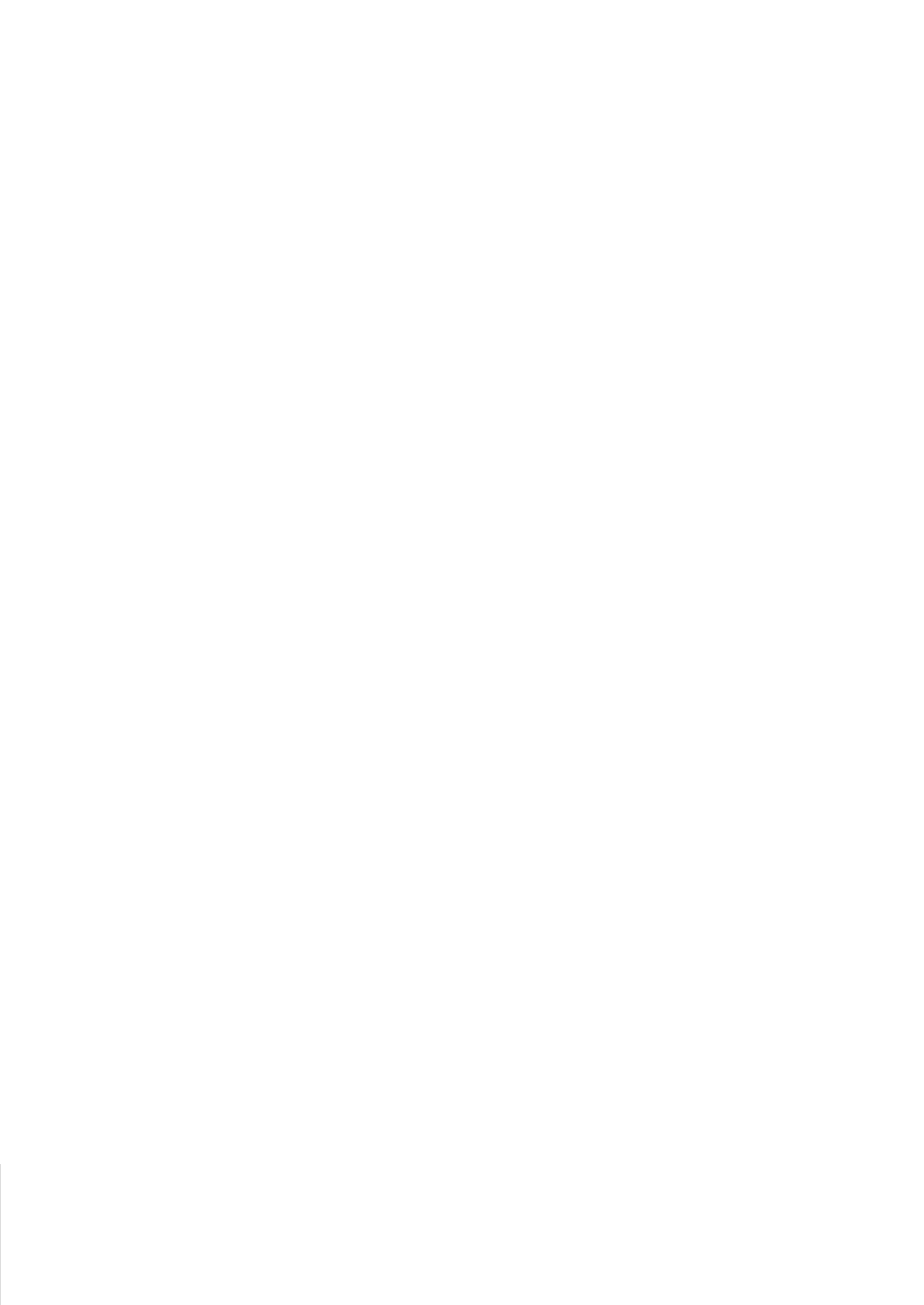|                         |                          | (Paragraph 18 UWG, Paragraph 106 UrhG). Eigentum und alle Rechte, auch<br>für Patenterteilung und Gebrauchsmustereintragung, vorbehalten. APV Rosista GmbH<br>Weitergabe sowie Vervielfältigung dieser Unterlage, Verwertung und Mitteilung<br>ihres Inhalts nicht gestattet, soweit nicht schriftlich zugestanden. Verstoß<br>verpflichtet zum Schadensersatz und kann strafrechtliche Folgen haben |             |                                  |                                           |                                           |                                           |                                |                               | 08/08                                  |
|-------------------------|--------------------------|------------------------------------------------------------------------------------------------------------------------------------------------------------------------------------------------------------------------------------------------------------------------------------------------------------------------------------------------------------------------------------------------------|-------------|----------------------------------|-------------------------------------------|-------------------------------------------|-------------------------------------------|--------------------------------|-------------------------------|----------------------------------------|
|                         |                          | Ersatzteilliste: spare parts list                                                                                                                                                                                                                                                                                                                                                                    |             |                                  |                                           |                                           |                                           | <b>Datum</b>                   | Name                          | APV                                    |
|                         |                          | CU4econo DC                                                                                                                                                                                                                                                                                                                                                                                          |             |                                  |                                           |                                           | Gezeichnet<br>Geprüft<br>Normgepr.        | 16.07.08<br>21.07.08           | Peters<br>Spliethoff          | APV Rosista GmbH, D-59425 Unna Germany |
|                         |                          | CU4econo DC                                                                                                                                                                                                                                                                                                                                                                                          |             | Datum<br>Name<br>me              | 08/08<br>Peters<br>$\frac{07/08}{Peters}$ |                                           |                                           |                                |                               | RN 01.044.4                            |
| pos.                    |                          | Beschreibung                                                                                                                                                                                                                                                                                                                                                                                         | Material    | CU41econoS                       | CU41econoT                                | CU41econoM                                | CU41NeconoS                               | CU41NeconoT                    | CU43econoM                    |                                        |
| item                    | quantity<br>Menge        | description                                                                                                                                                                                                                                                                                                                                                                                          | material    | WS-Nr.<br>ref.-no.               | WS-Nr.<br>ref.-no.                        | WS-Nr.<br>ref.-no.                        | WS-Nr.<br>ref.-no.                        | WS-Nr.<br>ref.-no.             | WS-Nr.<br>ref.-no.            |                                        |
| $\frac{6}{1}$           |                          | Verschraubung selbstabsperrend<br>connector self locked                                                                                                                                                                                                                                                                                                                                              | Ms/vern.    | $\frac{1}{2}$<br>ļ               | $\frac{1}{2}$<br>$\frac{1}{1}$            | $\frac{1}{2}$<br>ļ                        | 08-63-241/99<br>H320551                   | 08-63-241/99<br>H320551        | $\frac{1}{2}$<br>$\mathbf{I}$ |                                        |
|                         |                          | W-Verschraubung G1/8" 6x1<br>Elbow connector G1/8" 6x1                                                                                                                                                                                                                                                                                                                                               | 1.4301/PA   | 93<br>H208825<br>08-60-750/      | 66/05/19-80<br>H208825                    | 66/052-09-80<br>H208825                   | 66/05/-09-80<br>H208825                   | 08-60-750/93<br>H208825        | 66/05/-09-80<br>H208825       |                                        |
| $\overline{1}$          | $\overline{\phantom{0}}$ | W-Verschraubung G1/8" 1/4"OD<br>Elbow connector G1/8" 1/4" OD                                                                                                                                                                                                                                                                                                                                        | 1.4301 / PA | 08-60-811/93<br>H312732          | 08-60-811/93<br>H312732                   | 08-60-811/93<br>H312732                   | 08-60-811/93<br>H312732                   | 08-60-811/93<br>H312732        | 08-60-811/93<br>H312732       |                                        |
|                         |                          | W-Verschraudung G1/8" 6x1<br>Elbow connector G1/8" 6x1                                                                                                                                                                                                                                                                                                                                               | 1.4301 / PA | 86/05/-09-80<br>H208825          | $\mathcal{I}$<br>ł                        | 66/052-09-80<br>H208825                   | 08-00-750/93<br>H208825                   | $\mathcal{I}$<br>$\mathbf{I}$  | 66/05/-09-80<br>H208825       |                                        |
| 17.1                    | $\overline{\phantom{0}}$ | W-Verschraubung G1/8" 1/4"OD<br>Elbow connector G1/8" 1/4" OD                                                                                                                                                                                                                                                                                                                                        | 1.4301/PA   | 08-60-811/93<br>H312732          | $\frac{1}{2}$<br>L                        | 08-60-811/93<br>H312732                   | 08-60-811/93<br>H312732                   | $\frac{1}{2}$<br>L             | 08-60-811/93<br>H312732       |                                        |
|                         |                          | W-Verschraubung G1/8" 6x1<br>Elbow connector G1/8" 6x1                                                                                                                                                                                                                                                                                                                                               | 1.4301/PA   | $\frac{1}{2}$<br>İ               | $\frac{1}{2}$<br>$\frac{1}{2}$            | $\mathcal{I}$<br>$\overline{\phantom{a}}$ | $\mathcal{I}$<br>$\overline{\phantom{a}}$ | $\frac{1}{2}$<br>$\frac{1}{2}$ | 08-60-750/93<br>H208825       |                                        |
| 17.2                    | $\overline{\phantom{0}}$ | W-Verschraubung G1/8" 1/4"OD<br>Elbow connector G1/8" 1/4" OD                                                                                                                                                                                                                                                                                                                                        | 1.4301/PA   | $\frac{1}{2}$<br>$\frac{1}{2}$   | $\mathbf{r}$<br>$\frac{1}{2}$             | $\mathcal{I}$<br>$\frac{1}{2}$            | $\mathcal{I}$<br>ł                        | $\frac{1}{2}$                  | 08-60-811/93<br>H312732       |                                        |
| 17.3                    | $\overline{\phantom{0}}$ | W-Verschraubung G1/8" 6x1<br>Elbow connector G1/8" 6x1                                                                                                                                                                                                                                                                                                                                               | 1.4301/PA   | $\frac{1}{2}$                    | $\overline{\phantom{a}}$<br>$\frac{1}{2}$ | $\overline{\phantom{a}}$<br>$\frac{1}{2}$ | $\frac{1}{2}$<br>$\frac{1}{2}$            | $\frac{1}{2}$<br>ł             | 08-60-750/93<br>H208825       |                                        |
|                         |                          | W-Verschraubung G1/8" 1/4"OD<br>Elbow connector G1/8"1/4" OD                                                                                                                                                                                                                                                                                                                                         | 1.4301/PA   | $\frac{1}{2}$                    | $\frac{1}{2}$                             | $\frac{1}{2}$                             | $\frac{1}{2}$                             | $\overline{\phantom{a}}$       | 08-60-811/93<br>H312732       |                                        |
| $\frac{8}{1}$           | $\overline{\phantom{0}}$ | CU4 Luftfilter<br>CU4 air filter                                                                                                                                                                                                                                                                                                                                                                     | PE-porös    | 93<br>H320223<br>$08 - 10 - 005$ | 08-10-005/93<br>H320223                   | 66/500-01-80<br>H320223                   | 86/500-01-80<br>H320223                   | 08-10-005/93<br>H320223        | 66/500-01-80<br>H320223       |                                        |
| 19.1                    | $\overline{\phantom{0}}$ | Schalldämpfer<br>sound reducer                                                                                                                                                                                                                                                                                                                                                                       | Ms / vern.  | 08-60-751/93<br>H208826          | 08-60-751/93<br>H208826                   | 08-60-751/93<br>H208826                   | 08-60-751/93<br>H208826                   | 08-60-751/93<br>H208826        | 86/15/-09-80<br>H208826       |                                        |
| Ņ<br><u>ე</u>           | $\overline{\phantom{0}}$ | Schalldämpfer<br>sound reducer                                                                                                                                                                                                                                                                                                                                                                       | Ms / vern.  | $\frac{1}{2}$<br>$\frac{1}{2}$   | $\mathord{\dagger}$                       | $\frac{1}{2}$                             | $\frac{1}{2}$                             | $\frac{1}{2}$                  | 08-60-751/93<br>H208826       |                                        |
| $\Omega$                | ю                        | Ejot Delta PT Schraube WN5452 40x16<br>Ejot Delta PT screw WN5452 40x16                                                                                                                                                                                                                                                                                                                              | $\lambda$   | $65 - 17 - 131/13$<br>H320365    | 65-17-131/13<br>H320365                   | 65-17-131/13<br>H320365                   | 65-17-131/13<br>H320365                   | 65-17-131/13<br>H320365        | 65-17-131/13<br>H320365       |                                        |
| $\overline{\mathsf{c}}$ | ო                        | Scheibe ø4,3 DIN125<br>washer ø4,3 DIN125                                                                                                                                                                                                                                                                                                                                                            | <b>A2</b>   | ςF,<br>H79576<br>67-01-003       | 67-01-003/13<br>H79576                    | 67-01-003/13<br>H79576                    | 67-01-003/13<br>H79576                    | 67-01-003/13<br>H79576         | 67-01-003/13<br>H79576        |                                        |
| 22                      | $\overline{\phantom{0}}$ | Scheibe A 3,2 DIN9021<br>washer A 3,2 DIN9021                                                                                                                                                                                                                                                                                                                                                        | <b>A2</b>   | 67-01-001/12<br>H320404          | 67-01-001/12<br>H320404                   | 67-01-001/12<br>H320404                   | 67-01-001/12<br>H320404                   | 67-01-001/12<br>H320404        | 67-01-001/12<br>H320404       |                                        |
| 23                      | $\overline{\phantom{0}}$ | CU4 pressure relief valve<br>CU4 Überströmventil                                                                                                                                                                                                                                                                                                                                                     | PPS         | 08-46-037/93<br>H320352          | 08-46-037/93<br>H320352                   | 08-46-037/93<br>H320352                   | 08-46-037/93<br>H320352                   | 08-46-037/93<br>H320352        | 08-46-037/93<br>H320352       |                                        |

Blatt 3 v on 4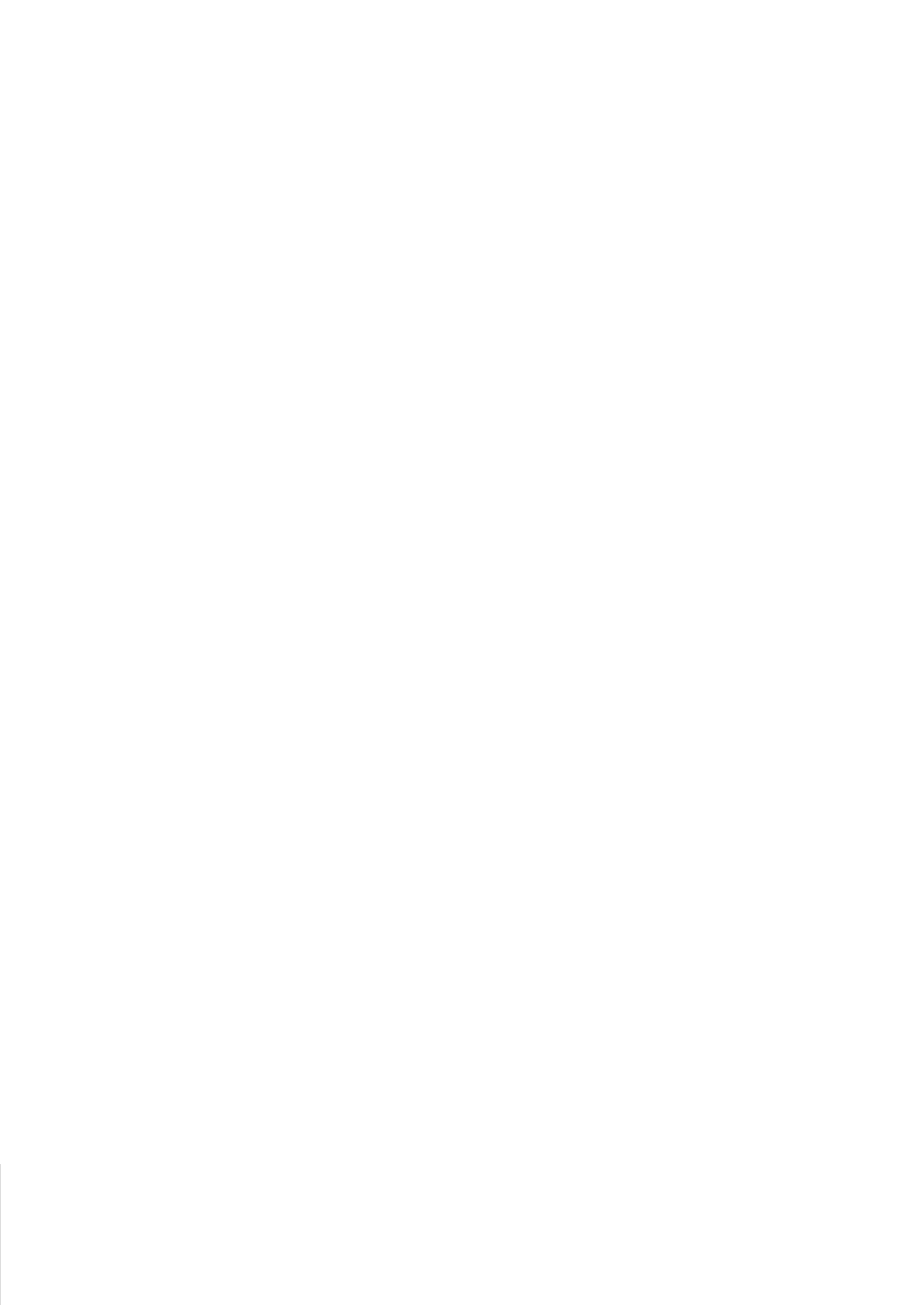|                               |                   | ür Patenterteilung und Gebrauchsmustereintragung, vorbehalten. APV Rosista GmbH<br>Weitergabe sowie Vervielfältigung dieser Unterlage, Verwertung und Mitteilung<br>(Paragraph 18 UWG, Paragraph 106 UrhG). Eigentum und alle Rechte, auch<br>Ihres Inhalts nicht gestattet, soweit nicht schriftlich zugestanden. Verstoß<br>verpflichtet zum Schadensersatz und kann strafrechtliche Folgen haben |            |               |                                           |              |                         |              |               | 08/08                                  |
|-------------------------------|-------------------|-----------------------------------------------------------------------------------------------------------------------------------------------------------------------------------------------------------------------------------------------------------------------------------------------------------------------------------------------------------------------------------------------------|------------|---------------|-------------------------------------------|--------------|-------------------------|--------------|---------------|----------------------------------------|
|                               |                   | Ersatzteilliste: spare parts list                                                                                                                                                                                                                                                                                                                                                                   |            |               |                                           |              |                         | Datum        | Name          |                                        |
|                               |                   |                                                                                                                                                                                                                                                                                                                                                                                                     |            |               |                                           |              | Gezeichnet              | 16.07.08     | Peters        | <b>NAA</b>                             |
|                               |                   | CU4econo DC                                                                                                                                                                                                                                                                                                                                                                                         |            |               |                                           |              | Geprüft                 | 21.07.08     | Spliethof     | <b>AN SPX BRAND</b>                    |
|                               |                   |                                                                                                                                                                                                                                                                                                                                                                                                     |            |               |                                           |              | Normgepr.               |              |               | APV Rosista GmbH, D-59425 Unna Germany |
|                               |                   | CU4econo DC                                                                                                                                                                                                                                                                                                                                                                                         |            | Datum<br>Name | Peters<br>08/08<br><b>Peters</b><br>07/08 |              |                         |              |               | RN 01.044.4                            |
| pos.                          |                   | Beschreibung                                                                                                                                                                                                                                                                                                                                                                                        | Material   | CU41econoS    | CU41econoT                                | CU41econoM   | CU41NeconoS CU41NeconoT |              | CU43econoM    |                                        |
| anantily<br>Menge<br>Viifnaup |                   |                                                                                                                                                                                                                                                                                                                                                                                                     |            | WS-Nr.        | WS-Nr.                                    | WS-Nr.       | WS-Nr.                  | WS-Nr.       | WS-Nr.        |                                        |
|                               |                   | description                                                                                                                                                                                                                                                                                                                                                                                         | material   | ref.-no.      | ref.-no.                                  | ref.-no.     | ref.-no.                | ref.-no.     | ref.-no.      |                                        |
| $\overline{2}$                |                   | O-Ring 120,32 x 2,62                                                                                                                                                                                                                                                                                                                                                                                | NBR<br>2   | 58-06-583/83  | 58-06-583/83                              | 58-06-583/83 | 58-06-583/83            | 58-06-583/83 | 58-06-583/83  |                                        |
|                               |                   | O-ring 120,32 x 2,62                                                                                                                                                                                                                                                                                                                                                                                |            | H320402       | H320402                                   | H320402      | H320402                 | H320402      | H320402       |                                        |
| 25                            |                   | Kabelverschraubung M20x1,5 Kabelø 6-12                                                                                                                                                                                                                                                                                                                                                              | Ã          | 08-46-041/93  | 08-46-041/93                              | 08-46-041/93 | 08-46-041/93            | 08-46-041/93 | 08-46-041/93  |                                        |
|                               |                   | screwed cable gland M20x1,5 cable ø 6-12                                                                                                                                                                                                                                                                                                                                                            |            | H32319        | H323199                                   | H323199      | H323199                 | H323199      | H323199       |                                        |
| 88                            |                   | Kabelverschraubung M20x1,5 Kabel 2x ø5                                                                                                                                                                                                                                                                                                                                                              | Æ          |               |                                           | 08-46-040/93 |                         |              | 08-46-040/93  |                                        |
|                               |                   | screwed cable gland M20x1,5 cable ø 6-12                                                                                                                                                                                                                                                                                                                                                            |            |               |                                           | H320371      |                         |              | H320371       |                                        |
| 22                            | $\mathbf{\Omega}$ | Initiator Ni5 K11K-AN 5X/5                                                                                                                                                                                                                                                                                                                                                                          |            | $\frac{1}{1}$ | $\vdots$                                  | 08-60-769/93 | ļ                       | $\vdots$     | 08-60-769/93  |                                        |
|                               |                   | proximity switch Ni5 K11 K-AN 5X/5                                                                                                                                                                                                                                                                                                                                                                  |            | ļ             | $\frac{1}{1}$                             | H208844      |                         | ļ            | H208844       |                                        |
| 28                            |                   | Druckreduzierventil                                                                                                                                                                                                                                                                                                                                                                                 | Ms / vern. | $\frac{1}{1}$ | ļ                                         | ļ            | 08-60-766/93            | 08-60-766/93 | $\mathcal{I}$ |                                        |
|                               |                   | pressure reduce valve                                                                                                                                                                                                                                                                                                                                                                               |            |               |                                           |              | H208841                 | H208841      |               |                                        |
| 22                            |                   | Scheibe A 3,7 DIN127                                                                                                                                                                                                                                                                                                                                                                                | Q2         | 67-01-004/13  | 67-01-004/13                              | 67-01-004/13 | 67-01-004/13            | 67-01-004/13 | 67-01-004/13  |                                        |
|                               |                   | washer A 3,7 DIN127                                                                                                                                                                                                                                                                                                                                                                                 |            | H32377        | H323771                                   | H323771      | H323771                 | H323771      | H323771       |                                        |
|                               |                   |                                                                                                                                                                                                                                                                                                                                                                                                     |            |               |                                           |              |                         |              |               |                                        |

Blatt 4 von 4 Blatt 4 von 4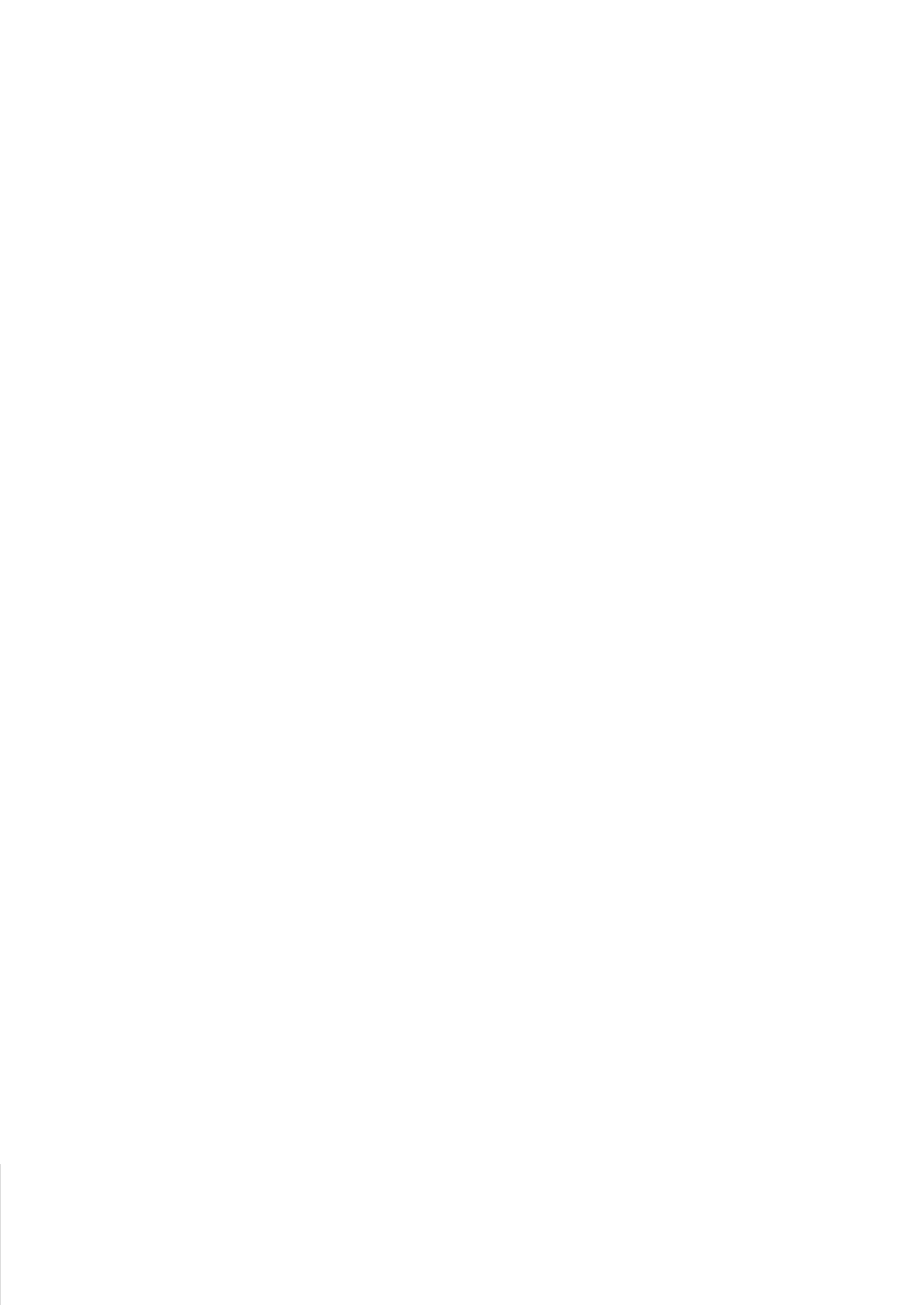

Blatt 1 von 3 Blatt 1 von 3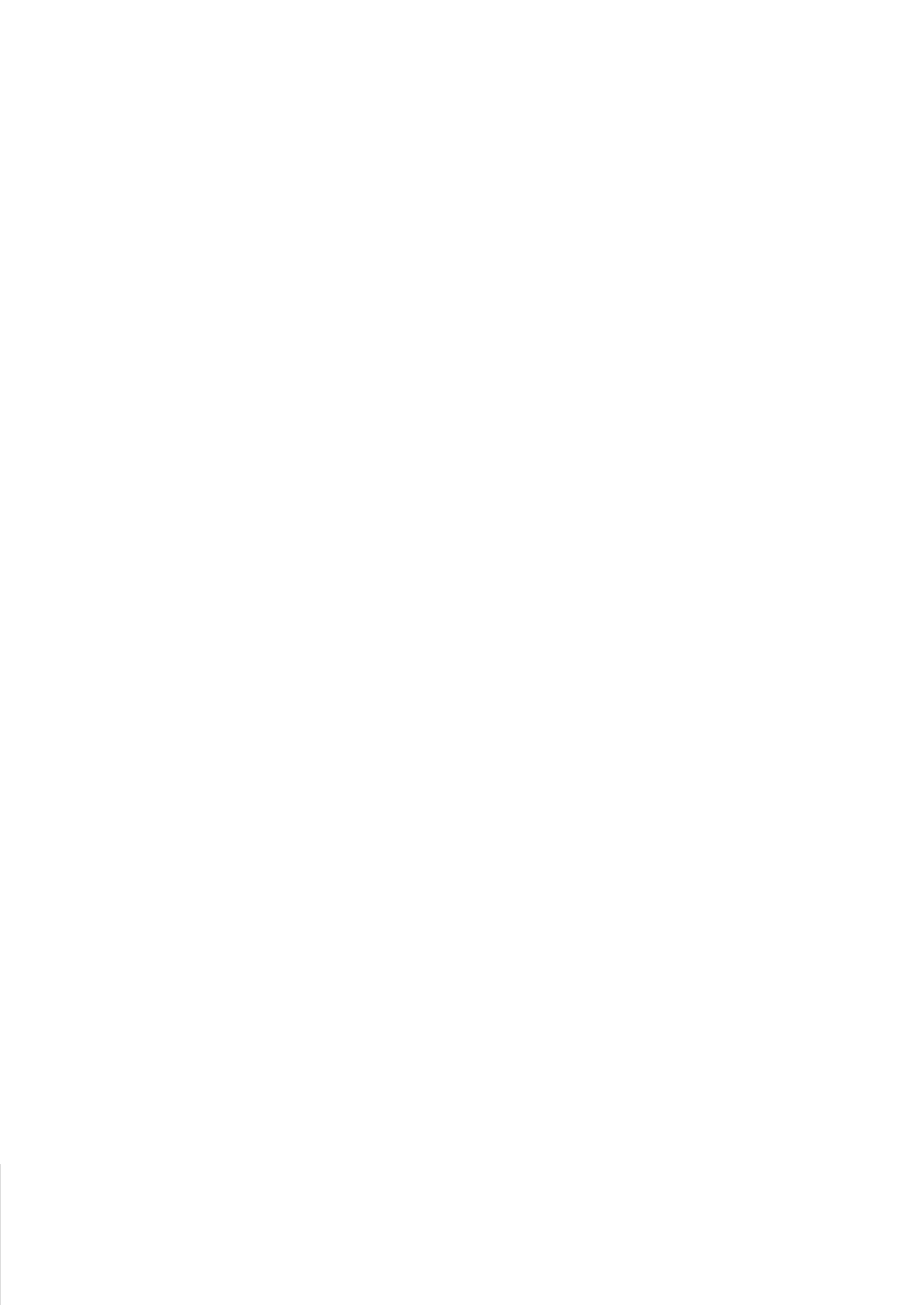|                       |                          | (Paragnaph 18 UWG, Paragraph 106 UrhG). Eigentum und alle Rechte, auch<br>für Patenterteilung und Gebrauchsmustereintragung, vorbehalten. APV Rosista GmbH.<br>Weitergabe sowie Vervielfältigung dieser Unterlage, Verwertung und Mitteilung<br>ihres Inhalts nicht gestattet, soweit nicht schriftlich zugestanden. Verstoß<br>verpflichtet zum Schadensersatz und kann strafrechtliche Folgen haben |                |                                                                |                                    |                                         |                            |                            |                                                | 08/08                                                         |
|-----------------------|--------------------------|-------------------------------------------------------------------------------------------------------------------------------------------------------------------------------------------------------------------------------------------------------------------------------------------------------------------------------------------------------------------------------------------------------|----------------|----------------------------------------------------------------|------------------------------------|-----------------------------------------|----------------------------|----------------------------|------------------------------------------------|---------------------------------------------------------------|
|                       |                          | Ersatzteilliste: spare parts list                                                                                                                                                                                                                                                                                                                                                                     |                |                                                                |                                    |                                         | Gezeichnet                 | Datum<br>16.07.08          | Name<br>Peters                                 | <b>AP</b>                                                     |
|                       |                          | CU4econo Adapter                                                                                                                                                                                                                                                                                                                                                                                      |                |                                                                |                                    |                                         | Geprüft<br>Normgepr.       | 21.07.08                   | Spliethoff                                     | APV Rosista GmbH, D-59425 Unna Germany<br><b>AN SPX BRAND</b> |
|                       |                          | CU4econo Adapter                                                                                                                                                                                                                                                                                                                                                                                      |                | <b>Datum</b><br>Name                                           | Peters<br>08/08<br>Peters<br>07/08 |                                         |                            |                            |                                                | RN 01.044.3                                                   |
| pos.                  |                          | Beschreibung                                                                                                                                                                                                                                                                                                                                                                                          | Material       | CU4econo <sub>S</sub>                                          | CU <sub>4econo</sub><br>Smini      | CU <sub>4econo</sub><br>Smax            | CU4econo T                 | CU4econo<br>Tmax           | CU4econo M                                     |                                                               |
| item                  | quantity<br>Menge        | description                                                                                                                                                                                                                                                                                                                                                                                           | material       | WS-Nr.<br>ref.-no.                                             | WS-Nr.<br>ref.-no.                 | WS-Nr.<br>ref.-no.                      | WS-Nr.<br>ref.-no.         | WS-Nr.<br>ref.-no.         | WS-Nr.<br>ref.-no.                             |                                                               |
|                       |                          | CU4 Adapter kpl<br>CU4 adapter cpl                                                                                                                                                                                                                                                                                                                                                                    |                | 08-48-600/93<br>H320474                                        | 08-48-613/93<br>H321989            | 66/019-84-80<br>H321988                 | 66/109-86-80<br>H320475    | 08-48-611/93<br>H321987    | 08-48-602/93<br>H320476                        |                                                               |
|                       |                          |                                                                                                                                                                                                                                                                                                                                                                                                       |                |                                                                |                                    |                                         |                            |                            |                                                |                                                               |
| $\overline{L}$        | $\overline{\phantom{0}}$ | CU4 Adapter M<br>CU4 adapter M                                                                                                                                                                                                                                                                                                                                                                        | PA6.6 GF30     | $\mathbf{I}% _{0}\left( \mathbf{I}_{1}\right)$<br>$\mathbf{I}$ | $\mathbf{I}$<br>$\mathbf{I}$       | $\frac{1}{2}$<br>Ł                      | $\mathbf{\mathbf{I}}$      | $\mathbf{I}$               | 08-46-572/93<br>H319876                        |                                                               |
| $\frac{2}{1}$         | $\overline{\phantom{0}}$ | CU4 Adapter T<br>CU4 adapter T                                                                                                                                                                                                                                                                                                                                                                        | PA6.6 GF30     | $\overline{\phantom{a}}$                                       | $\mathbf{\mathbf{I}}$<br>ł         | $\mathbf{I}$                            | 08-46-571/93<br>H319875    | 66/129-95-80<br>H319875    | $\mathbf{\mathbf{I}}$<br>$\mathbf{\mathbf{I}}$ |                                                               |
| $1.\overline{3}$      | $\overline{ }$           | CU4 Adapter S<br>CU4 adapter S                                                                                                                                                                                                                                                                                                                                                                        | PA6.6 GF30     | 66/029-94-80<br>H319874                                        | 66/029-94-80<br>H319874            | 66/029-94-80<br>H319874                 | ł<br>$\mathbf{\mathbf{I}}$ | $\frac{1}{2}$<br>ł         | $\mathbf{I}$<br>$\mathbf{\mathbf{I}}$          |                                                               |
| $\sim$                | $\sim$                   | CU4 Clamphalbschale kpl<br>CU4 clamp cpl                                                                                                                                                                                                                                                                                                                                                              | Grivory GH-5H1 | H319873<br>65-05-040/13<br>08-46-569/93                        | 08-46-569/93<br>H319873            | 08-46-569/93<br>H319873<br>65-05-040/13 | 08-46-569/93<br>H319873    | 08-46-569/93<br>H319873    | 08-46-569/93<br>H319873                        |                                                               |
| S                     | $\sim$                   | Zylinderschraube M4x40<br>Cyl. Screw M4x40                                                                                                                                                                                                                                                                                                                                                            | A2-70          | H320360                                                        | 65-05-040/13<br>H320360            | H320360                                 | 65-05-040/13<br>H320360    | 65-05-040/13<br>H320360    | 65-05-040/13<br>H320360                        |                                                               |
| 4                     | $\overline{\phantom{0}}$ | O-Ring 101,27x2,62<br>O-ring 101,27x2,62                                                                                                                                                                                                                                                                                                                                                              | <b>NBR</b>     | 58-06-493/83<br>H148389                                        | 58-06-493/83<br>H148389            | 58\64-90-85<br>H148389                  | 58-06-493/83<br>H148389    | 58-06-493/83<br>H148389    | 58-06-493/83<br>H148389                        |                                                               |
| 5                     | 4                        | CU4econo Magnetschaltnocke kpl<br>CU4econo actuater screw cpl                                                                                                                                                                                                                                                                                                                                         | Zytel HTN      | 08-60-900/93<br>H320479                                        | 08-60-900/93<br>H320479            | 08-60-900/93<br>H320479                 | 08-60-900/93<br>H320479    | 08-60-900/93<br>H320479    | $\mathbf{I}$<br>$\mathbf{\mathbf{I}}$          |                                                               |
| ဖ                     | 4                        | Zyl.schraube M8x16<br>Cyl. Screw M8x16                                                                                                                                                                                                                                                                                                                                                                | A2-70          | 65-05-120/13<br>H79012                                         | 65-05-120/13<br>H79012             | 65-05-120/13<br>H79012                  | $\mathbf{I}$<br>L          | $\mathbf{\mathbf{I}}$<br>L | ł<br>$\mathbf{\mathbf{I}}$                     |                                                               |
| Z                     | $\overline{\phantom{0}}$ | Zugstangenverlängerung<br>Guide rod extension                                                                                                                                                                                                                                                                                                                                                         | PA6            | $\mathcal{I}$<br>$\mathbf{I}$                                  | 15-26-070/93<br>H208096            | 15-26-057/93<br>H204747                 | ł<br>L                     | $\mathbf{\mathbf{I}}$<br>L | ł<br>L                                         |                                                               |
| $\infty$              | 4                        | Skt.schraube M5x12<br>Hex. Screw M5x12                                                                                                                                                                                                                                                                                                                                                                | A2-70          | $\mathbf{I}$<br>Ť.                                             | 65-01-033/15<br>H78737             | $\mathbf{I}$<br>$\mathbf{I}$            | ł<br>I                     | ł<br>$\mathbf{I}$          | ł<br>ŧ                                         |                                                               |
| တ                     | $\overline{\phantom{0}}$ | CU3 Adapter SWmini4<br>CU3 adapter SWmini4                                                                                                                                                                                                                                                                                                                                                            | PA6            | Ť<br>$\mathbf{I}$                                              | 08-48-355/93<br>H207570            | $\mathbf{I}$<br>$\mathbf{\mathbf{I}}$   | $\mathcal{I}$              | $\mathbf{\mathbf{I}}$<br>ł | ł<br>I                                         |                                                               |
| $\frac{0}{1}$         | $\overline{\phantom{0}}$ | O-Ring 6x2<br>O-ring 6x2                                                                                                                                                                                                                                                                                                                                                                              | <b>NBR</b>     | ł<br>L                                                         | $\mathbb{I}$<br>ł                  | ł<br>L                                  | 58-06-059/83<br>H320505    | 58-06-059/83<br>H320505    | L<br>ł                                         |                                                               |
| $\tilde{\mathcal{L}}$ | $\overline{ }$           | O-Ring 11, 11x1, 78<br>O-ring 11, 11x1, 78                                                                                                                                                                                                                                                                                                                                                            | <b>NBR</b>     | $\mathbf{I}$<br>Ť                                              | $\frac{1}{2}$<br>Ł                 | Ť<br>L                                  | 58-06-034/83<br>H321897    | 58-06-034/83<br>H321897    | ł<br>L                                         |                                                               |
| $\frac{1}{2}$         | $\overline{ }$           | O-Ring 11x3<br>O-ring 11x3                                                                                                                                                                                                                                                                                                                                                                            | NBR            | ł<br>L                                                         | ł<br>Ť                             | Ť<br>L                                  | $\mathbf{I}$<br>ł.         | 58-06-039/83<br>H208632    | ł<br>L                                         |                                                               |
| 13                    | $\overline{\phantom{0}}$ | V-Dichtung<br>V-sealing                                                                                                                                                                                                                                                                                                                                                                               | <b>NBR</b>     | ł<br>I                                                         | ł<br>Ť                             | $\mathbf{I}$<br>Ť                       | $\mathbf{I}$<br>Ť          | £8/650-90-85<br>H171060    | ł<br>Ť                                         |                                                               |

Blatt 2 von 3 Blatt 2 von 3